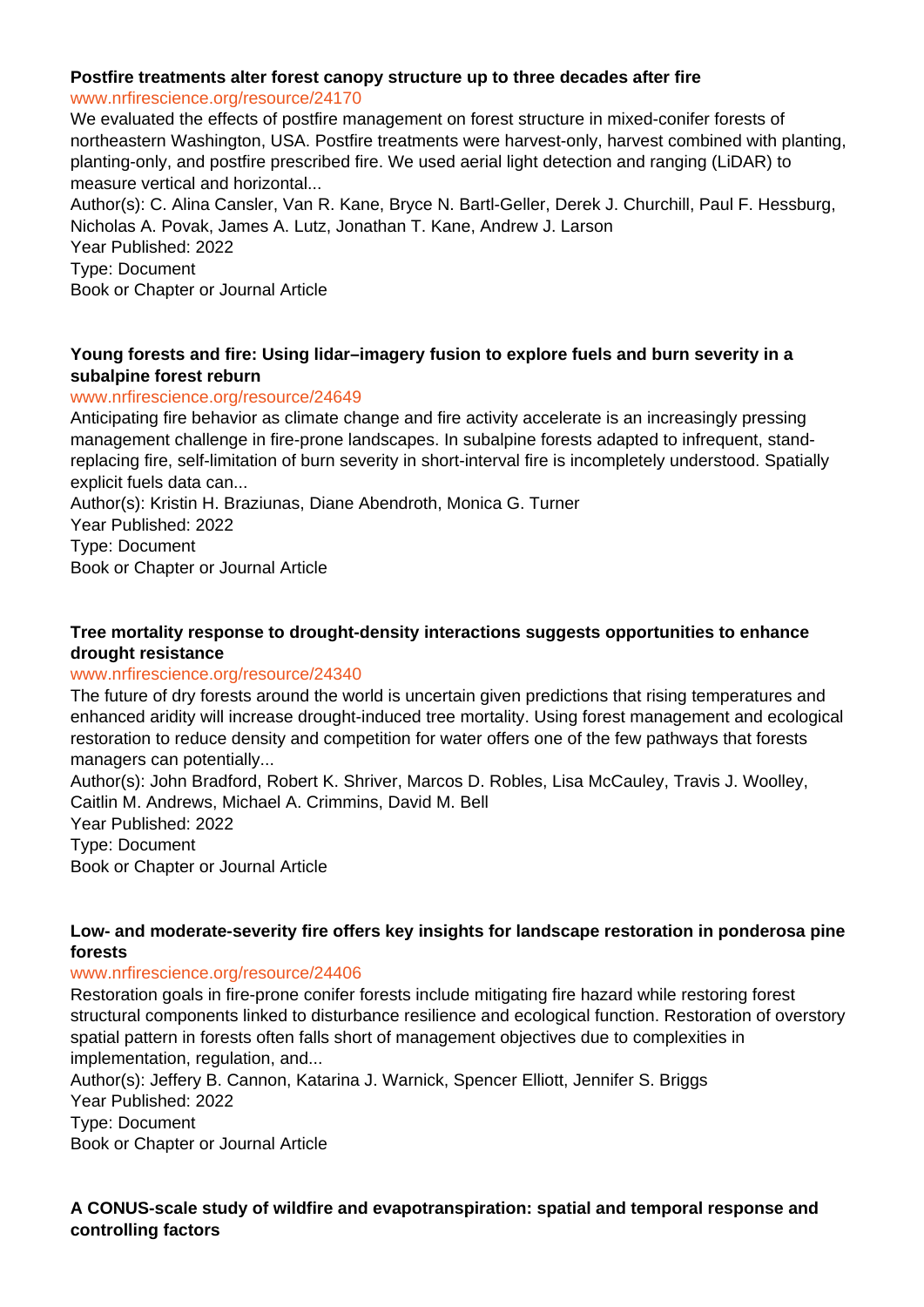#### www.nrfirescience.org/resource/23978

Evapotranspiration (ET) accounts for a substantial portion of regional water budgets in much of the southeast and fire-prone western United States (US). Even small changes in ET rates can translate to meaningful shifts in runoff patterns and makes forecasting the direction and magnitude of wildfireinduced ET alteration of critical...

Author(s): Natalie M. Collar, Samuel Saxe, Ashley J. Rust, Terri S. Hogue Year Published: 2021 Type: Document Book or Chapter or Journal Article

#### **Propagule availability drives post-wildfire recovery of peatland plant communities**

#### www.nrfirescience.org/resource/23684

Question: Northern peatlands are increasingly threatened by wildfire. Severe peatland wildfires can provide opportunities for new non-peatland species to colonise post-fire. Changes in plant colonisation could lead to longer-term shifts in community composition, compromising recovery of peatland structure and function. Understanding...

Author(s): Harry E. R. Shepherd, Jane A. Catford, Magda N. Steele, Marc G. Dumont, Robert T. E. Mills, Paul D.M. Hughes, Bjorn J. M. Robroek

Year Published: 2021 Type: Document Book or Chapter or Journal Article

## **Determination of burn severity models ranging from regional to national scales for the conterminous United States**

#### www.nrfirescience.org/resource/23649

Identifying meaningful measures of ecological change over large areas is dependent on the quantification of robust relationships between ecological metrics and remote sensing products. Over the past several decades, ground observations of wildfire and prescribed fire severity have been acquired across hundreds of wildland fires in...

Author(s): Joshua J. Picotte, C. Alina Cansler, Crystal A. Kolden, James A. Lutz, Carl H. Key, Nathan C. Benson, Kevin M. Robertson

Year Published: 2021 Type: Document Book or Chapter or Journal Article

#### **Roles of pre-fire vegetation, soil, and climate in Great Basin ecosystem recovery**

#### www.nrfirescience.org/resource/23477

Great Basin shrublands in the United States are rapidly converting to annual grass- dominated ecosystems, driven primarily by increased wildfire activity. Post-fire vegetation recovery trajectories vary spatially and temporally and are influenced by the effects of topography, climate, soils, and pre-fire vegetation. Our study...

Author(s): Jody Vogeler, Eric Jensen, Beth A. Newingham Year Published: 2021 Type: Document Technical Report or White Paper

# **Quantifying merging fire behaviour phenomena using unmanned aerial vehicle technology**

www.nrfirescience.org/resource/22854

Catastrophic wildfires are often a result of dynamic fire behaviours. They can cause rapid escalation of fire behaviour, increasing the danger to ground-based emergency personnel. To date, few studies have characterised merging fire behaviours outside the laboratory. The aim of this study was to develop a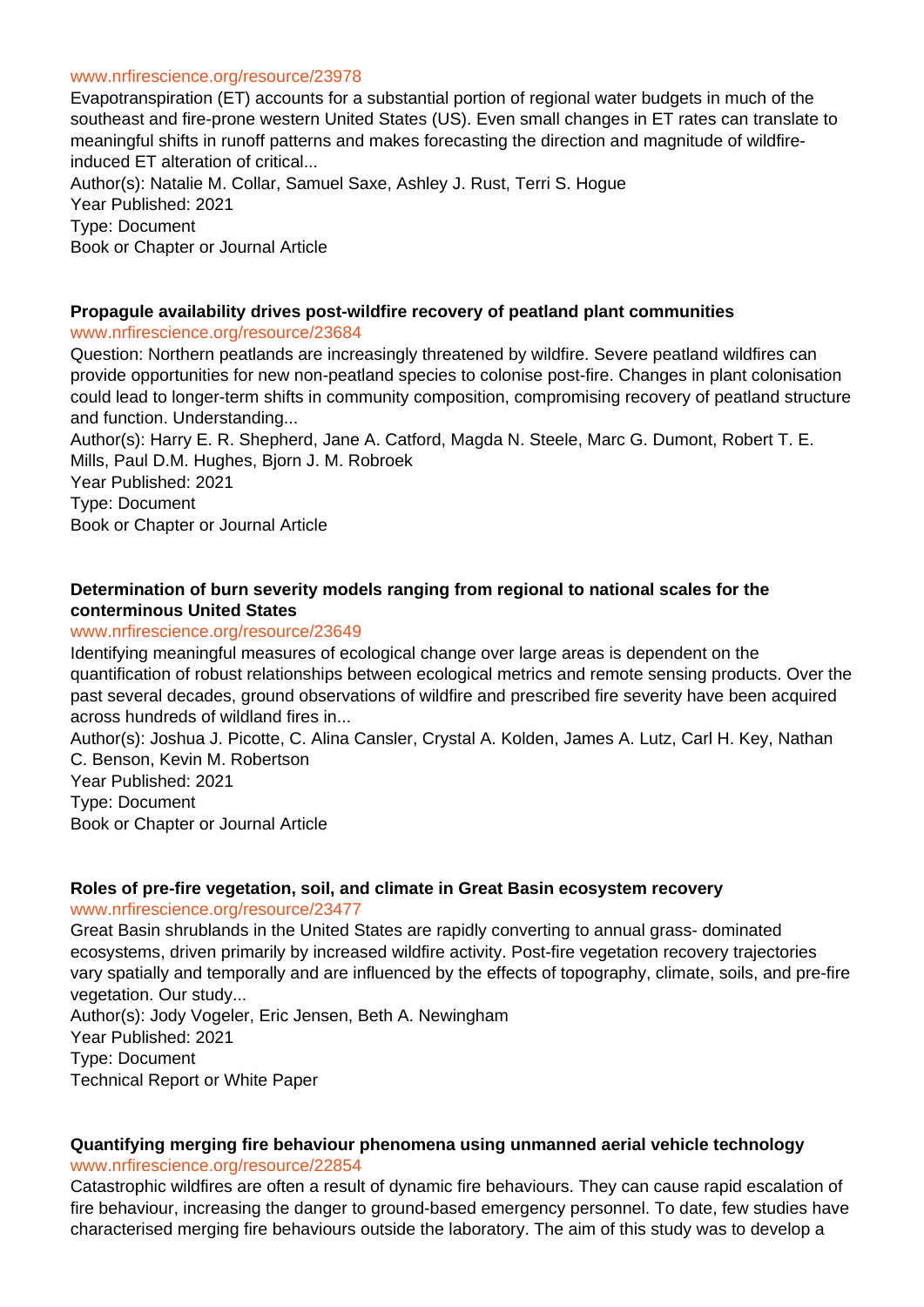simple, fast and accurate... Author(s): Alexander I. Filkov, Brett Cirulis, Trent D. Penman Year Published: 2021 Type: Document Book or Chapter or Journal Article

#### **The U.S. EPA wildland fire sensor challenge: performance and evaluation of solver submitted multi-pollutant sensor systems**

#### www.nrfirescience.org/resource/22763

Wildland fires can emit substantial amounts of air pollution that may pose a risk to those in proximity (e.g., first responders, nearby residents) as well as downwind populations. Quickly deploying air pollution measurement capabilities in response to incidents has been limited to date by the cost, complexity of implementation, and...

Author(s): Matthew S. Landis, Russell W. Long, Jonathan Krug, Maribel Colón, Robert Vanderpool, Andrew Habel, Shawn P. Urbanski

Year Published: 2021 Type: Document Book or Chapter or Journal Article

## **Mapping soil burn severity at very high spatial resolution from unmanned aerial vehicles** www.nrfirescience.org/resource/22715

The evaluation of the effect of burn severity on forest soils is essential to determine the impact of wildfires on a range of key ecological processes, such as nutrient cycling and vegetation recovery. The main objective of this study was to assess the potentiality of different spectral products derived from RGB and multispectral...

Author(s): David Beltrán-Marcos, Susana Suárez-Seoane, José Manuel Fernández-Guisuraga, Víctor Fernández-García, Rayo Pinto, Paula García-Llamas, Leonor Calvo Year Published: 2021

Type: Document Book or Chapter or Journal Article

## **Turbulent thermal image velocimetry at the immediate fire and atmospheric interface**

## www.nrfirescience.org/resource/24004

We present novel in-field vegetation fire observations and the analyses using brightness temperatures recorded by longwave infrared camera and thermal image velocimetry. The brightness temperatures from a wind-driven stubble wheat fire were obtained with a 60 frames per second (fps) video acquisition. Multi-level sonic anemometers...

Author(s): Marwan Katurji, Jiawei Zhang, Ashley Satinsky, Hamish McNair, Benjamin Schumacher, Tara Strand, Andres Valencia, Mark A. Finney, H. Grant Pearce, Jessica Kerr, Daisuke Seto, Hugh Wallace, Peyman Zawar-Reza, Christina Dunker, Veronica R. Clifford, Katharine O. Melnik, Torben Grumstrup, Jason M. Forthofer, Craig B. Clements

Year Published: 2021

Type: Document

Book or Chapter or Journal Article

#### **A new approach to characterize firebrand showers using advanced 3D imaging techniques** www.nrfirescience.org/resource/23702

A new approach to characterize airborne firebrands during Wildland-Urban Interface (WUI) fires is detailed. The approach merges the following two imaging techniques in a single field-deployable diagnostic tool: (1) 3D Particle Tracking Velocimetry (3D-PTV), for time-resolved mapping of firebrand 3D trajectories, and (2) 3D Particle...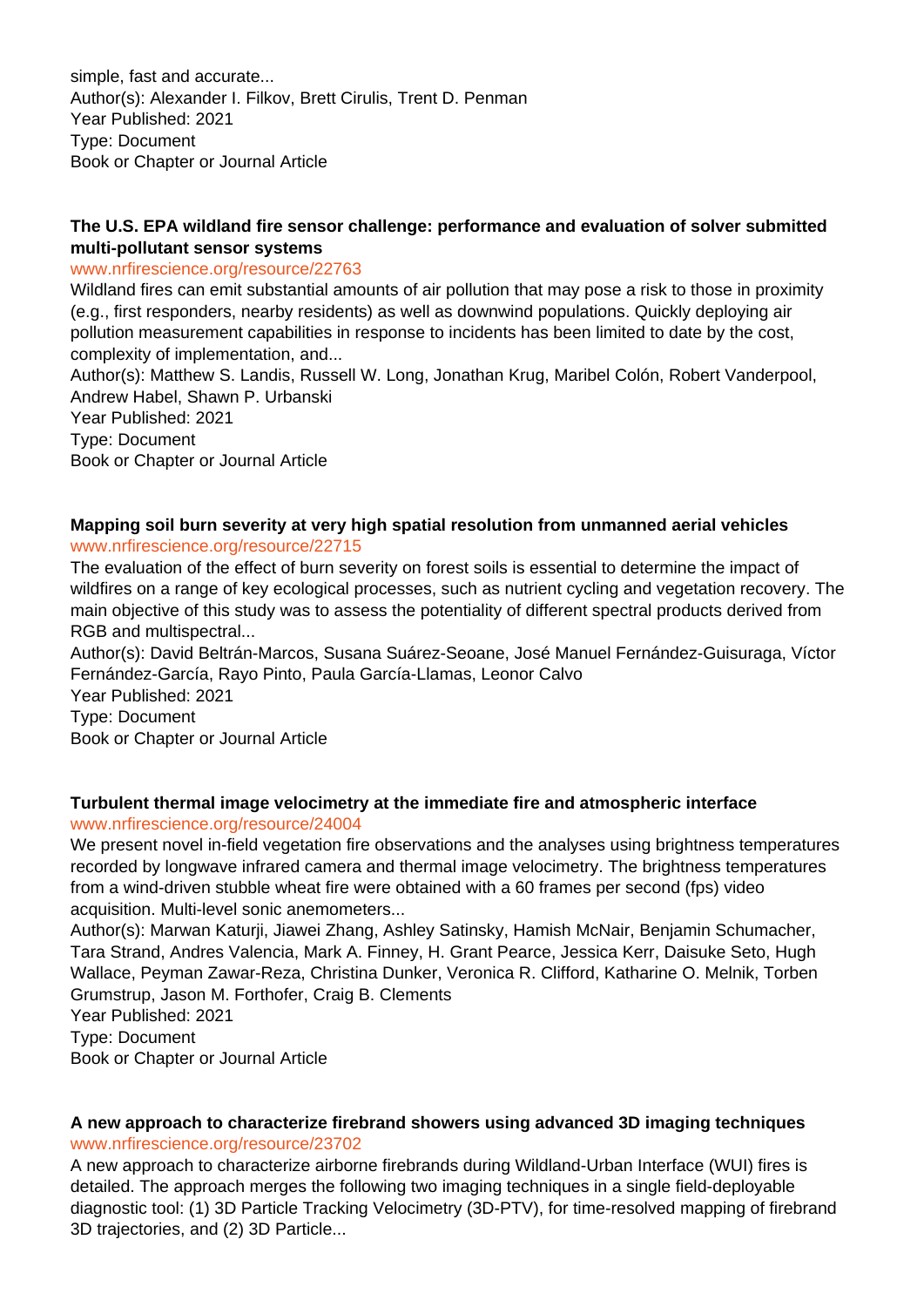Author(s): Nicolas Bouvet, Eric Link, Stephen A. Fink Year Published: 2021 Type: Document Book or Chapter or Journal Article

## **Post-fire conifer regeneration hinders digital estimation of understory plant cover in subalpine forest vegetation**

#### www.nrfirescience.org/resource/23676

Question: Reliable estimates of understory (non-tree) plant cover following fire are essential to assess early forest community recovery. Photographic digital image analysis (DIA) is frequently used in seral, single-strata vegetation, given its greater objectivity and repeatability compared to observer visual estimation; however,...

Author(s): Brandi E. Wheeler, Andrew J. Andrade, Elizabeth R. Pansing, Diana F. Tomback Year Published: 2021 Type: Document Book or Chapter or Journal Article

#### **Thermal infrared video stabilization for aerial monitoring of active wildfires**

#### www.nrfirescience.org/resource/23637

Aerial Thermal Infrared (TIR) imagery has demonstrated tremendous potential to monitor active forest fires and acquire detailed information about fire behavior. However, aerial video is usually unstable and requires inter-frame registration before further processing. Measurement of image misalignment is an essential operation for...

Author(s): M.M. Valero, Steven Verstockt, Christian Mata, Daniel M. Jimenez, Lloyd P. Queen, O. Rios, Elsa Pastor, Eulalia Planas

Year Published: 2021 Type: Document Book or Chapter or Journal Article

#### **The role of fire in global forest loss dynamics**

#### www.nrfirescience.org/resource/23268

Fires, among other forms of natural and anthropogenic disturbance, play a central role in regulating the location, composition and biomass of forests. Understanding the role of fire in global forest loss is crucial in constraining land?use change emissions and the global carbon cycle. We analyzed the relationship between forest...

Author(s): Dave van Wees, Guido R. Van der Werf, James T. Randerson, Niels Andela, Yang Chen, Douglas C. Morton

Year Published: 2021 Type: Document Book or Chapter or Journal Article

#### **Rapidly mapping fire effects on biodiversity at a large-scale using citizen science** www.nrfirescience.org/resource/22754

The unprecedented scale of the 2019-2020 eastern Australian bushfires exemplifies the challenges that scientists and conservation biologists face monitoring the effects on biodiversity in the aftermath of large-scale environmental disturbances. After a large-scale disturbance, conservation policy and management actions need to be...

Author(s): Casey Kirchhoff, Corey T. Callaghan, David A. Keith, Dony Indiarto, Guy Taseski, Mark K. J. Ooi, Tom D. Le Breton, Thomas Mesaglio, Richard T. Kingsford, William K. Cornwell Year Published: 2021 Type: Document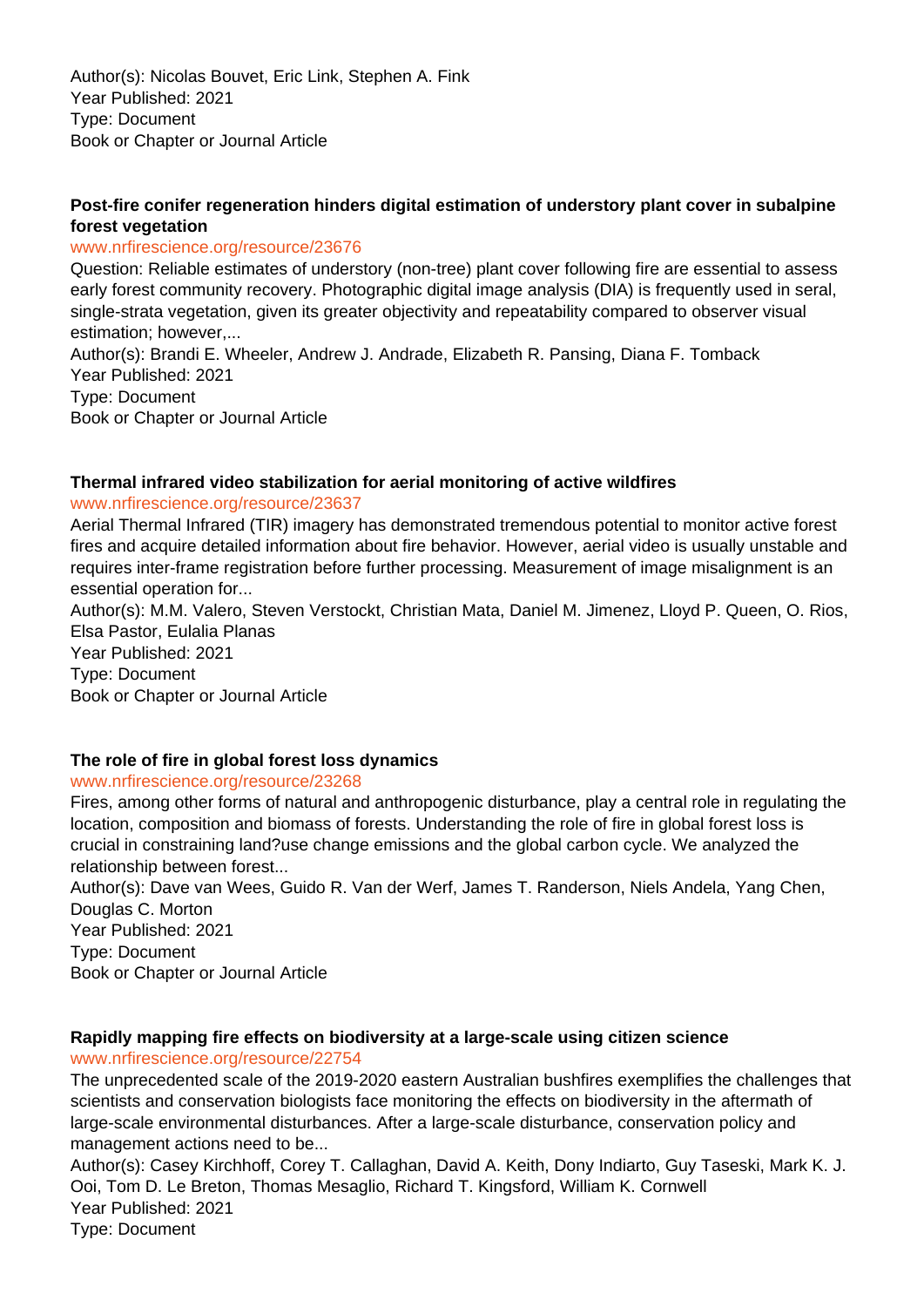#### **Bayesian decision network modeling for environmental risk management: a wildfire case study** www.nrfirescience.org/resource/22173

Environmental decision-making requires an understanding of complex interacting systems across scales of space and time. A range of statistical methods, evaluation frameworks and modeling approaches have been applied for conducting structured environmental decision-making under uncertainty. Bayesian Decision Networks (BDNs) are a...

Author(s): Trent D. Penman, Brett Cirulis, Bruce G. Marcot Year Published: 2020

Type: Document

Book or Chapter or Journal Article

#### **Creating photographic loading sequences in the field for the photoload sampling technique**

#### www.nrfirescience.org/resource/22113

The photoload technique provides a quick and accurate means of estimating the loadings of six wildland fuel components including 1 hr, 10 hr, 100 hr, and 1,000 hr downed dead woody, shrub, and herbaceous fuels. It involves visually comparing fuel loading conditions observed in the field with a set of photographed sequences to...

Author(s): Christine Stalling, Robert E. Keane Year Published: 2020 Type: Document Technical Report or White Paper

#### **An adaptive and extensible system for satellite-based, large scale burnt area monitoring in nearreal time**

#### www.nrfirescience.org/resource/21688

In the case of ongoing wildfire events, timely information on current fire parameters is crucial for informed decision making. Satellite imagery can provide valuable information in this regard, since thermal sensors can detect the exact location and intensity of an active fire at the moment the satellite passes over. This...

Author(s): Michael Nolde, Simon Plank, Torsten Riedlinger Year Published: 2020 Type: Document Book or Chapter or Journal Article

## **Investigating live fuel moisture content estimation in fire-prone shrubland from remote sensing using empirical modelling and RTM simulations**

#### www.nrfirescience.org/resource/21676

Previous research has demonstrated that remote sensing can provide spectral information related to vegetation moisture variations essential for estimating live fuel moisture content (LFMC), but accuracy and timeliness still present challenges to using this information operationally. Consequently, many regional administrations are...

Author(s): Eva Marino, Marta Yebra, Mariluz Guillén-Climent, Nur Algeet, José Luis Tomé, Javier Madrigal, Mercedes Guijarro, Carmen Hernando

Year Published: 2020 Type: Document

Book or Chapter or Journal Article

**A satellite data driven approach to monitoring and reporting fire disturbance and recovery**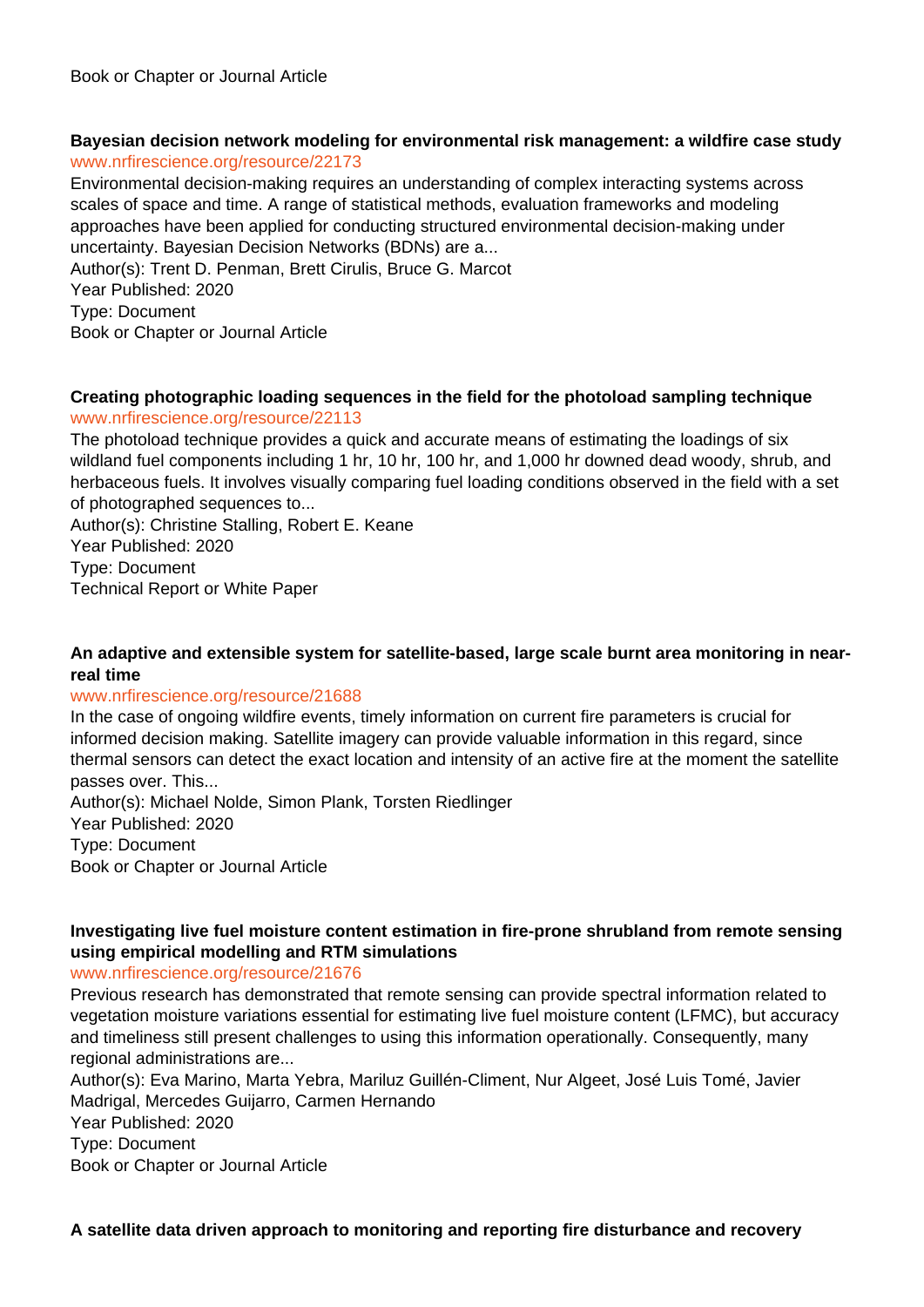#### **across boreal and temperate forests**

#### www.nrfirescience.org/resource/21285

The regular and consistent measurements provided by Earth observation satellites can support the monitoring and reporting of forest indicators. Although substantial scientific literature espouses the capabilities of satellites in this area, the techniques are under-utilised in national reporting, where there is a preference for...

Author(s): Samuel Hislop, Andrew Haywood, Simon D. Jones, Mariela Soto-Berelov, Andrew K. Skidmore, Trung H. Nguyen

Year Published: 2020 Type: Document Book or Chapter or Journal Article

#### **Experimental fire measurement with UAV multimodal stereovision**

www.nrfirescience.org/resource/22131

In wildfire research, systems that are able to estimate the geometric characteristics of fire, in order to understand and model the behavior of this spreading and dangerous phenomenon, are required. Over the past decade, there has been a growing interest in the use of computer vision and image processing technologies. The majority...

Author(s): Vito Ciullo, Lucile Rossi, Antoine Pieri Year Published: 2020 Type: Document Book or Chapter or Journal Article

#### **Severe western Canadian wildfire affects water quality even at large basin scales**

#### www.nrfirescience.org/resource/21971

Wildfires can have severe and lasting impacts on the water quality of aquatic ecosystems. However, our understanding of these impacts is founded primarily from studies of small watersheds with wellconnected runoff regimes. Despite the predominance of large, low-relief rivers across the fire-prone Boreal forest, it is unclear to...

Author(s): Craig A. Emmerton, Colin A. Cooke, Sarah Hustins, Uldis Silins, Monica B. Emelko, Ted Lewis, Mary K. Kruk, Nadine Taube, Dongnan Zhu, Brian Jackson, Micheal Stone, Jason G. Kerr, John F. Orwin

Year Published: 2020 Type: Document Book or Chapter or Journal Article

#### **Linking forest flammability and plant vulnerability to drought**

#### www.nrfirescience.org/resource/21684

Globally, fire regimes are being altered by changing climatic conditions. New fire regimes have the potential to drive species extinctions and cause ecosystem state changes, with a range of consequences for ecosystem services. Despite the co-occurrence of forest fires with drought, current approaches to modelling flammability...

Author(s): Rachael H. Nolan, Chris J. Blackman, Víctor Resco de Dios, Brendan Choat, Belinda Medlyn, Ximeng Li, Ross A. Bradstock, Matthias M. Boer

Year Published: 2020

Type: Document

Book or Chapter or Journal Article

## **Changes to the Monitoring Trends in Burn Severity program mapping production procedures and data products**

www.nrfirescience.org/resource/21407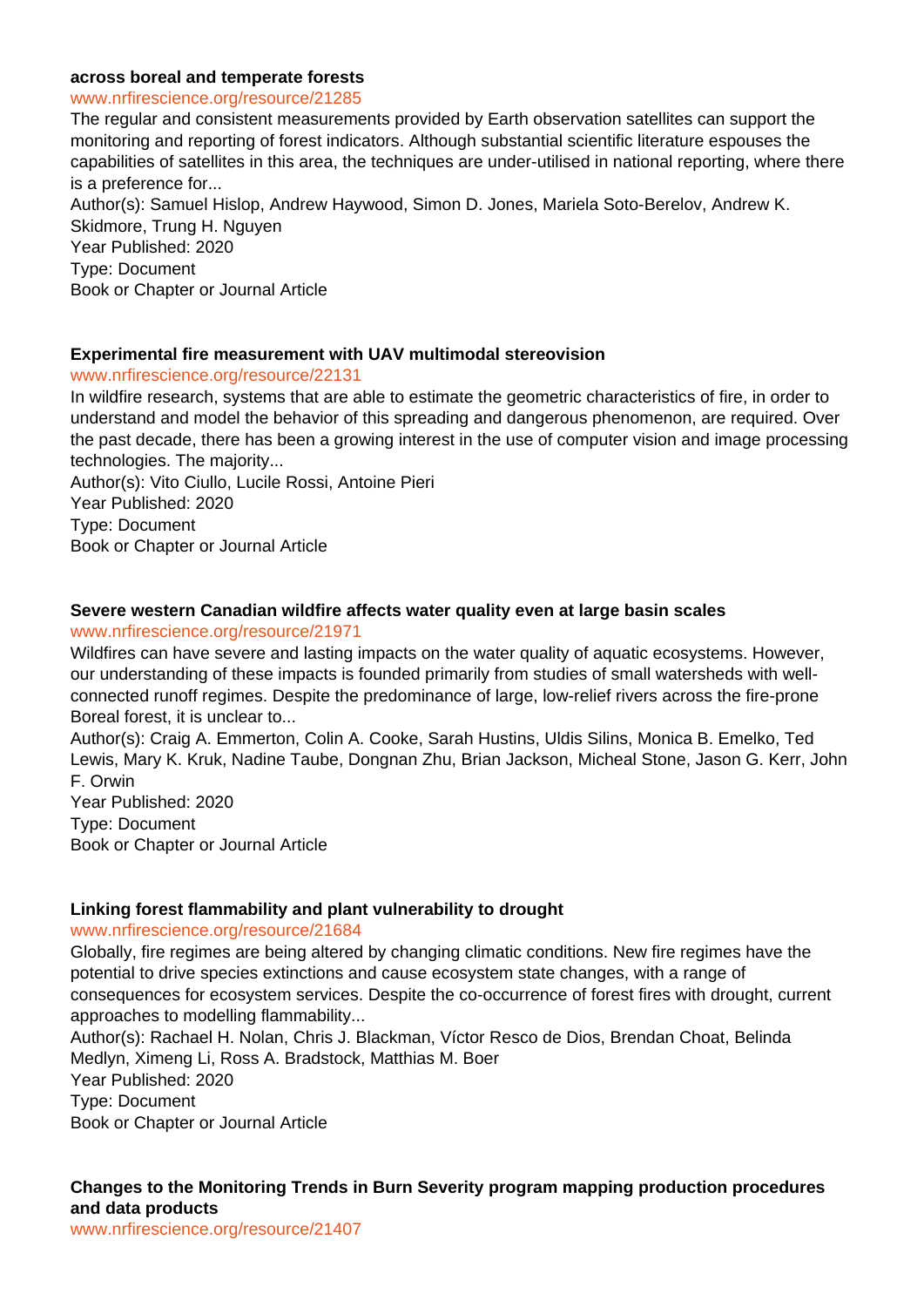Background: The Monitoring Trends in Burn Severity (MTBS) program has been providing the fire science community with large fire perimeter and burn severity data for the past 14 years. As of October 2019, 22 969 fires have been mapped by the MTBS program and are available on the MTBS website (https://www.mtbs.gov(link is external))....

Author(s): Joshua J. Picotte, Krishna Bhattarai, Danny Howard, Jennifer Lecker, Justin Epting, Brad Quayle, Nathan C. Benson, Kurtis J. Nelson

Year Published: 2020 Type: Document

Book or Chapter or Journal Article

## **Simulating the Effectiveness of Improvement Cuts and Commercial Thinning to Enhance Fire Resistance in West Coast Dry Mixed Conifer Forests**

## www.nrfirescience.org/resource/21176

Nine multipurpose silvicultural treatments, formulated as a synthesis of recently implemented prescriptions offered by forest managers, were simulated to evaluate their effectiveness at enhancing fire resistance. The Forest Vegetation Simulator was applied, within the BioSum Framework, on over 3,000 Forest Inventory and Analysis...

Author(s): Theresa B. Jain, Jeremy S. Fried, Sara Loreno Year Published: 2020 Type: Document Book or Chapter or Journal Article

## **Identifying and protecting wildfire refugia in a warmer, drier Pacific Northwest - Final Report to the Joint Fire Science Program**

## www.nrfirescience.org/resource/22814

Wildfires are common across the Pacific Northwest, however climate change is projected to cause increases in wildfire activity and severity. Wildfires create a heterogeneous pattern across the landscape from severely burned areas to unburned patches. Unburned areas that are associated with critical habitat where biota can persist (e...

Author(s): Arjan J. H. Meddens, Andrew T. Hudak, Crystal A. Kolden Year Published: 2020 Type: Document Technical Report or White Paper

#### **LiDAR-Based Wildfire Prevention in WUI: The Automatic Detection, Measurement and Evaluation of Forest Fuels**

#### www.nrfirescience.org/resource/19311

This paper describes a methodology using LiDAR point clouds with an ultra-high resolution in the characterization of forest fuels for further wildfire prevention and management. Biomass management strips were defined in three case studies using a particular Spanish framework. The data were acquired through a UAV platform. The...

Author(s): Marta Fernández-Álvarez, Julia Armesto, Juan Picos Year Published: 2019 Type: Document Book or Chapter or Journal Article

## **A disturbance weighting analysis model (DWAM) for mapping wildfire burn severity in the presence of forest disease**

#### www.nrfirescience.org/resource/19095

Forest ecosystems are subject to recurring fires as one of their most significant disturbances. Accurate mapping of burn severity is crucial for post-fire land management and vegetation regeneration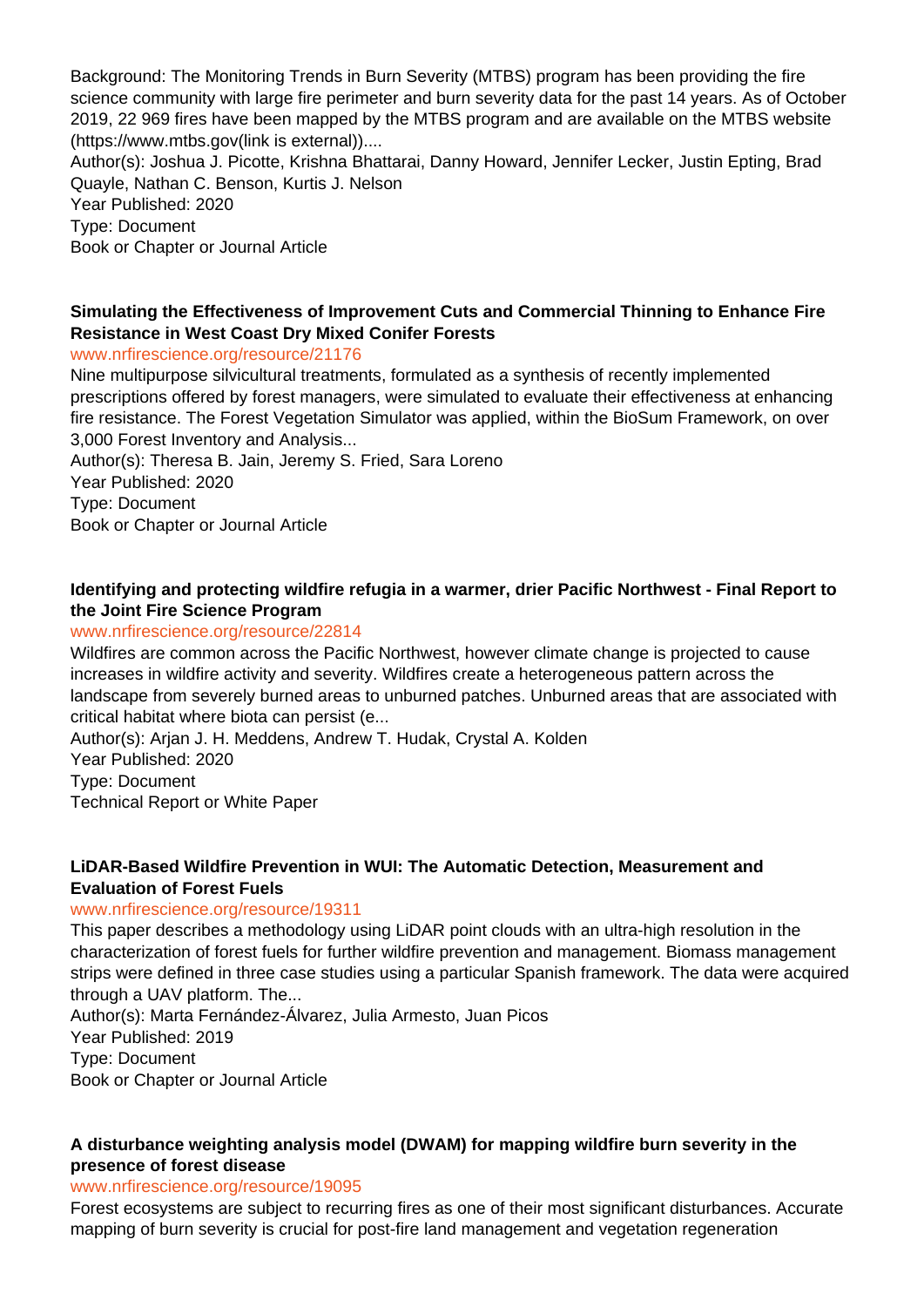monitoring. Remote-sensing-based monitoring of burn severity faces new challenges when forests experience both fire and non-fire... Author(s): Yinan HE, Gang Chen, Angela De Santis, Dar A. Roberts, Yuyu Zhou, Ross K. Meentemeyer Year Published: 2019 Type: Document Book or Chapter or Journal Article

#### **Estimating uncertainty in the volume and carbon storage of downed coarse woody debris** www.nrfirescience.org/resource/19043

Downed coarse woody debris, also known as coarse woody detritus or downed dead wood, is challenging to estimate for many reasons, including irregular shapes, multiple stages of decay, and the difficulty of identifying species. In addition, some properties are commonly not measured, such as wood density and carbon concentration. As a...

Author(s): John L. Campbell, Mark B. Green, Ruth D. Yanai, Christopher W. Woodall, Shawn Fraver, Mark E. Harmon, Mark A. Hatfield, Charles J. Barnett, Craig R. See, Grant M. Domke Year Published: 2019 Type: Document Book or Chapter or Journal Article

## **A review of the applications of remote sensing in fire ecology**

## www.nrfirescience.org/resource/20491

Wildfire plays an important role in ecosystem dynamics, land management, and global processes. Understanding the dynamics associated with wildfire, such as risks, spatial distribution, and effects is important for developing a clear understanding of its ecological influences. Remote sensing technologies provide a means to study fire...

Author(s): David M. Szpakowski, Jennifer L. Rooker Jensen Year Published: 2019 Type: Document Book or Chapter or Journal Article

#### **Fuel Characteristic Classification System (FCCS) field sampling and fuelbed development guide** www.nrfirescience.org/resource/19832

The Fuel Characteristic Classification System (FCCS) was designed to store and archive wildland fuel characteristics within fuelbeds, defined as the inherent physical characteristics of fuels that contribute to fire behavior and effects. The FCCS represents fuel characteristics in six strata including canopy, shrubs, herbaceous...

Author(s): Susan J. Prichard, Anne Andreu, Roger D. Ottmar, Ellen Eberhardt Year Published: 2019 Type: Document Technical Report or White Paper

## **A review of forest fire surveillance technologies: mobile ad-hoc network routing protocols perspective**

## www.nrfirescience.org/resource/19405

Mobile Ad-Hoc Network (MANET) is a type of structure-less wireless mobile network, in which each node plays the role of the router and host at the same time. MANET has gained increased interest from researchers and developers for various applications such as forest fire detection. Forest fires require continuous monitoring and...

Author(s): Fahad Taha AL-Dhief , Naseer Sabri, S. Fouad, N.M. Abdul Latiff, Musatafa Abbas Abbood Albader

Year Published: 2019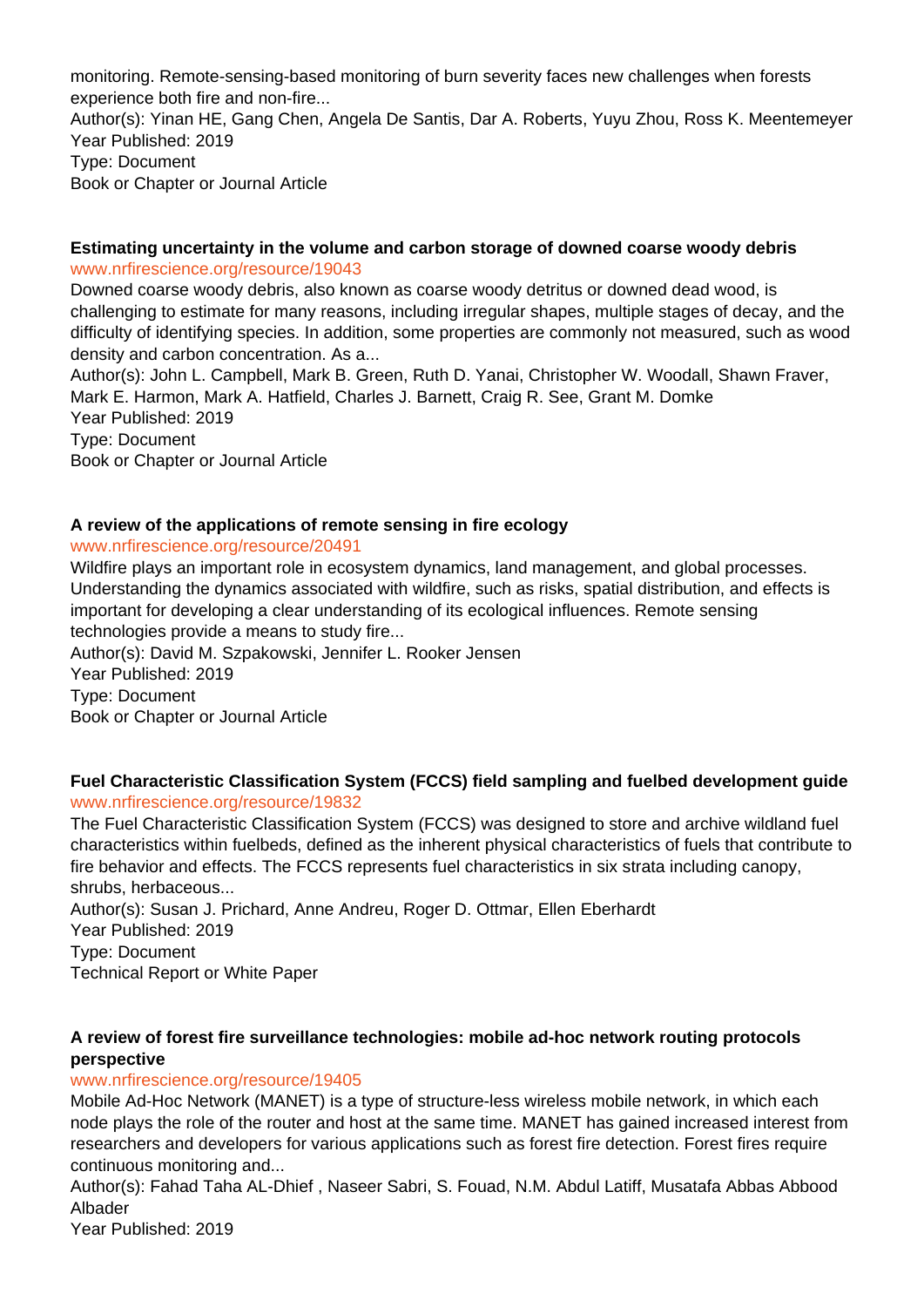## **Object-based classification of forest disturbance types in the conterminous United States**

#### www.nrfirescience.org/resource/19360

Forest ecosystems provide critical ecosystem goods and services, and any disturbance-induced changes can have cascading impacts on natural processes and human socioeconomic systems. Forest disturbance frequency, intensity, and spatial and temporal scale can be altered by changes in climate and human activity, but without baseline...

Author(s): Lian-Zhi Huo, Luigi Boschetti, Aaron M. Sparks Year Published: 2019 Type: Document Book or Chapter or Journal Article

## **The downed and dead wood inventory of forests in the United States**

#### www.nrfirescience.org/resource/19180

The quantity and condition of downed dead wood (DDW) is emerging as a major factor governing forest ecosystem processes such as carbon cycling, fire behavior, and tree regeneration. Despite this, systematic inventories of DDW are sparse if not absent across major forest biomes. The Forest Inventory and Analysis program of the United...

Author(s): Christopher W. Woodall, Vicente J. Monleon, Shawn Fraver, Matthew B. Russell, Mark H. Hatfield, John L. Campbell, Grant M. Domke

Year Published: 2019 Type: Document Book or Chapter or Journal Article

## **A Device for Instantaneously Estimating Duff Moisture Content Is also Effective for Grassland Fuels**

## www.nrfirescience.org/resource/19056

Fine-fuel moisture is an important variable in the wildland fire environment, but measuring live fuel moisture is time-consuming. There is a strong incentive to develop technologies that provide instantaneous measurements of fine-fuel moisture. Campbell Scientific, Inc. markets a device that uses dielectric permittivity to measure...

Author(s): Devan A. McGranahan Year Published: 2019 Type: Document Book or Chapter or Journal Article

## **Comparison of measured and modelled change in coarse woody debris carbon stocks in New Zealand's natural forest**

## www.nrfirescience.org/resource/19028

Natural forest comprises approximately 78% of New Zealand's total forest area and their dead wood carbon pools contribute to the national carbon balance reported under the United Nations Framework Convention on Climate Change. We investigate the accuracy of coarse woody debris (CWD) carbon stock estimates obtained from periodic...

Author(s): Mark O. Kimberley, Peter N. Beets, Thomas S.H. Paul Year Published: 2019 Type: Document Book or Chapter or Journal Article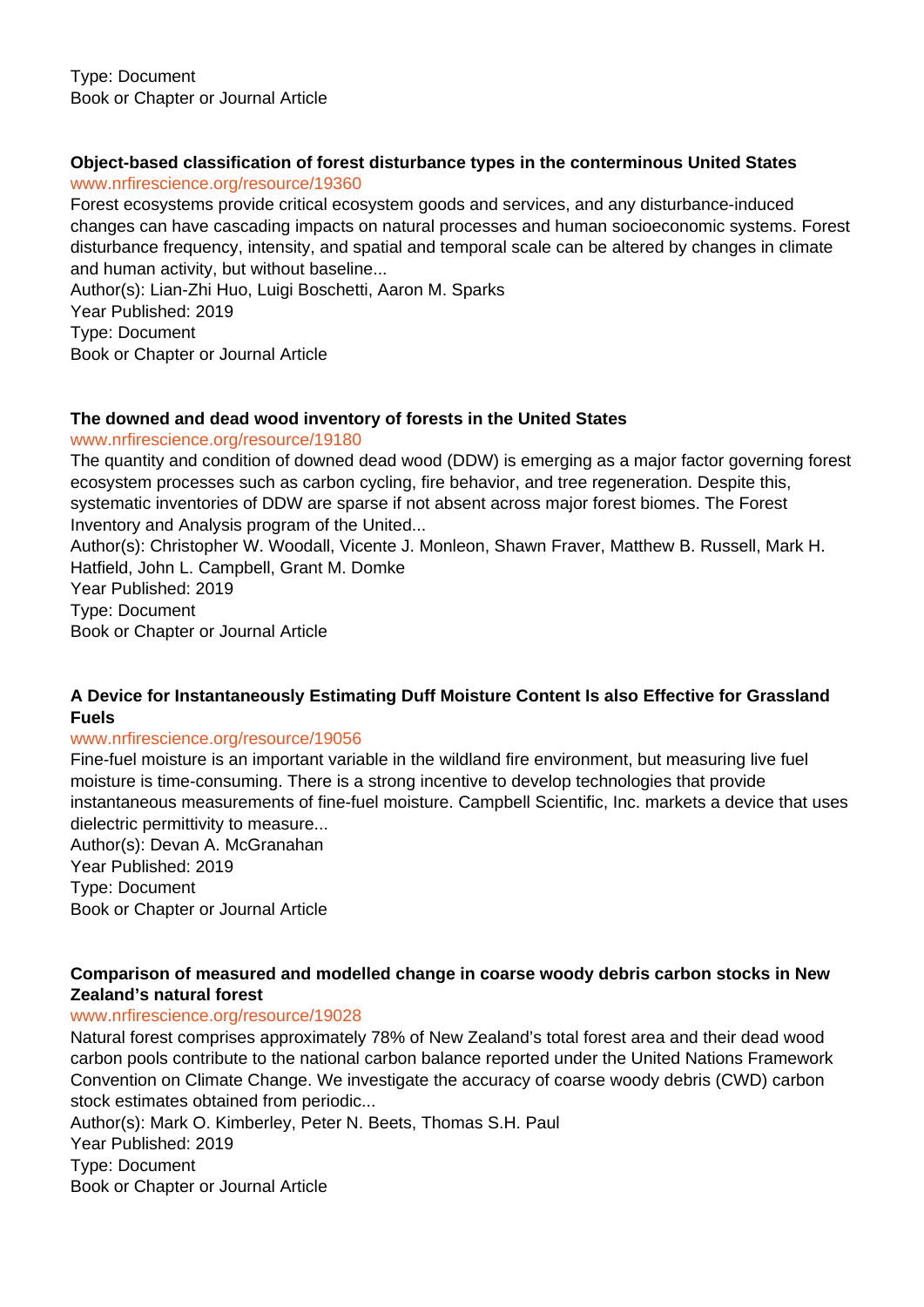#### **Relationships between satellite-based spectral burned ratios and terrestrial laser scanning** www.nrfirescience.org/resource/19851

Three-dimensional point data acquired by Terrestrial Lidar Scanning (TLS) is used as ground observation in comparisons with fire severity indices computed from Landsat satellite multi-temporal images through Google Earth Engine (GEE). Forest fires are measured by the extent and severity of fire. Current methods of assessing fire...

Author(s): Akira Kato, L. Monika Moskal, Jonathan L. Batchelor, David Thau, Andrew T. Hudak Year Published: 2019

Type: Document

Book or Chapter or Journal Article

## **LANDFIRE Remap Prototype Mapping Effort: Developing a New Framework for Mapping Vegetation Classification, Change, and Structure**

www.nrfirescience.org/resource/19747

LANDFIRE (LF) National (2001) was the original product suite of the LANDFIRE program, which included Existing Vegetation Cover (EVC), Height (EVH), and Type (EVT). Subsequent refinements after feedback from data users resulted in updated products, referred to as LF 2001, that now served as LANDFIRE's baseline datasets and are the...

Author(s): Joshua J. Picotte, Daryn Dockter, Jordan Long, Brian Tolk, Anne Davidson, Birgit Peterson Year Published: 2019

Type: Document

Book or Chapter or Journal Article

## **Peatland vegetation change and establishment of re-introduced Sphagnum moss after prescribed burning**

## www.nrfirescience.org/resource/19377

Fire, including prescribed burning, is common on peatlands globally and can affect vegetation, including peat-forming Sphagnum mosses, and affect ecosystem services. We monitored vegetation in different burn-age categories at three UK peatland sites over a 19-month period. Half of the plots had Sphagnum fragments added and their...

Author(s): Alice Noble, Sheila M. Palmer, David J. Glaves, Alistair Crowle, Joseph Holden Year Published: 2019

Type: Document Book or Chapter or Journal Article

## **Long-term effects of restoration fire and thinning on soil fungi, fine root biomass, and litter depth - Final Report to the Joint Fire Science Program**

www.nrfirescience.org/resource/16982

To increase ecosystem resiliency, and achieve the desired future condition of stands with large tree retention and low fuel loads, federal agencies have actively implemented a large number of fuel reduction and forest restoration projects in low-elevation dry conifer forests throughout the western United States. A noteworthy example...

Author(s): Jane E. Smith, Daniel L. Luoma, Benjamin T. N. Hart Year Published: 2018 Type: Document Technical Report or White Paper

## **High-severity fire: Evaluating its key drivers and mapping its probability across western US forests**

#### www.nrfirescience.org/resource/17541

Wildland fire is a critical process in forests of the western United States (US). Variation in fire behavior,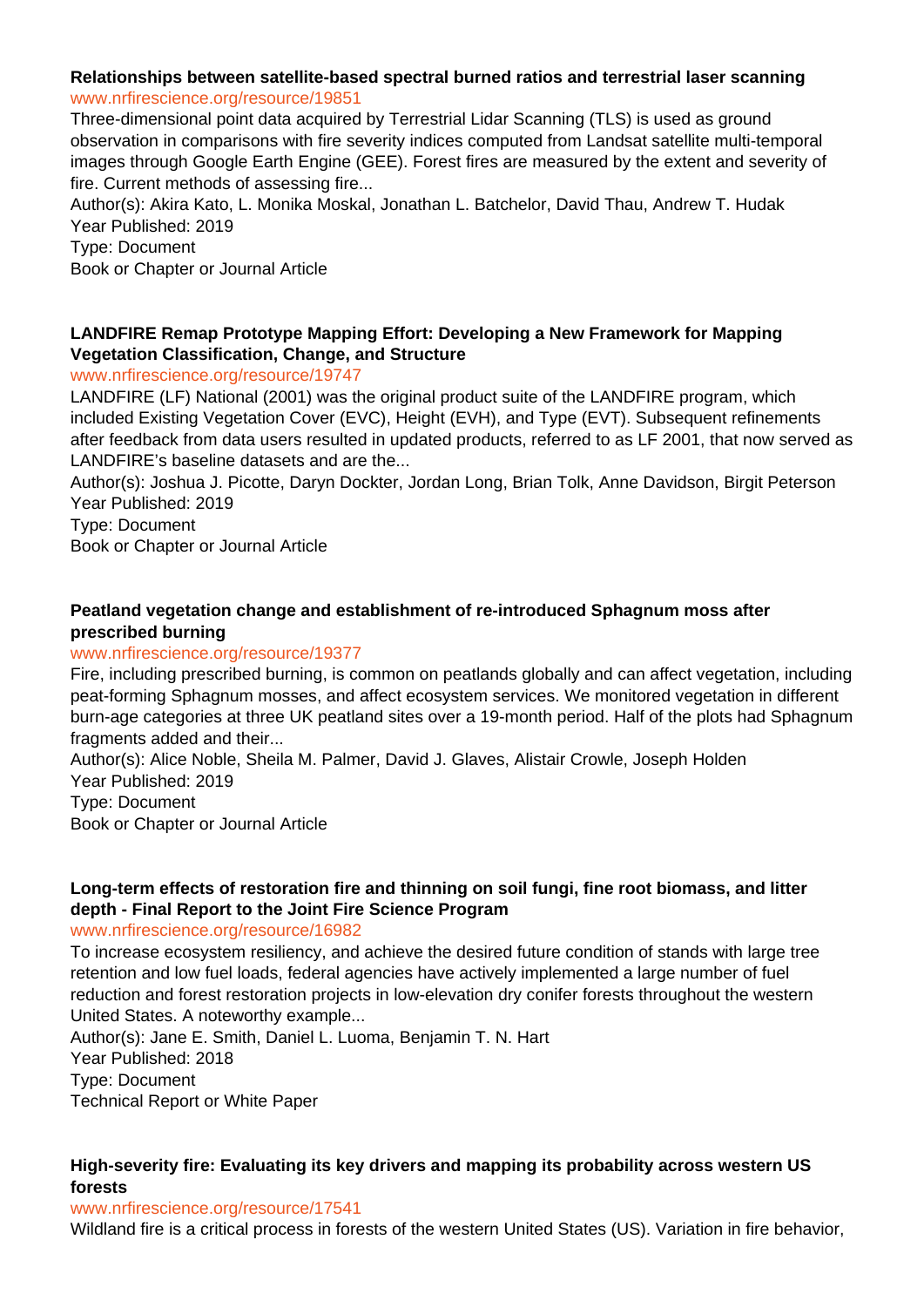which is heavily influenced by fuel loading, terrain, weather, and vegetation type, leads to heterogeneity in fire severity across landscapes. The relative influence of these factors in driving fire severity, however, is... Author(s): Sean A. Parks, Lisa M. Holsinger, Matthew Panunto, William Matt Jolly, Solomon Z. Dobrowski, Gregory K. Dillon Year Published: 2018 Type: Document Book or Chapter or Journal Article

## **Overlapping bark beetle outbreaks, salvage logging and wildfire restructure a lodgepole pine ecosystem**

#### www.nrfirescience.org/resource/17365

The 2010 Church's Park Fire burned beetle-killed lodgepole pine stands in Colorado, including recently salvage-logged areas, creating a fortuitous opportunity to compare the effects of salvage logging, wildfire and the combination of logging followed by wildfire. Here, we examine tree regeneration, surface fuels, understory plants...

Author(s): Charles C. Rhoades, Kristen Pelz, Paula J. Fornwalt, Brett Wolk, Anthony S. Cheng Year Published: 2018

Type: Document

Book or Chapter or Journal Article

## **Quaking aspen woodland after conifer control: Herbaceous dynamics**

www.nrfirescience.org/resource/16720

Western juniper (Juniperus occidentalis Hook.) woodlands are replacing low elevation (< 2100 m) quaking aspen (Populus tremuloides Michx.) stands in the northern Great Basin. Restoring aspen woodlands is important because they provide wildlife habitat for many species and contain a high diversity of understory shrubs and...

Author(s): Jonathan D. Bates, Kirk W. Davies Year Published: 2018 Type: Document Book or Chapter or Journal Article

## **A Sybil attack detection scheme for a forest wildfire monitoring application**

## www.nrfirescience.org/resource/17268

Wireless Sensor Networks (WSNs) have experienced phenomenal growth over the past decade. They are typically deployed in human-inaccessible terrains to monitor and collect time-critical and delaysensitive events. There have been several studies on the use of WSN in different applications. All such studies have mainly focused on...

Author(s): Mian Ahmad Jan, Priyadarsi Nanda, Xiangjian He, Ren Ping Liu

Year Published: 2018

Type: Document

Book or Chapter or Journal Article

## **Tree spatial patterns and stand attributes in temperate forests: The importance of plot size, sampling design, and null model**

#### www.nrfirescience.org/resource/16713

Detection of tree spatial patterns and structural attributes in a forest stand can provide critical information on occurring dynamics, and steer management decisions. However, since tree spatial distribution depends on factors that operate at different scales, including environmental heterogeneity and tree-to-tree interactions, both...

Author(s): Marco Carrer, Daniele Castagneri, Ionel Popa, Mario Pividori, Emanuele Lingua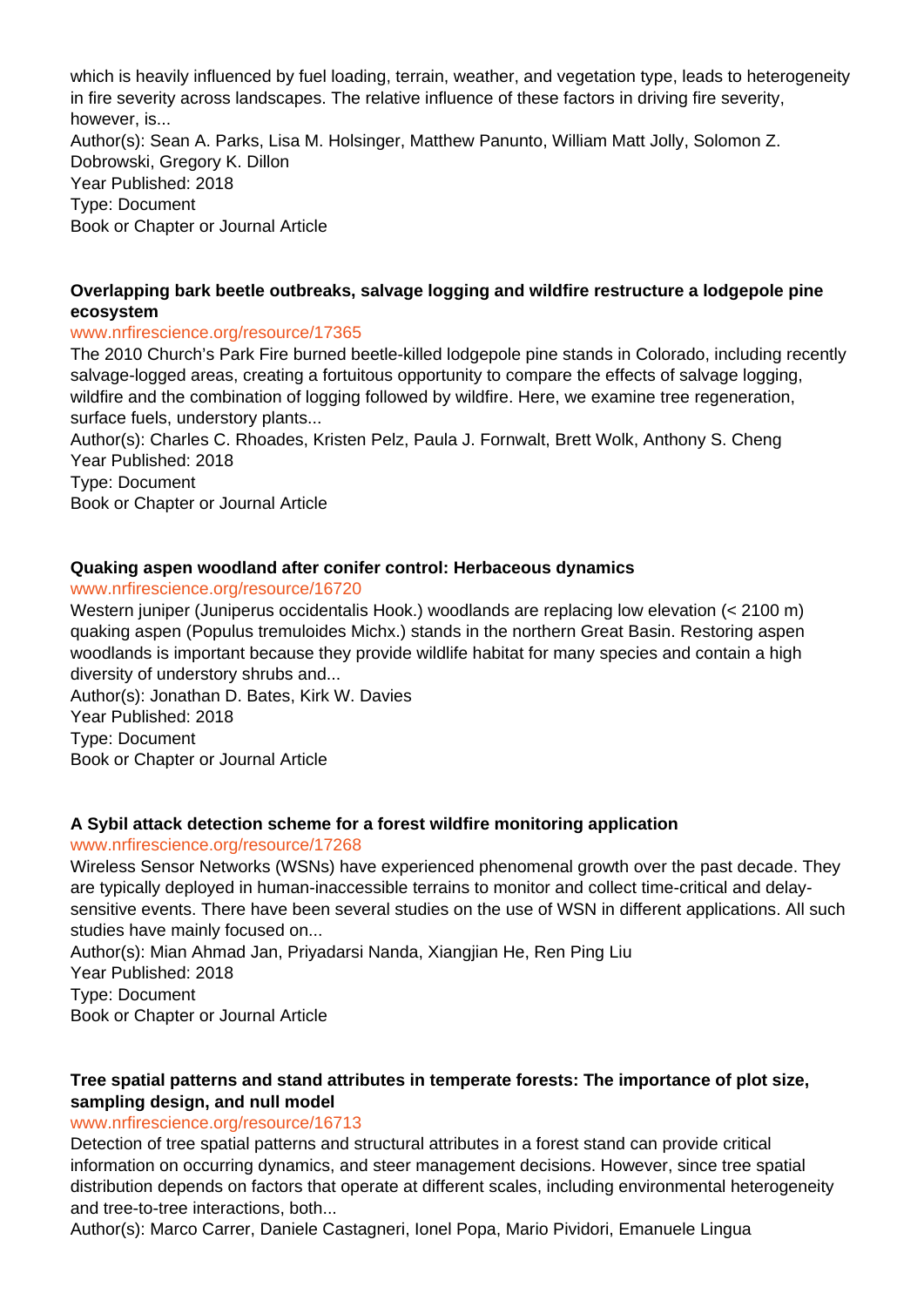## **Wildfires managed for restoration enhance ecological resilience**

www.nrfirescience.org/resource/17222

Expanding the footprint of natural fire has been proposed as one potential solution to increase the pace of forest restoration programs in fire?adapted landscapes of the western USA. However, studies that examine the long?term socio?ecological trade?offs of expanding natural fire to reduce wildfire risk and create fire...

Author(s): Ana M. G. Barros, Alan A. Ager, Michelle A. Day, Meg A. Krawchuk, Thomas A. Spies Year Published: 2018

Type: Document

Book or Chapter or Journal Article

## **It matters when you measure it: using snow-cover Normalised Difference Vegetation Index (NDVI) to isolate post-fire conifer regeneration**

www.nrfirescience.org/resource/18734

Landsat Normalized Difference Vegetation Index (NDVI) is commonly used to monitor post-fire greenup; however, most studies do not distinguish new growth of conifer from deciduous or herbaceous species, despite potential consequences for local climate, carbon and wildlife. We found that dual season (growing and snow cover) NDVI...

Author(s): Melanie K. Vanderhoof, Todd J. Hawbaker Year Published: 2018

Type: Document

Book or Chapter or Journal Article

## **Pinus albicaulis Engelm. (Whitebark Pine) in Mixed-Species Stands throughout Its US Range: Broad-Scale Indicators of Extent and Recent Decline**

#### www.nrfirescience.org/resource/17184

We used data collected from >1400 plots by a national forest inventory to quantify population-level indicators for a tree species of concern. Whitebark pine (Pinus albicaulis) has recently experienced high mortality throughout its US range, where we assessed the area of land with whitebark pine present, size-class distribution of...

Author(s): Sara Goeking, Deborah Kay Izlar Year Published: 2018 Type: Document Book or Chapter or Journal Article

## **Overstory structure and surface cover dynamics in the decade following the Hayman Fire, Colorado**

## www.nrfirescience.org/resource/17140

The 2002 Hayman Fire burned with mixed-severity across a 400-ha dry conifer study site in Colorado, USA, where overstory tree and surface cover attributes had been recently measured on 20 0.1-ha permanent plots. We remeasured these plots repeatedly during the first post-fire decade to examine how the attributes changed through time...

Author(s): Paula J. Fornwalt, Camille Stevens-Rumann, Byron J. Collins Year Published: 2018 Type: Document Book or Chapter or Journal Article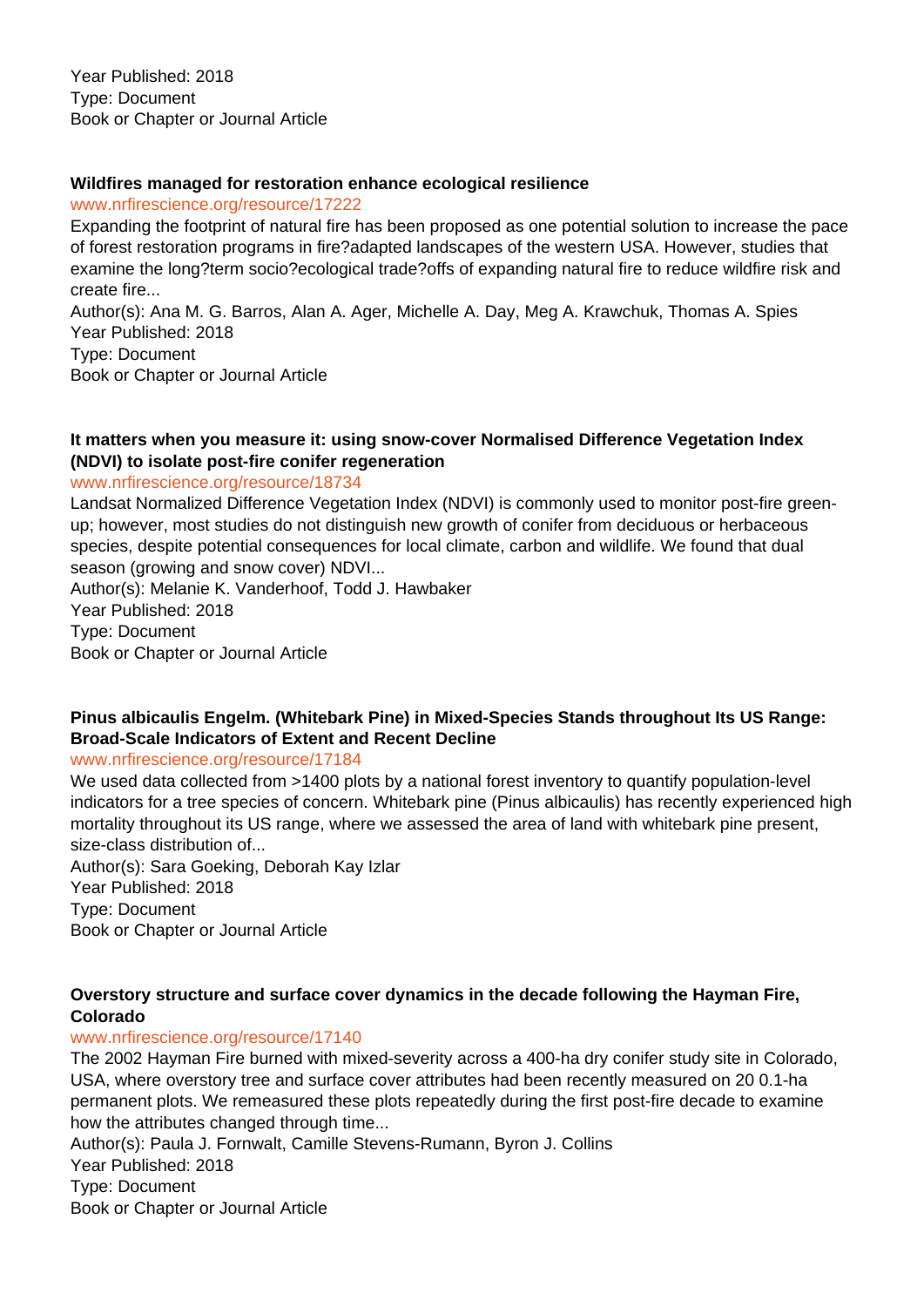## **Bridging the Divide: Integrating Animal and Plant Paradigms to Secure the Future of Biodiversity in Fire-Prone Ecosystems**

www.nrfirescience.org/resource/18075

Conserving animals and plants in fire-prone landscapes requires evidence of how fires affect modified ecosystems. Despite progress on this front, fire ecology is restricted by a dissonance between two dominant paradigms: 'fire mosaics' and 'functional types'. The fire mosaic paradigm focuses on animal responses to fire...

Author(s): Luke T. Kelly, Lluis Brotons, Katherine M. Giljohann, Michael A. McCarthy, Juli G. Pausas, Annabel L. Smith

Year Published: 2018 Type: Document Book or Chapter or Journal Article

#### **Post-fire surface fuel dynamics in California forests across three burn severity classes**

#### www.nrfirescience.org/resource/17129

Forest wildfires consume fuel and are followed by post-fire fuel accumulation. This study examines postfire surface fuel dynamics over 9 years across a wide range of conditions characteristic of California fires in dry conifer and hardwood forests. We estimated post-fire surface fuel loadings (Mg ha?1) from 191 repeatedly...

Author(s): Bianca N. I. Eskelson, Vicente J. Monleon Year Published: 2018 Type: Document Book or Chapter or Journal Article

## **Fuel mass and stand structure 13 years after logging of a severely burned ponderosa pine forest in northeastern Oregon, U.S.A**

#### www.nrfirescience.org/resource/17723

Stand structure and fuel mass were measured in 2011, 13 years after logging of a seasonally dry, ponderosa pine-dominated forest that had burned severely in the 1996 Summit Wildfire, Malheur National Forest, northeastern Oregon, U.S.A. Data are compared to those taken one year after post-fire logging (1999), and analyzed in the...

Author(s): James D. McIver, Roger D. Ottmar Year Published: 2018 Type: Document Book or Chapter or Journal Article

#### **Long-Term Effect of Prescribed Burning Regimes and Logging on Coarse Woody Debris in South-Eastern Australia**

#### www.nrfirescience.org/resource/17624

Coarse woody debris (CWD) is vital within forest ecosystems for an array of fauna. Forest management practices, such as prescribed burning and logging, influence the creation or loss of CWD. We examined the effect of long-term prescribed burning and logging on (i) the abundance of hollow-bearing CWD, (ii) the volume of CWD in...

Author(s): Mitchell G. Stares, Luke Collins, Bradley Law, Kristine French Year Published: 2018

Type: Document

Book or Chapter or Journal Article

**Survey design for precise fire management conservation targets**

www.nrfirescience.org/resource/17305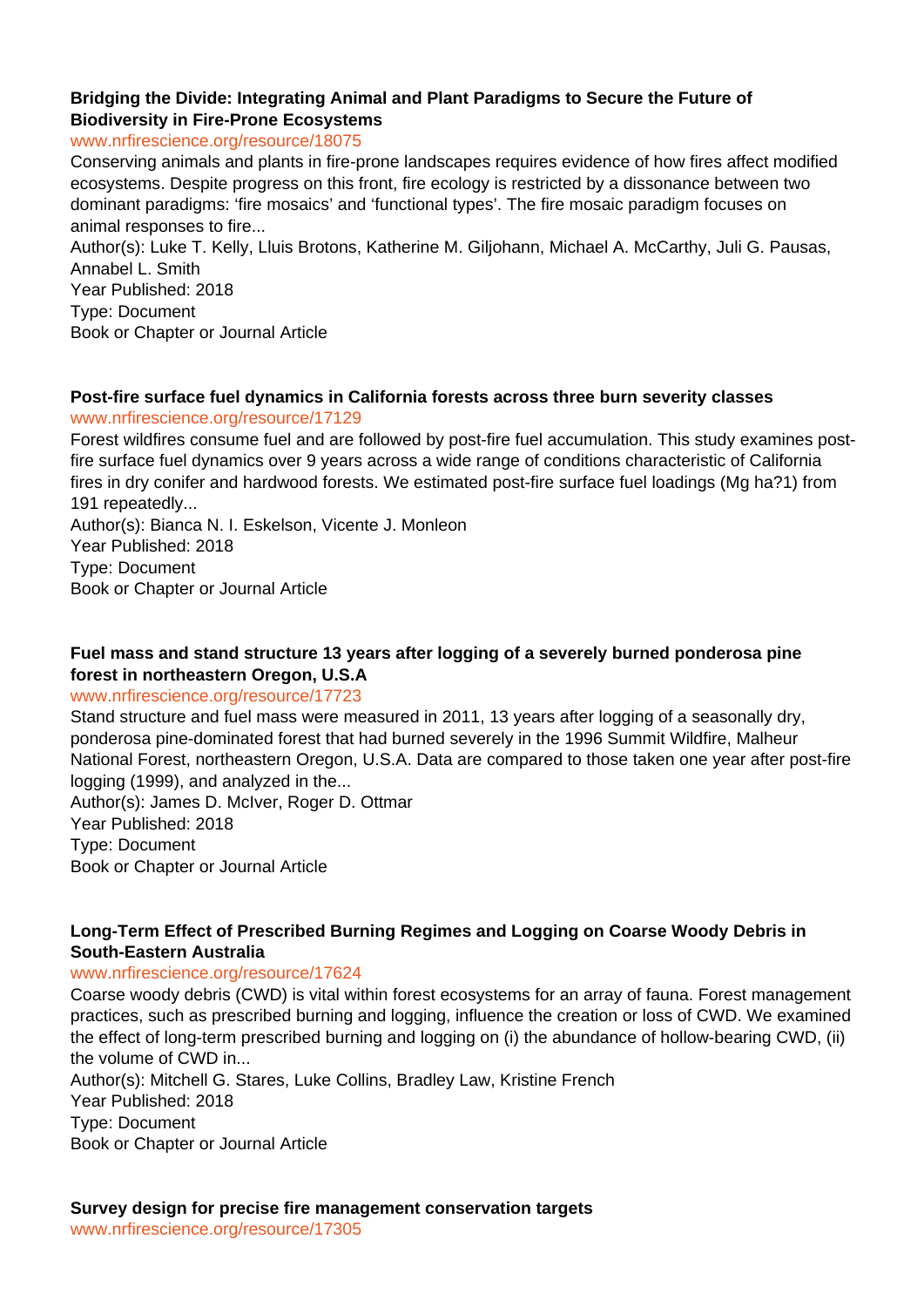Common goals of ecological fire management are to sustain biodiversity and minimize extinction risk. A novel approach to achieving these goals determines the relative proportions of vegetation growth stages (equivalent to successional stages, which are categorical representations of time since fire) that maximize a biodiversity... Author(s): Holly Sitters, Julian Di Stefano, Timothy J. Wills, Matthew Swan, Alan York

Year Published: 2018 Type: Document Book or Chapter or Journal Article

## **Quaking aspen woodland after conifer control: Tree and shrub dynamics**

#### www.nrfirescience.org/resource/16719

Western juniper (Juniperus occidentalis spp. occidentalis Hook.) woodlands are replacing many lower elevation (< 2100 m) quaking aspen (Populus tremuloides Michx.) stands in the northern Great Basin. We evaluated two juniper removal treatments (Fall, Spring) to restore aspen woodlands in southeast Oregon, spanning a 15-year... Author(s): Jonathan D. Bates, Kirk W. Davies

Year Published: 2018 Type: Document Book or Chapter or Journal Article

#### **Combination of Landsat and Sentinel-2 MSI data for initial assessing of burn severity** www.nrfirescience.org/resource/17251

Nowadays Earth observation satellites, in particular Landsat, provide a valuable help to forest managers in post-fire operations; being the base of post-fire damage maps that enable to analyze fire impacts and to develop vegetation recovery plans. Sentinel-2A MultiSpectral Instrument (MSI) records data in similar spectral...

Author(s): Carmen Quintano, Alfonso Fernández-Manso, O. Fernández-Manso Year Published: 2018 Type: Document Book or Chapter or Journal Article

#### **Surface analysis as a method to reconstruct past and recent dynamics of forest ecosystems** www.nrfirescience.org/resource/16707

The most direct way of deciphering the dynamics of an ecosystem is to examine its biotic and abiotic components based on analysis of living and dead organisms distributed above ground. The surface analysis method presented here provides a centennial to millennial stand-scale composition and disturbance history and is applicable in...

Author(s): Vanessa Pilon, Serge Payette, Pierre-Luc Couillard, Jason Laflamme

Year Published: 2018

Type: Document

Book or Chapter or Journal Article

## **Applications of the United States Forest Inventory and Analysis dataset: a review and future directions**

## www.nrfirescience.org/resource/18287

The United States Forest Inventory and Analysis (FIA) program has been monitoring national forest resources in the United States for over 80 years; presented here is a synthesis of research applications for FIA data. A review of over 180 publications that directly utilize FIA data is broken down into broad categories of application...

Author(s): Wade T. Tinkham, Patrick R. Mahoney, Andrew T. Hudak, Grant M. Domke, Michael J. Falkowski, Christopher W. Woodall, Alistair M. S. Smith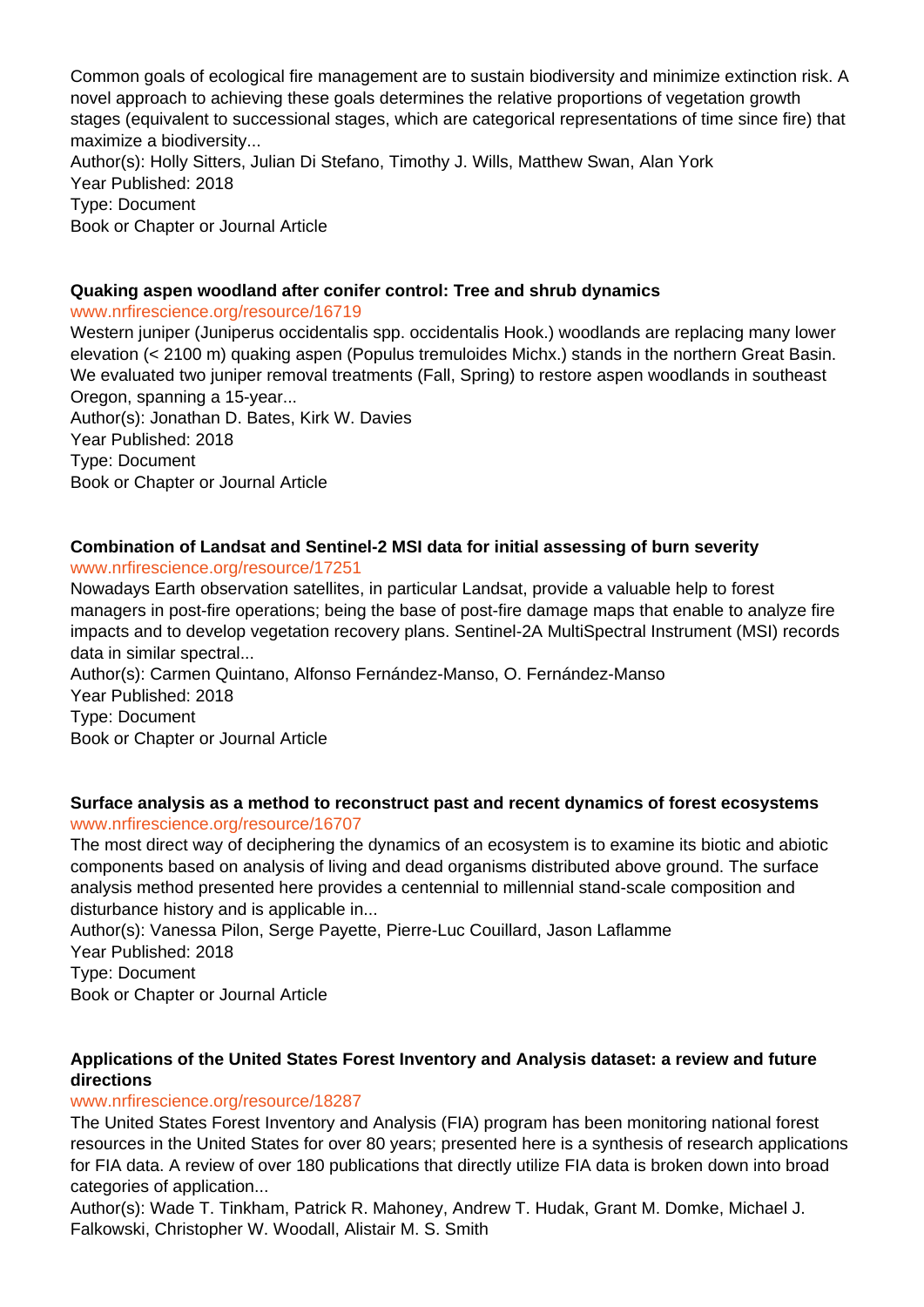## **A numerical study of atmospheric perturbations induced by heat from a wildland fire: sensitivity to vertical canopy structure and heat source strength**

#### www.nrfirescience.org/resource/17142

An improved understanding of atmospheric perturbations within and above a forest during a wildland fire has relevance to many aspects of wildland fires including fire spread, smoke transport and dispersion, and tree mortality. In this study, the ARPS-CANOPY model, a version of the Advanced Regional Prediction System (ARPS) model...

Author(s): Michael T. Kiefer, Shiyuan Zhong, Warren Heilman, Joseph J. Charney, Xindi Bian Year Published: 2018 Type: Document

Book or Chapter or Journal Article

## **Environmental, Structural, and Disturbance Influences over Forest Floor Components in Interior Douglas-Fir Forests of the Intermountain West, USA**

www.nrfirescience.org/resource/18077

Downed woody material (DWM) is a key component in forest ecosystems with age, structure, and disturbance described as primary factors that influence DWM dynamics. In particular, much emphasis is placed on large coarse woody debris (CWD). Fine woody debris (FWD) (less than 7.62 cm diameter), duff, and litter also contribute to carbon...

Author(s): Andrew D. Giunta, John D. Shaw Year Published: 2018 Type: Document Book or Chapter or Journal Article

## **Mixed-severity fire fosters heterogeneous spatial patterns of conifer regeneration in a dry conifer forest**

#### www.nrfirescience.org/resource/17138

We examined spatial patterns of post-fire regenerating conifers in a Colorado, USA, dry conifer forest 11–12 years following the reintroduction of mixed-severity fire. We mapped and measured all post-fire regenerating conifers, as well as all other post-fire regenerating trees and all residual (i.e., surviving) trees, in three 4-...

Author(s): Sparkle L. Malone, Paula J. Fornwalt, Michael A. Battaglia, Marin Chambers, Jose M. Iniguez, Carolyn Hull Sieg Year Published: 2018 Type: Document Book or Chapter or Journal Article

## **Determining the minimum sampling frequency for ground measurements of burn severity** www.nrfirescience.org/resource/17932

Understanding burn severity is essential to provide an overview of the precursory conditions leading to fires as well as understanding the constraints placed on fire management services when mitigating their effects. Determining the minimum sampling frequency for ground measurements is not only essential for accurately assessing...

Author(s): Alexander W. Holmes, Christoph Rüdiger, Sarah Harris, Nigel J. Tapper Year Published: 2018 Type: Document Book or Chapter or Journal Article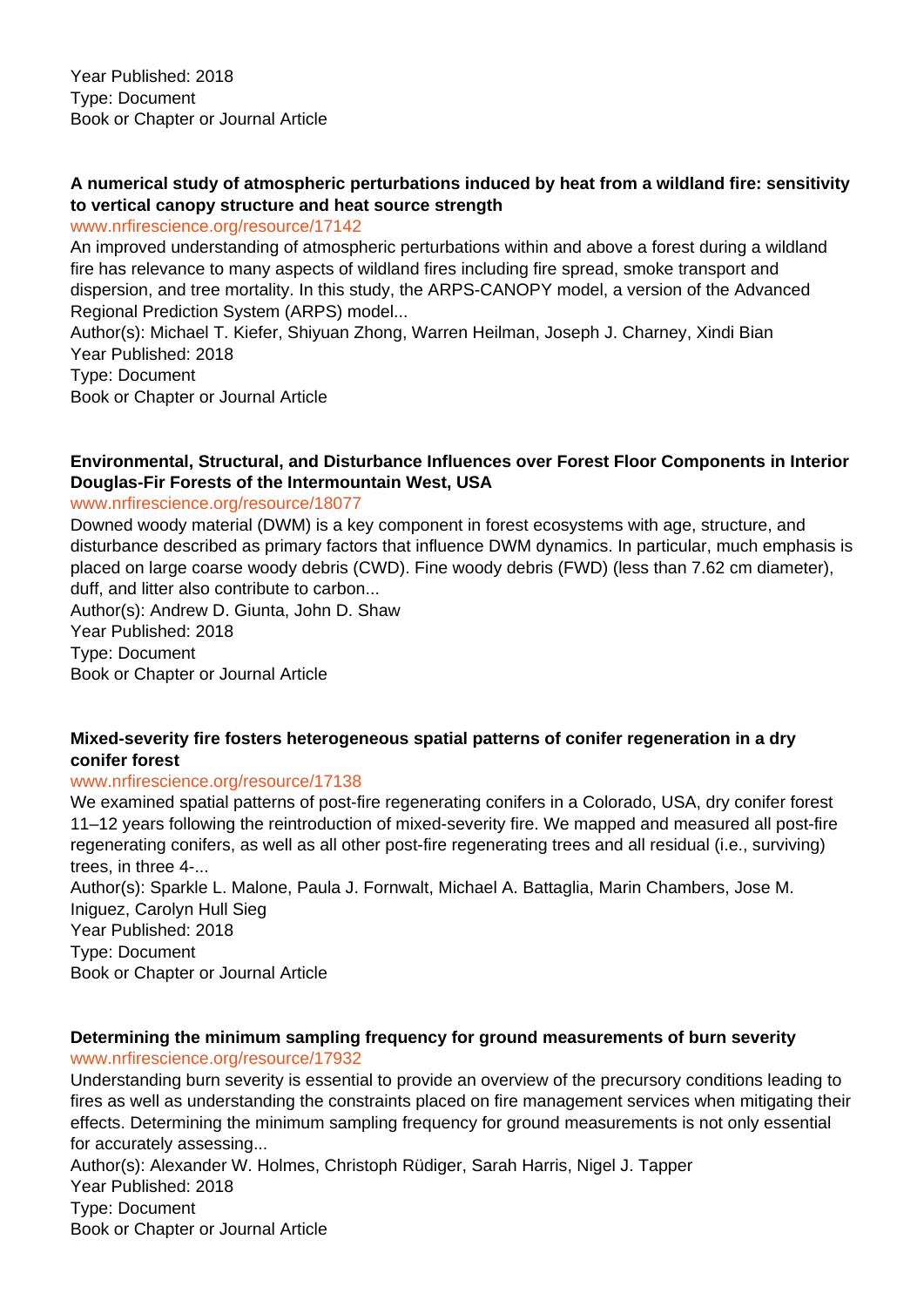#### **Automatic Assessment of Crown Projection Area on Single Trees and Stand-Level, Based on Three-Dimensional Point Clouds Derived from Terrestrial Laser-Scanning**

#### www.nrfirescience.org/resource/17630

Crown projection area (CPA) is a critical parameter in assessing inter-tree competition and estimating biomass volume. A multi-layer seeded region growing-based approach to the fully automated assessment of CPA based on 3D-point-clouds derived from terrestrial laser scanning (TLS) is presented. Independently repeated manual CPA-...

Author(s): Tim Ritter, Arne Nothdurft Year Published: 2018 Type: Document Book or Chapter or Journal Article

## **Surface fuel characteristics, temporal dynamics, and fire behavior of masticated mixed-conifer fuelbeds of the U.S. Southeast and Rocky Mountains**

#### www.nrfirescience.org/resource/15582

Mastication is a wildland fuel treatment technique that is rapidly becoming popular with fire managers for fire hazard reduction projects, especially in areas where reducing fuels with prescribed fire is particularly challenging. Mastication is the process of mechanically modifying the live and dead surface and canopy biomass by...

Author(s): Robert E. Keane, Pamela G. Sikkink, Theresa B. Jain, James J. Reardon Year Published: 2017 Type: Document Technical Report or White Paper

## **Prediction of forest canopy and surface fuels from lidar and satellite time series data in a bark beetle-affected forest**

#### www.nrfirescience.org/resource/15535

Wildfire behavior depends on the type, quantity, and condition of fuels, and the effect that bark beetle outbreaks have on fuels is a topic of current research and debate. Remote sensing can provide estimates of fuels across landscapes, although few studies have estimated surface fuels from remote sensing data. Here we predicted and...

Author(s): Benjamin C. Bright, Andrew T. Hudak, Arjan J. H. Meddens, Todd J. Hawbaker, Jennifer S. Briggs, Robert E. Kennedy

Year Published: 2017 Type: Document Book or Chapter or Journal Article

#### **Short-term ecological consequences of collaborative restoration treatments in ponderosa pine forests of Colorado**

## www.nrfirescience.org/resource/15484

Ecological restoration treatments are being implemented at an increasing rate in ponderosa pine and other dry conifer forests across the western United States, via the USDA Forest Service's Collaborative Forest Landscape Restoration (CFLR) program. In this program, collaborative stakeholder groups work with National Forests (NFs)...

Author(s): Jennifer S. Briggs, Paula J. Fornwalt, Jonas A. Feinstein Year Published: 2017 Type: Document Book or Chapter or Journal Article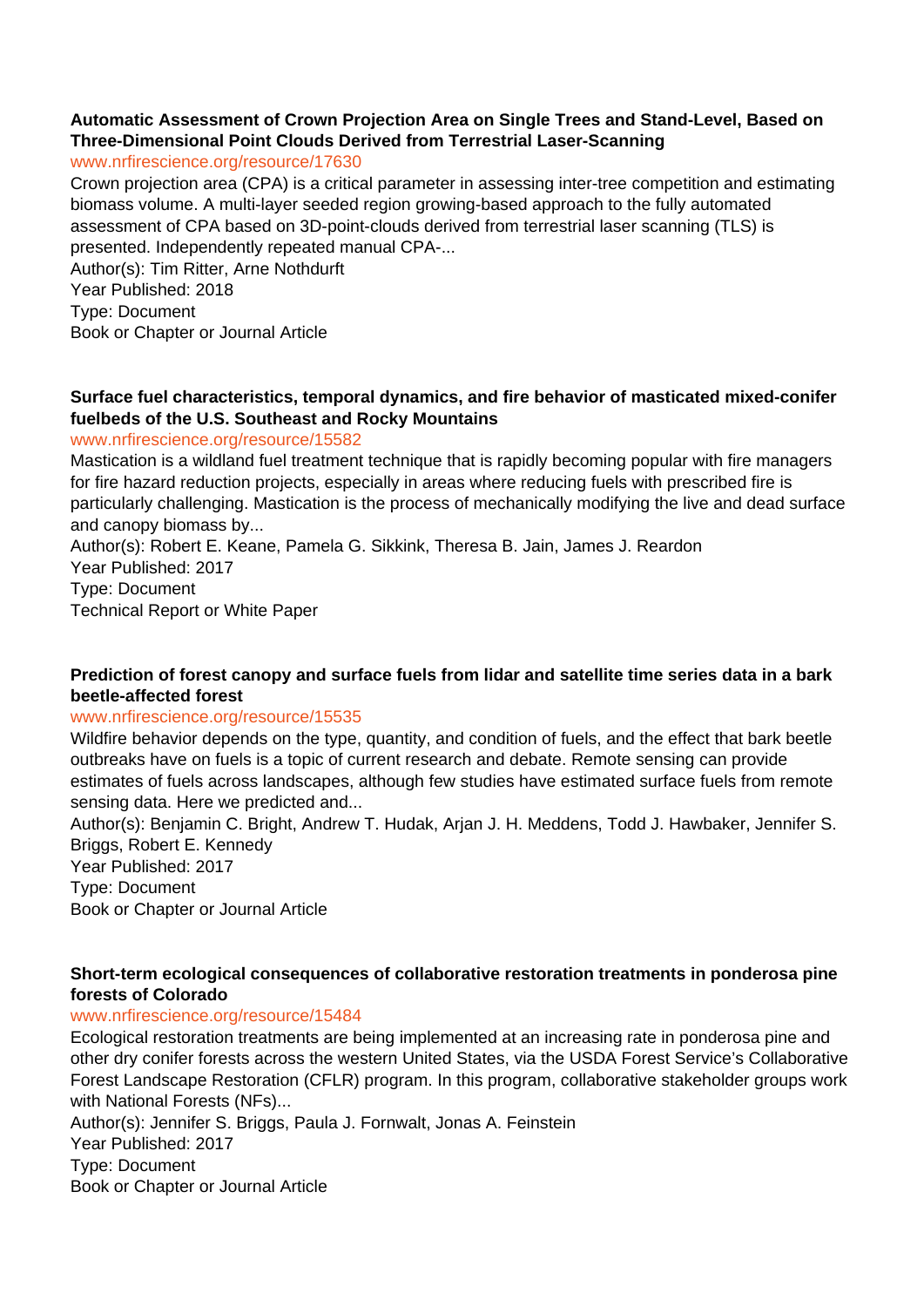## **The effect of salvage logging on surface fuel loads and fuel moisture in beetle-infested lodgepole pine forests**

#### www.nrfirescience.org/resource/15246

Widespread tree mortality from mountain pine beetle (MPB; Dendroctonus ponderosae Hopkins) outbreaks has prompted forest management activities to reduce crown fire hazard in the Rocky Mountain region. However, little is known about how beetle-related salvage logging and biomass utilization options affect woody surface fuel loads and...

Author(s): Paul R. Hood, Kellen N. Nelson, Charles C. Rhoades, Daniel B. Tinker Year Published: 2017

Type: Document

Book or Chapter or Journal Article

#### **The effects of thinning and burning on understory vegetation in North America: A meta-analysis** www.nrfirescience.org/resource/16668

Management in fire-prone ecosystems relies widely upon application of prescribed fire and/or firesurrogate (e.g., forest thinning) treatments to maintain biodiversity and ecosystem function. The literature suggests fire and mechanical treatments proved more variable in their effects on understory vegetation as compared to their...

Author(s): Joshua Willms, Anne Bartuszevige, Dylan W. Schwilk, Patricia L. Kennedy Year Published: 2017

Type: Document

Book or Chapter or Journal Article

# **Does the presence of large down wood at the time of a forest fire impact soil recovery?**

#### www.nrfirescience.org/resource/15068

Fire may remove or create dead wood aboveground, but it is less clear how high severity burning of soils affects belowground microbial communities and soil processes, and for how long. In this study, we investigated soil fungal and bacterial communities and biogeochemical responses of severely burned "red" soil and less severely...

Author(s): Jane E. Smith, Laurel A. Kluber, Tara N. Jennings, Donaraye McKay, Greg Brenner, Elizabeth W. Sulzman Year Published: 2017 Type: Document

Book or Chapter or Journal Article

## **Post-fire vegetation response at the woodland-shrubland interface is mediated by the pre-fire community**

#### www.nrfirescience.org/resource/16496

Understanding the drivers of ecosystem responses to disturbance is essential for management aimed at maintaining or restoring ecosystem processes and services, especially where invasive species respond strongly to disturbance. In this study, we used repeat vegetation surveys from a network of prescribed fire treatments at the...

Author(s): Alexandra K. Urza, Peter J. Weisberg, Jeanne C. Chambers, Jessica M. Dhaemers, David Board

Year Published: 2017 Type: Document Book or Chapter or Journal Article

## **Understory recovery after low- and high-intensity fires in ponderosa pine forests of northern Idaho**

www.nrfirescience.org/resource/18266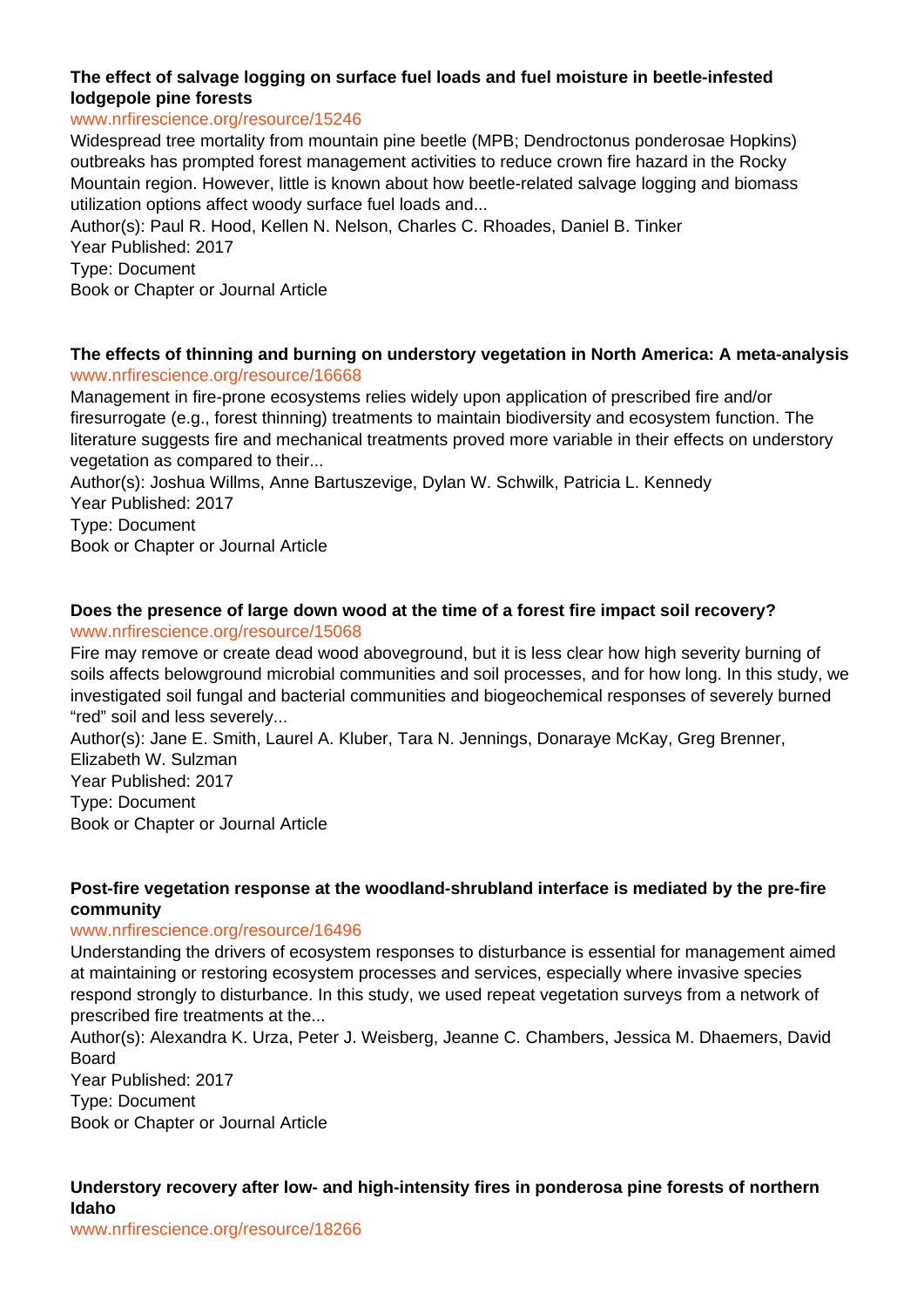Researchers compared early postfire vegetation recovery on sites burned with different intensities in seral ponderosa pine communities of the Douglas-fir/mallow ninebark habitat type. The plots were burned over 30 days burned under varying conditions of temperature, fuel moisture, and relative humidity, resulting in fires of varying...

Year Published: 2017 Type: Document **Synthesis** 

# **Density-dependent woody detritus accumulation in an even-aged, single-species forest**

www.nrfirescience.org/resource/16462

Deadwood in forests influences fire intensity, stores carbon and nutrients, and provides wildlife habitat. We used a 54-year-old density management experiment in Larix occidentalis Nutt. forests to evaluate density dependence of woody detritus accumulation. Based on self-thinning theory, we expected woody detritus produced by the...

Author(s): Michael S. Schaedel, Andrew J. Larson, Cullen J. Weisbrod, Robert E. Keane Year Published: 2017 Type: Document Book or Chapter or Journal Article

## **Do fuel treatment costs affect wildfire suppression costs and property damages? An analysis of costs, damages avoided and return on investment - Final Report to the Joint Fire Science Program**

## www.nrfirescience.org/resource/16993

Spatial wildfire suppression costs regressions have been re-estimated at a more disaggregated level for the nine Geographic Area Coordination Center (GACC's) regions using five years of data for fires involving National Forests. Results of these revised regression determined that only in the California GACCs did mechanical fuel...

Author(s): Armando Gonzalez-Caban, John B. Loomis, Robin Reich, Douglas B. Rideout, José J. Sánchez

Year Published: 2017 Type: Document Technical Report or White Paper

## **Effect of particle aging on chemical characteristics, smoldering, and fire behavior in mixedconifer masticated fuel**

## www.nrfirescience.org/resource/15782

Mastication is a silvicultural technique that grinds, shreds, or chops trees or shrubs into pieces and redistributes the biomass onto the forest floor to form a layer of woody debris. Unlike other fuel treatments that remove this biomass, masticated biomass often remains on site, which increases total fuel loading and causes concern...

Author(s): Pamela G. Sikkink, Theresa B. Jain, James J. Reardon, Faith A. Heinsch, Robert E. Keane, Bret W. Butler, Scott L. Baggett Year Published: 2017

Type: Document

Book or Chapter or Journal Article

# **Surface fuel changes after severe disturbances in northern Rocky Mountain ecosystems**

www.nrfirescience.org/resource/15549

It is generally assumed that severe disturbances predispose damaged forests to high fire hazard by creating heavy fuel loading conditions. Of special concern is the perception that surface fuel loadings become high as recently killed trees deposit foliage and woody material on the ground and that these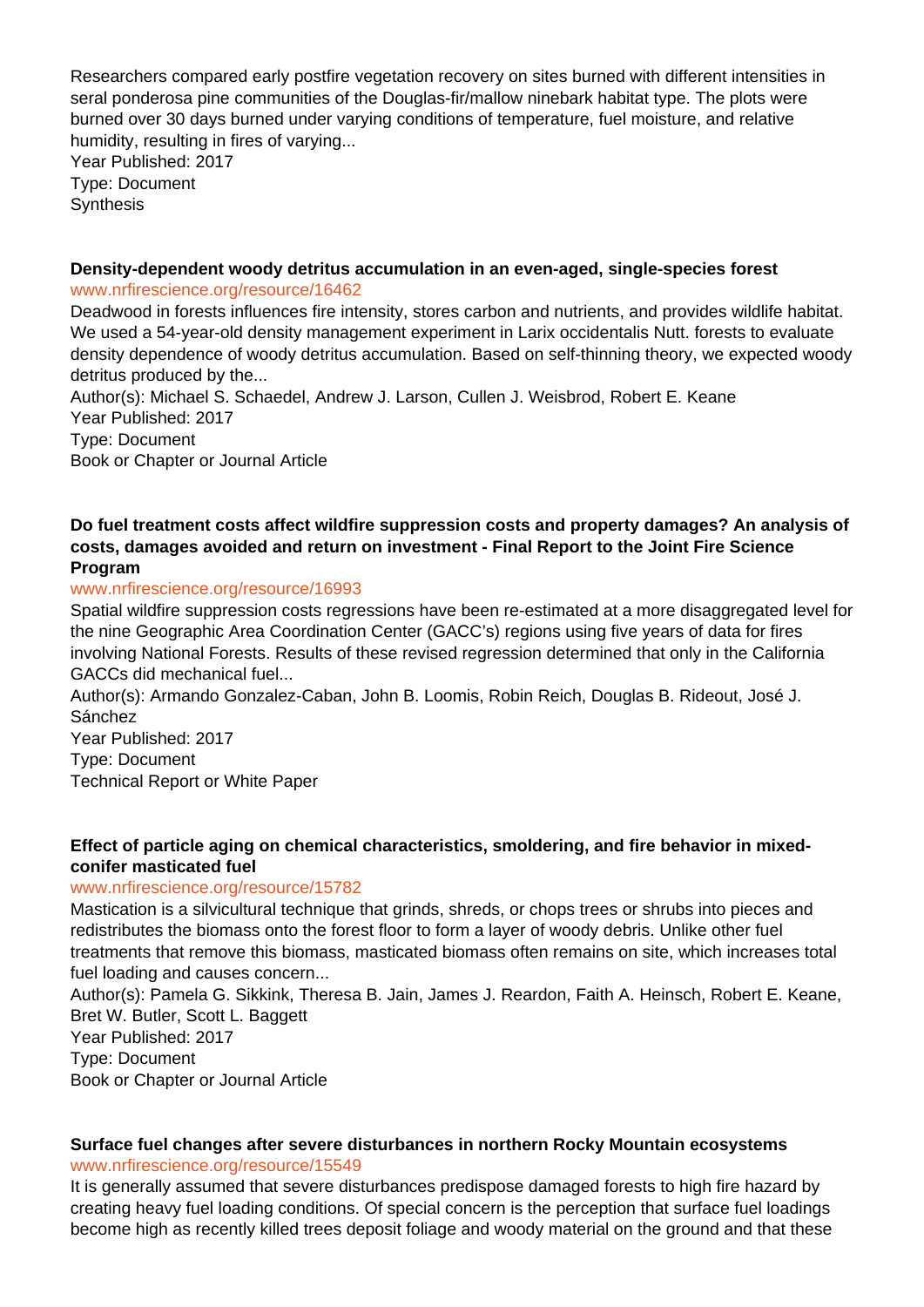high fuel loadings may cause... Author(s): Christine Stalling, Robert E. Keane, Molly L. Retzlaff Year Published: 2017 Type: Document Book or Chapter or Journal Article

## **Selecting Control Sites for Post-Fire Ecological Studies Using Biological Criteria and MODIS Time Series Data**

#### www.nrfirescience.org/resource/16737

Wildland fires play a key role in the functioning and structure of vegetation. The availability of sensors aboard satellites, such as Moderate Resolution Imaging Spectroradiometer (MODIS), makes possible the construction of a time series of vegetation indices (VI) and the monitoring of post-fire vegetation recovery. One of the...

Author(s): Marcos A. Landi, Carlos Di Bella, Silvia Ojeda, Paola Salvatierra, Juan Argañaraz, Laura M. **Bellis** 

Year Published: 2017 Type: Document Book or Chapter or Journal Article

## **An evaluation of the Forest Service Hazardous Fuels Treatment Program—Are we treating enough to promote resiliency or reduce hazard?**

#### www.nrfirescience.org/resource/15522

The National Cohesive Wildland Fire Management Strategy recognizes that wildfire is a necessary natural process in many ecosystems and strives to reduce conflicts between fire-prone landscapes and people. In an effort to mitigate potential negative wildfire impacts proactively, the Forest Service fuels program reduces wildland fuels...

Author(s): Nicole M. Vaillant, Elizabeth D. Reinhardt Year Published: 2017 Type: Document Book or Chapter or Journal Article

## **Fine?scale spatial climate variation and drought mediate the likelihood of reburning**

#### www.nrfirescience.org/resource/17220

In many forested ecosystems, it is increasingly recognized that the probability of burning is substantially reduced within the footprint of previously burned areas. This self?limiting effect of wildland fire is considered a fundamental emergent property of ecosystems and is partly responsible for structuring landscape...

Author(s): Sean A. Parks, Marc-Andre Parisien, Carol Miller, Lisa M. Holsinger, Scott L. Baggett Year Published: 2017

Type: Document

Book or Chapter or Journal Article

## **Aging masticated fuels - How do they change over time?**

www.nrfirescience.org/resource/15226

Mastication is becoming a common fuel treatment method in forests and shrublands of the United States, especially where prescribed fire or mechanical fuel removal is difficult. Such sites are often located in the wildland urban interface (WUI) where fuel treatments must be carefully administered because of the risk to nearby... Author(s): Pamela G. Sikkink Year Published: 2017

Type: Document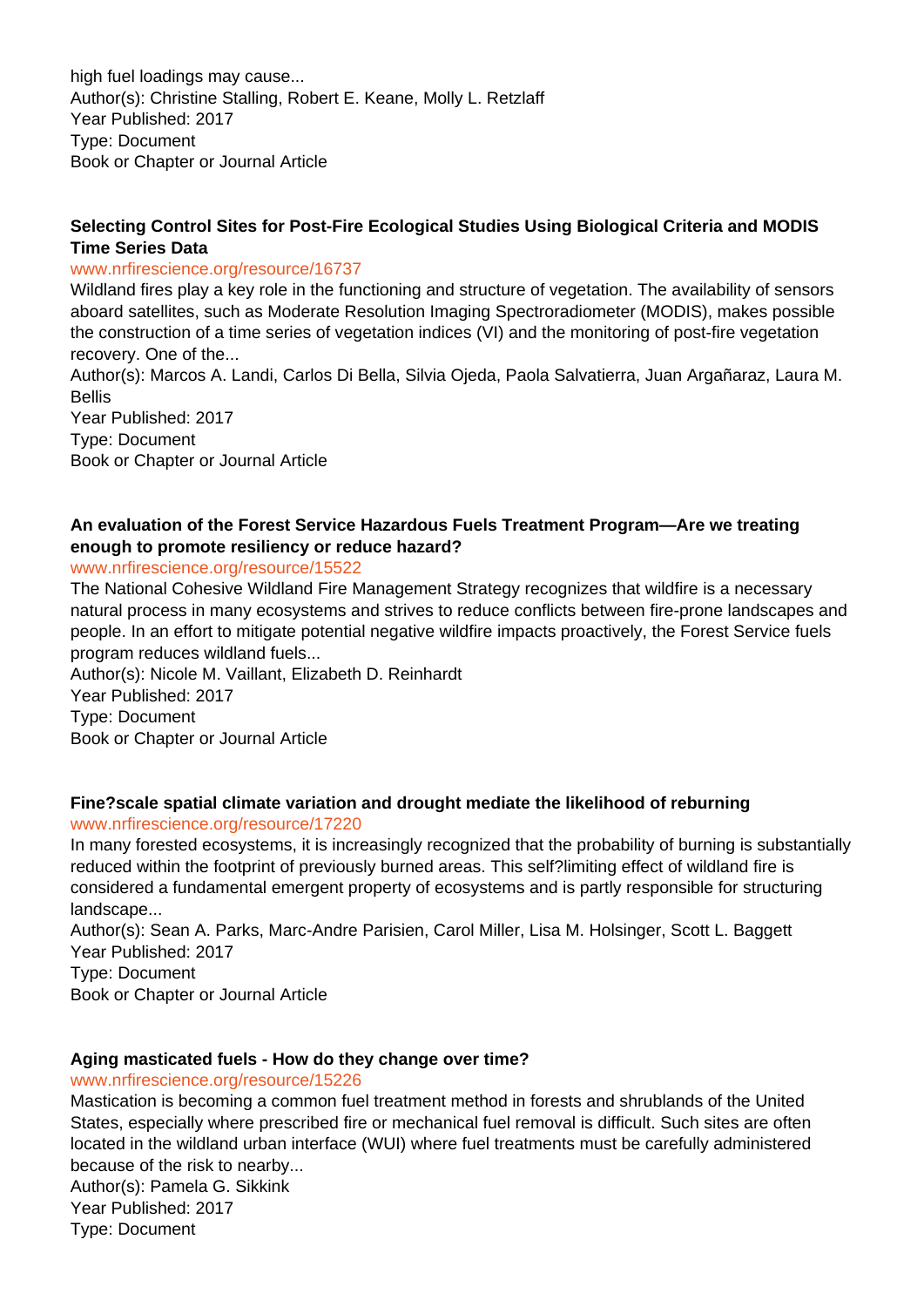#### **Improving forest sampling strategies for assessment of fuel reduction burning** www.nrfirescience.org/resource/16665

Land managers typically make post hoc assessments of the effectiveness of fuel reduction burning (FRB), but often lack a rigorous sampling framework. A general, but untested, assumption is that variability in soil and fuel properties increases from small (1 m) to large spatial scales (10–100 km). Based on a recently published...

Author(s): Mana Gharun, Malcolm Possell, Meaghan E. Jenkins, Lai Fan Poon, Tina L. Bell, Mark A. Adams

Year Published: 2017 Type: Document Book or Chapter or Journal Article

#### **Site preparation severity influences lodgepole pine plant community composition, diversity, and succession over 25 years**

#### www.nrfirescience.org/resource/16474

Lodgepole pine (Pinus contorta var. latifolia Engelm.) ecosystems of central British Columbia face cumulative stresses, and management practices are increasingly scrutinized. We addressed trade-offs between "light-on-the-land" versus more aggressive silvicultural approaches by examining plant communities and indicator species (...

Author(s): Sybille Haeussler, Torsten Kaffanke, Jacob O. Boateng, John McClarnon, Lorne Bedford Year Published: 2017

Type: Document

Book or Chapter or Journal Article

**Long-term impacts of wildfire on fuel loads, vegetation composition, and potential fire behavior and management in sagebrush-dominated ecosystems - Final Report to the Joint Fire Science Program**

#### www.nrfirescience.org/resource/17010

An understanding of the long-term vegetation structure, patterns of fuel succession, and potential for reburn in sagebrush-dominated ecosystems is important for managing the landscape at a temporal scale that is appropriate for the ecological interactions in these systems. Our overarching research objective was to fill existing...

Author(s): Lisa M. Ellsworth, J. Boone Kauffman Year Published: 2017 Type: Document Technical Report or White Paper

## **Mapping tree canopy cover in support of proactive prairie grouse conservation in western North America**

## www.nrfirescience.org/resource/14922

Invasive woody plant expansion is a primary threat driving fragmentation and loss of sagebrush (Artemisia spp.) and prairie habitats across the central and western United States. Expansion of native woody plants, including conifer (primarily Juniperus spp.) and mesquite (Prosopis spp.), over the past century is...

Author(s): Michael J. Falkowski, Jeffrey S. Evans, David E. Naugle, Christian A. Hagen, Scott A. Carleton, Jeremy D. Maestas, Azad Henareh Khalyani, Aaron J. Poznanovic, Andrew J. Lawrence Year Published: 2017 Type: Document Book or Chapter or Journal Article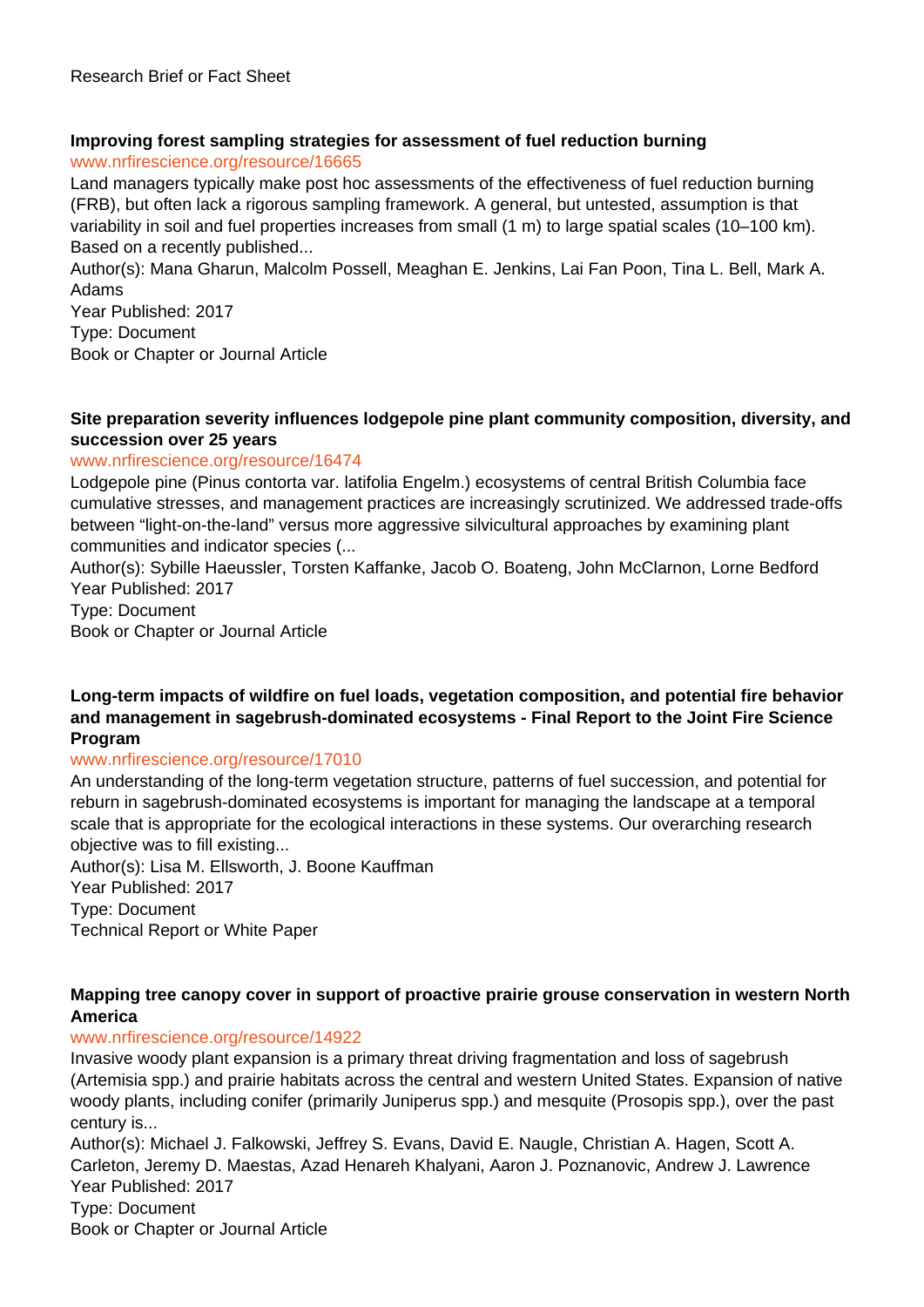#### **Artemisia tridentata subsp. vaseyana (mountain big sagebrush)**

#### www.nrfirescience.org/resource/16200

Mountain big sagebrush is a widely distributed shrub native to the western United States. Mountain big sagebrush ecosystems support hundreds of plant and animal species, including several sagebrush obligates. The distribution of mountain big sagebrush has been reduced since European-American settlement, and is likely to be further...

Author(s): Robin J. Innes Year Published: 2017 Type: Document **Synthesis** 

## **Estimating ladder fuels: a new approach combining field photography with LiDAR**

#### www.nrfirescience.org/resource/14768

Forests historically associated with frequent fire have changed dramatically due to fire suppression and past harvesting over the last century. The buildup of ladder fuels, which carry fire from the surface of the forest floor to tree crowns, is one of the critical changes, and it has contributed to uncharacteristically large and...

Author(s): Heather A. Kramer, Brandon M. Collins, Frank K. Lake, Marek K. Jakubowski, Scott L. Stephens, Maggi Kelly Year Published: 2016

Type: Document

Book or Chapter or Journal Article

## **Burning the legacy? Influence of wildfire reburn on dead wood dynamics in a temperate conifer forest**

## www.nrfirescience.org/resource/14473

Dynamics of dead wood, a key component of forest structure, are not well described for mixed-severity fire regimes with widely varying fire intervals. A prominent form of such variation is when two standreplacing fires occur in rapid succession, commonly termed an early-seral "reburn." These events are thought to strongly...

Author(s): Daniel C. Donato, Joseph B. Fontaine, John L. Campbell Year Published: 2016 Type: Document Book or Chapter or Journal Article

#### **Development and validation of fuel height models for terrestrial lidar - RxCADRE 2012** www.nrfirescience.org/resource/13846

Terrestrial laser scanning (TLS) was used to collect spatially continuous measurements of fuelbed characteristics across the plots and burn blocks of the 2012 RxCADRE experiments in Florida. Fuelbeds were scanned obliquely from plot/block edges at a height of 20 m above ground. Pre-fire blocks were scanned from six perspectives and...

Author(s): Eric Rowell, Carl A. Seielstad, Roger D. Ottmar Year Published: 2016 Type: Document Book or Chapter or Journal Article

## **Landscape variation in tree regeneration and snag fall drive fuel loads in 24-year old post-fire lodgepole pine forests**

www.nrfirescience.org/resource/14901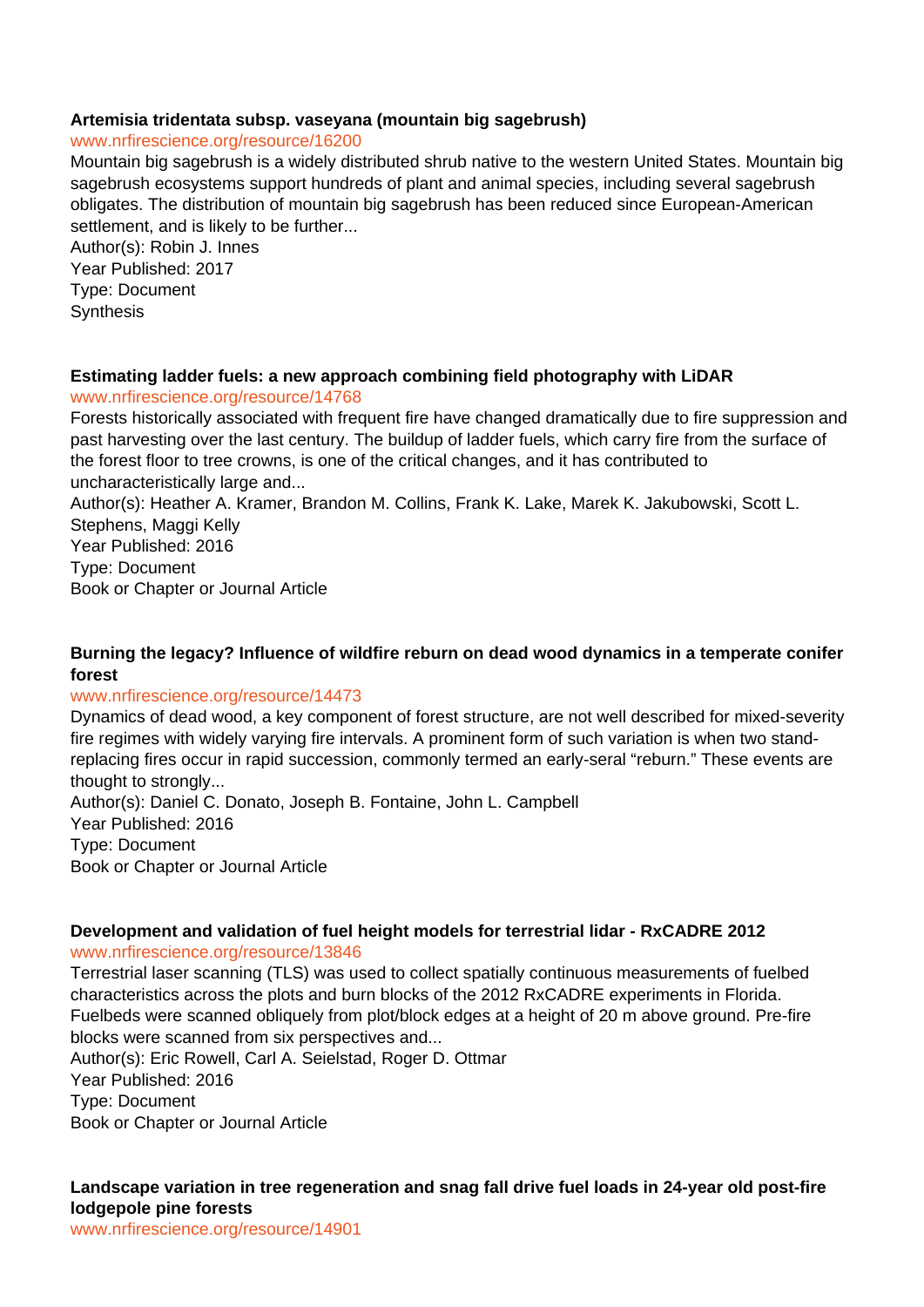Escalating wildfire in subalpine forests with stand-replacing fire regimes is increasing the extent of earlyseral forests throughout the western USA. Post-fire succession generates the fuel for future fires, but little is known about fuel loads and their variability in young post-fire stands. We sampled fuel profiles in 24-year-old...

Author(s): Kellen N. Nelson, Monica G. Turner, William H. Romme, Daniel B. Tinker Year Published: 2016 Type: Document Book or Chapter or Journal Article

## **Bayesian techniques for surface fuel loading estimation**

#### www.nrfirescience.org/resource/14681

A study by Keane and Gray (2013) compared three sampling techniques for estimating surface fine woody fuels. Known amounts of fine woody fuel were distributed on a parking lot, and researchers estimated the loadings using different sampling techniques. An important result was that precise estimates of biomass required intensive...

Author(s): Kathy L. Gray, Robert E. Keane, Ryan Karpisz, Alyssa Pedersen, Rick Brown, Taylor Russell Year Published: 2016

Type: Document

Technical Report or White Paper

## **The Interagency Fuels Treatment Decision Support System: functionality for fuels treatment planning**

## www.nrfirescience.org/resource/14255

The Interagency Fuels Treatment Decision Support System (IFTDSS) is a web-based software and data integration framework that organizes fire and fuels software applications into a single online application. IFTDSS is designed to make fuels treatment planning and analysis more efficient and ... Author(s): Stacy Drury, H. Michael Rauscher, Erin M. Banwell, Shih Ming Huang, Tami L. Lavezzo Year Published: 2016

Type: Document

Book or Chapter or Journal Article

#### **Using the photoload technique with double sampling to improve surface fuel loading estimates** www.nrfirescience.org/resource/13802

Accurate surface fuel load estimates based on the planar intercept method require a considerable amount of time and cost. Recently the photoload method has been proposed as an alternative for sampling of fine woody surface fuels. To evaluate the use of photoload fuel sampling, six simulated fuel beds of 100 photoload visual...

Author(s): Wade T. Tinkham, Chad M. Hoffman, Jesse M. Canfield, Emma Vakili, Robin Reich Year Published: 2016

Type: Document

Book or Chapter or Journal Article

## **Measurements, datasets and preliminary results from the RxCADRE project - 2008, 2011 and 2012**

## www.nrfirescience.org/resource/13696

The lack of independent, quality-assured field data prevents scientists from effectively evaluating and advancing wildland fire models. To rectify this, scientists and technicians convened in the south-eastern United States in 2008, 2011 and 2012 to collect wildland fire data in six integrated core science disciplines defined by the...

Author(s): Roger D. Ottmar, J. Kevin Hiers, Bret W. Butler, Craig B. Clements, Matthew B. Dickinson, Andrew T. Hudak, Joseph J. O'Brien, Brian E. Potter, Eric Rowell, Tara Strand, Thomas J. Zajkowski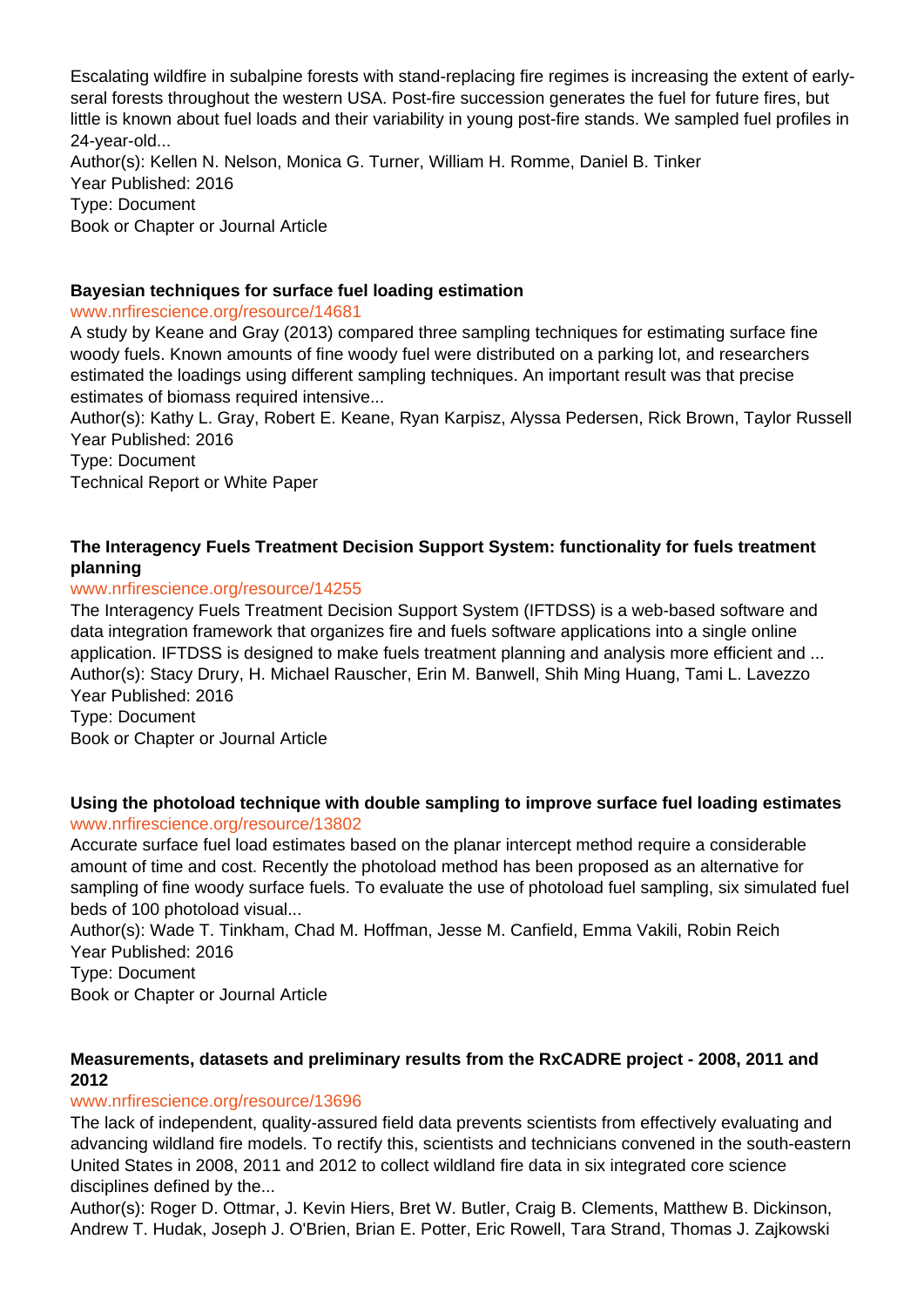## **Keeping it wild 2: an updated interagency strategy to monitor trends in wilderness character across the National Wilderness Preservation System**

#### www.nrfirescience.org/resource/13591

Keeping It Wild 2 is an interagency strategy to monitor trends in selected attributes of wilderness character based on lessons learned from 15 years of developing and implementing wilderness character monitoring across the National Wilderness Preservation System. This document updates and replaces Keeping It Wild: An Interagency...

Author(s): Peter Landres, Chris Barns, Steve Boutcher, Tim Devine, Peter Dratch, Adrienne Lindholm, Linda Merigliano, Nancy Roeper, Emily Simpson Year Published: 2015

Type: Document

Technical Report or White Paper

## **Post-fire logging reduces surface woody fuels up to four decades following wildfire**

#### www.nrfirescience.org/resource/16307

Severe wildfires create pulses of dead trees that influence future fuel loads, fire behavior, and fire effects as they decay and deposit surface woody fuels. Harvesting fire-killed trees may reduce future surface woody fuels and related fire hazards, but the magnitude and timing of post-fire logging effects on woody fuels have not...

Author(s): David W. Peterson, Erich K. Dodson, Richy J. Harrod Year Published: 2015 Type: Document Book or Chapter or Journal Article

## **Initial results from a field experiment to support the assessment of fuel treatment effectiveness in reducing wildfire intensity and spread rate**

www.nrfirescience.org/resource/16917

Hazardous fuel reduction treatments conducted both through prescribed fire and mechanical means are a critical part of the mitigation of wildland fire risk in the United States. The US Federal Government has spent an average of \$500t million each year on fuel reduction, from 2002-2012 (Gorte 2011). At present, however, rigorous...

Author(s): Eric Mueller, Nick Skowronski, Kenneth L. Clark, Robert L. Kremens, Michael R. Gallagher, Jan C. Thomas, M. El Houssami, Alexander I. Filkov, Bret W. Butler, John L. Hom, William E. Mell, Albert Simeoni Year Published: 2015 Type: Document

Conference Proceedings

## **Automated integration of lidar into the LANDFIRE product suite**

www.nrfirescience.org/resource/13609

Accurate information about three-dimensional canopy structure and wildland fuel across the landscape is necessary for fire behaviour modelling system predictions. Remotely sensed data are invaluable for assessing these canopy characteristics over large areas; lidar data, in particular, are uniquely suited for quantifying three-...

Author(s): Birgit Peterson, Kurtis J. Nelson, Carl A. Seielstad, Jason Stoker, William Matt Jolly, Russell A. Parsons

Year Published: 2015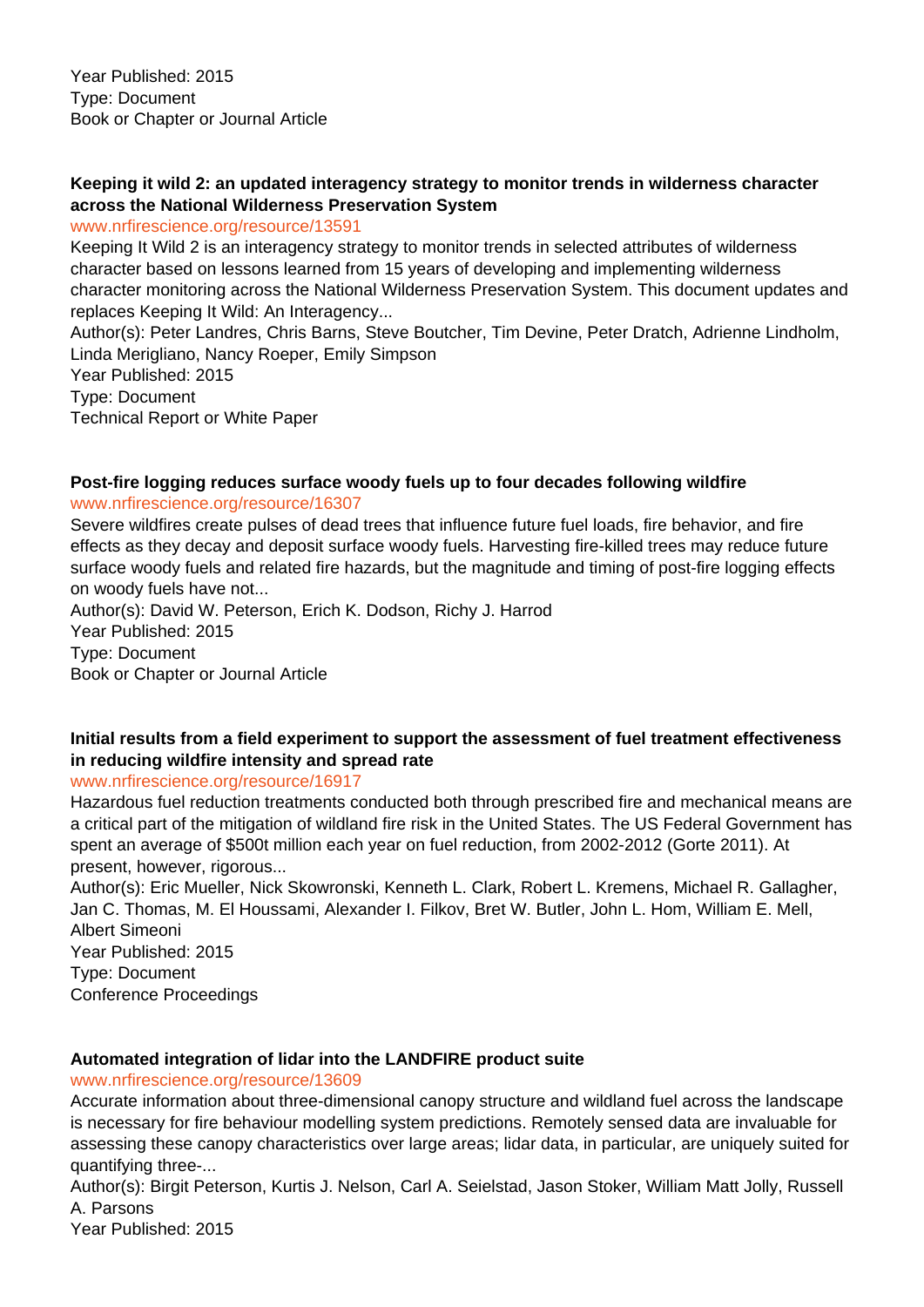#### **Tracking progress - The monitoring process used in collaborative forest landscape restoration projects in the Pacific Northwest**

www.nrfirescience.org/resource/13348

Several trends have emerged in recent years that affect the management of the National Forest System, particularly in the western U.S. One is the recognition of landscapes departed from a natural range of variation, especially with implications for wildfire management. Another trend is the economic... Author(s): Thomas DeMeo, Amy Markus, Bernard Bormann, Jodi Leingang

Year Published: 2015 Type: Document

Technical Report or White Paper

## **Crown fire potential in lodgepole pine forests during the red stage of mountain pine beetle attack**

#### www.nrfirescience.org/resource/12926

Mountain pine beetle (MPB) outbreaks within the previous 10-15 years have affected millions of hectares of lodgepole pine forests in western North America. Concerns about the influence of recent tree mortality on changes in fire behaviour amongst firefighters and fire managers have led researchers to attempt to quantify the effects...

Author(s): Wesley G. Page, Michael J. Jenkins, Martin E. Alexander Year Published: 2014 Type: Document Book or Chapter or Journal Article

## **A comprehensive guide to fuel management practices for dry mixed conifer forests in the northwestern United States: monitoring**

www.nrfirescience.org/resource/12920

Short- and medium-term evaluation of how fuel treatments are working is the only way to know if the hundreds of activities on the ground are adding up to the goals of more resilient landscapes and increased safety of people and property. Monitoring is a critical resource for decision makers who design fuels management programs,...

Author(s): Theresa B. Jain, Michael A. Battaglia, Han-Sup Han, Russell T. Graham, Christopher R. Keyes, Jeremy S. Fried, Jonathan Sandquist

Year Published: 2014 Type: Document Research Brief or Fact Sheet

#### **Spectroscopic analysis of seasonal changes in live fuel moisture content and leaf dry mass** www.nrfirescience.org/resource/13001

Live fuel moisture content (LFMC), the ratio of water mass to dry mass contained in live plant material, is an important fuel property for determining fire danger and for modeling fire behavior. Remote sensing estimation of LFMC often relies on an assumption of changing water and stable dry mass over time. Fundamental understanding...

Author(s): Yi Qi, Philip E. Dennison, William Matt Jolly, Rachel C. Kropp, Simon C. Brewer Year Published: 2014 Type: Document Book or Chapter or Journal Article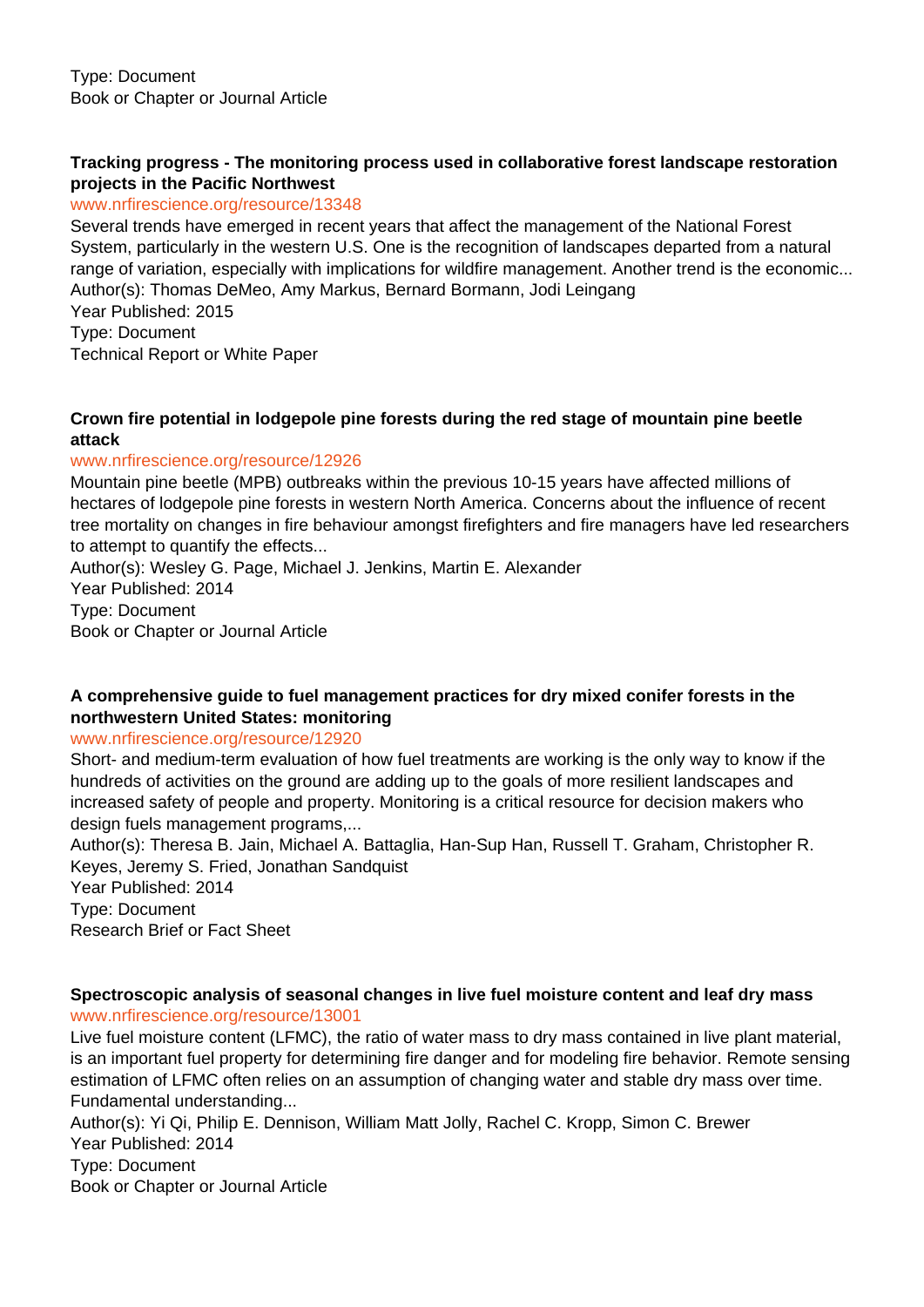#### **A comprehensive guide to fuel management practices for dry mixed conifer forests in the northwestern United States: inventory and model-based economic analysis of mechanical fuel treatments**

#### www.nrfirescience.org/resource/12921

Implementing fuel treatments in every place where it could be beneficial to do so is impractical and not cost effective under any plausible specification of objectives. Only some of the many possible kinds of treatments will be effective in any particular stand and there are some stands that seem to defy effective treatment. In many...

Author(s): Theresa B. Jain, Michael A. Battaglia, Han-Sup Han, Russell T. Graham, Christopher R. Keyes, Jeremy S. Fried, Jonathan Sandquist

Year Published: 2014 Type: Document

Research Brief or Fact Sheet

#### **Comparing three sampling techniques for estimating fine woody down dead biomass**

#### www.nrfirescience.org/resource/12038

Designing woody fuel sampling methods that quickly, accurately and efficiently assess biomass at relevant spatial scales requires extensive knowledge of each sampling method's strengths, weaknesses and tradeoffs. In this study, we compared various modifications of three common sampling methods (planar intercept, fixed-area microplot...

Author(s): Robert E. Keane, Kathy L. Gray Year Published: 2013 Type: Document Book or Chapter or Journal Article

#### **Wildfire exposure and fuel management on western US national forests**

www.nrfirescience.org/resource/12756

Substantial investments in fuel management activities on national forests in the western US are part of a national strategy to reduce human and ecological losses from catastrophic wildfire and create fire resilient landscapes. Prioritizing these investments within and among national forests remains a challenge, partly because a... Author(s): Alan A. Ager, Michelle A. Day, Charles W. McHugh, Karen C. Short, Julie W. Gilbertson-Day, Mark A. Finney, David E. Calkin Year Published: 2013 Type: Document

Book or Chapter or Journal Article

## **Modeled forest inventory data suggest climate benefits from fuels management**

#### www.nrfirescience.org/resource/13480

As part of a recent synthesis addressing fuel management in dry, mixed-conifer forests, we analyzed more than 5,000 Forest Inventory and Analysis (FIA) plots, a probability sample that represents 33 million acres of these forests throughout Washington, Oregon, Idaho, Montana, Utah, and extreme northern California. We relied on the...

Author(s): Jeremy S. Fried, Theresa B. Jain, Jonathan Sandquist Year Published: 2013 Type: Document Book or Chapter or Journal Article

#### **Bark beetle effects on fuel profiles across a range of stand structures in Douglas-fir forests of Greater Yellowstone**

www.nrfirescience.org/resource/13301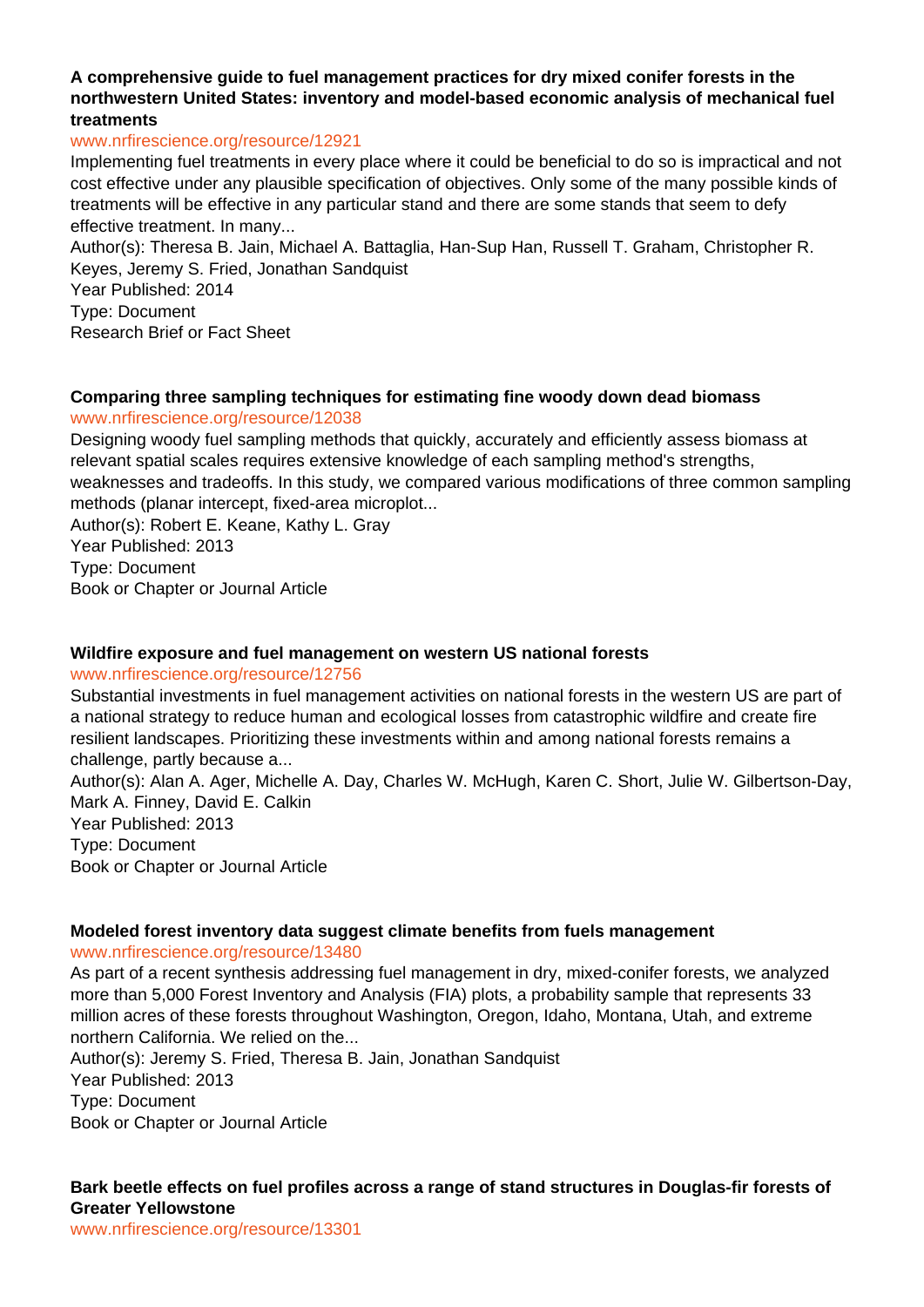Consequences of bark beetle outbreaks for forest wildfire potential are receiving heightened attention, but little research has considered ecosystems with mixed-severity fire regimes. Such forests are widespread, variable in stand structure, and often fuel limited, suggesting that beetle outbreaks could substantially alter fire...

Author(s): Daniel C. Donato, Brian J. Harvey, William H. Romme, Martin Simard, Monica G. Turner Year Published: 2013

Type: Document

Book or Chapter or Journal Article

## **Evaluating the performance and mapping of three fuel classification systems using Forest Inventory and Analysis surface fuel measurements**

## www.nrfirescience.org/resource/12015

Fuel Loading Models (FLMs) and Fuel Characteristic Classification System (FCCSs) fuelbeds are used throughout wildland fire science and management to simplify fuel inputs into fire behavior and effects models, but they have yet to be thoroughly evaluated with field data. In this study, we used a large dataset of Forest Inventory and...

Author(s): Robert E. Keane, Jason M. Herynk, Chris Toney, Shawn P. Urbanski, Duncan C. Lutes, Roger D. Ottmar

Year Published: 2013 Type: Document Book or Chapter or Journal Article

## **Making monitoring count: project design for active adaptive management**

## www.nrfirescience.org/resource/12768

Ongoing environmental change requires that managers develop strategies capable of achieving multiple objectives in an uncertain future. Active adaptive management (AAM) offers a robust approach to reducing uncertainty while also considering diverse stakeholder perspectives. Important features of AAM include recognition of learning...

Author(s): Andrew J. Larson, R. Travis Belote, Matthew A. Williamson, Gregory H. Aplet Year Published: 2013

Type: Document

Book or Chapter or Journal Article

# **Do carbon offsets work? The role of forest management in greenhouse gas mitigation**

## www.nrfirescience.org/resource/12450

As forest carbon offset projects become more popular, professional foresters are providing their expertise to support them. But when several members of the Society of American Foresters questioned the science and assumptions used to design the projects, the organization decided to convene a task force to examine whether these...

Author(s): Marie Oliver Year Published: 2013 Type: Document Research Brief or Fact Sheet

## **Foliar moisture content variations in lodgepole pine over the diurnal cycle during the red stage of mountain pine beetle attack**

## www.nrfirescience.org/resource/12141

Widespread outbreaks of the mountain pine beetle (Dendroctonus ponderosae Hopkins) in the lodgepole pine (Pinus contorta Dougl. ex Loud. var. latifolia Engelm.) forests of North America have produced stands with significant levels of recent tree mortality. The needle foliage from recently attacked trees typically turns red within...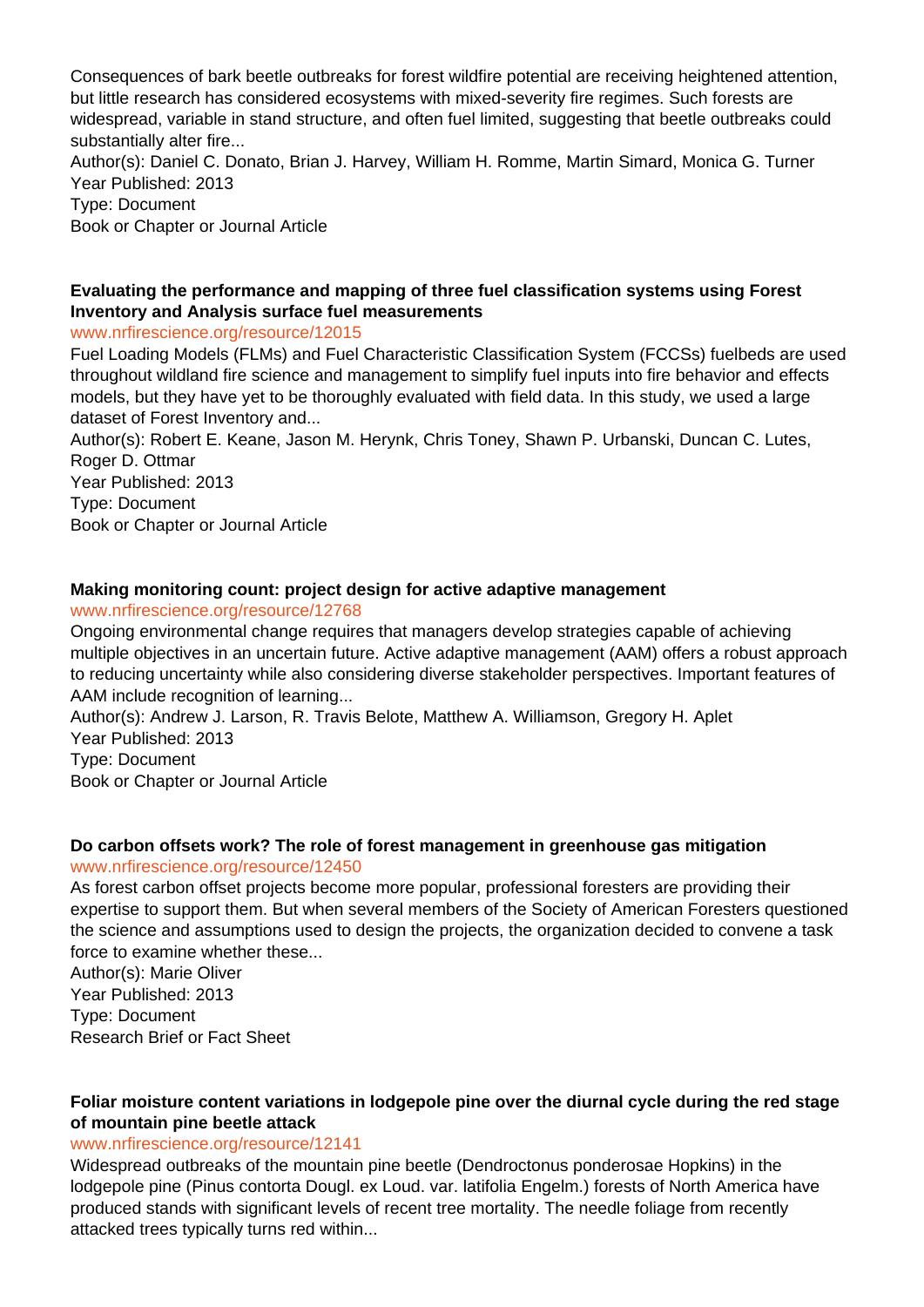Author(s): Wesley G. Page, Michael J. Jenkins, Martin E. Alexander Year Published: 2013 Type: Document Book or Chapter or Journal Article

## **Relationships between moisture, chemistry, and ignition of Pinus contorta needles during the early stages of mountain pine beetle attack**

www.nrfirescience.org/resource/8317

Very little is known about how foliar moisture and chemistry change after a mountain pine beetle attack and even less is known about how these intrinsic foliar characteristics alter foliage ignitability. Here, we examine the fuel characteristics and ignition potential of Pinus contorta (lodgepole pine) foliage during the early...

Author(s): William Matt Jolly, Russell A. Parsons, Ann M. Hadlow, Greg M. Cohn, Sara S. McAllister, John B. Popp, Robert M. Hubbard, Jose F. Negron

Year Published: 2012 Type: Document Book or Chapter or Journal Article

## **Spatial scaling of wildland fuels for six forest and rangeland ecosystems of the Northern Rocky Mountains, USA**

#### www.nrfirescience.org/resource/8355

Wildland fuels are important to fire managers because they can be manipulated to achieve management goals, such as restoring ecosystems, decreasing fire intensity, minimizing plant mortality, and reducing erosion. However, it is difficult to accurately measure, describe, and map wildland fuels because of the great variability of...

Author(s): Robert E. Keane, Kathy L. Gray, Valentina Bacciu, Signe B. Leirfallom Year Published: 2012 Type: Document

Book or Chapter or Journal Article

## **A comparison of two methods for estimating conifer live foliar moisture content**

#### www.nrfirescience.org/resource/8319

Foliar moisture content is an important factor regulating how wildland fires ignite in and spread through live fuels but moisture content determination methods are rarely standardised between studies. One such difference lies between the uses of rapid moisture analysers or drying ovens. Both of these methods are commonly used in...

Author(s): William Matt Jolly, Ann M. Hadlow Year Published: 2012 Type: Document Book or Chapter or Journal Article

#### **National to local: a pre & post assessment of the Fuel Characteristic Classification System (FCCS) landscape variables for the Confederated Salish and Kootenai Tribes** www.nrfirescience.org/resource/13486

A modified Fuel Characteristic and Classification System (FCCS) fuelbed was created for the Confederated Salish & Kootenai Tribes (CSKT) of Montana. This crosswalk of data combined two principal sources of data: (1) locally the Bureau of Indian Affairs (BIA) Continuous Forest Inventory Data (CFI) and (2) nationally the US Forest...

Author(s): Laurel L. James Year Published: 2012 Type: Document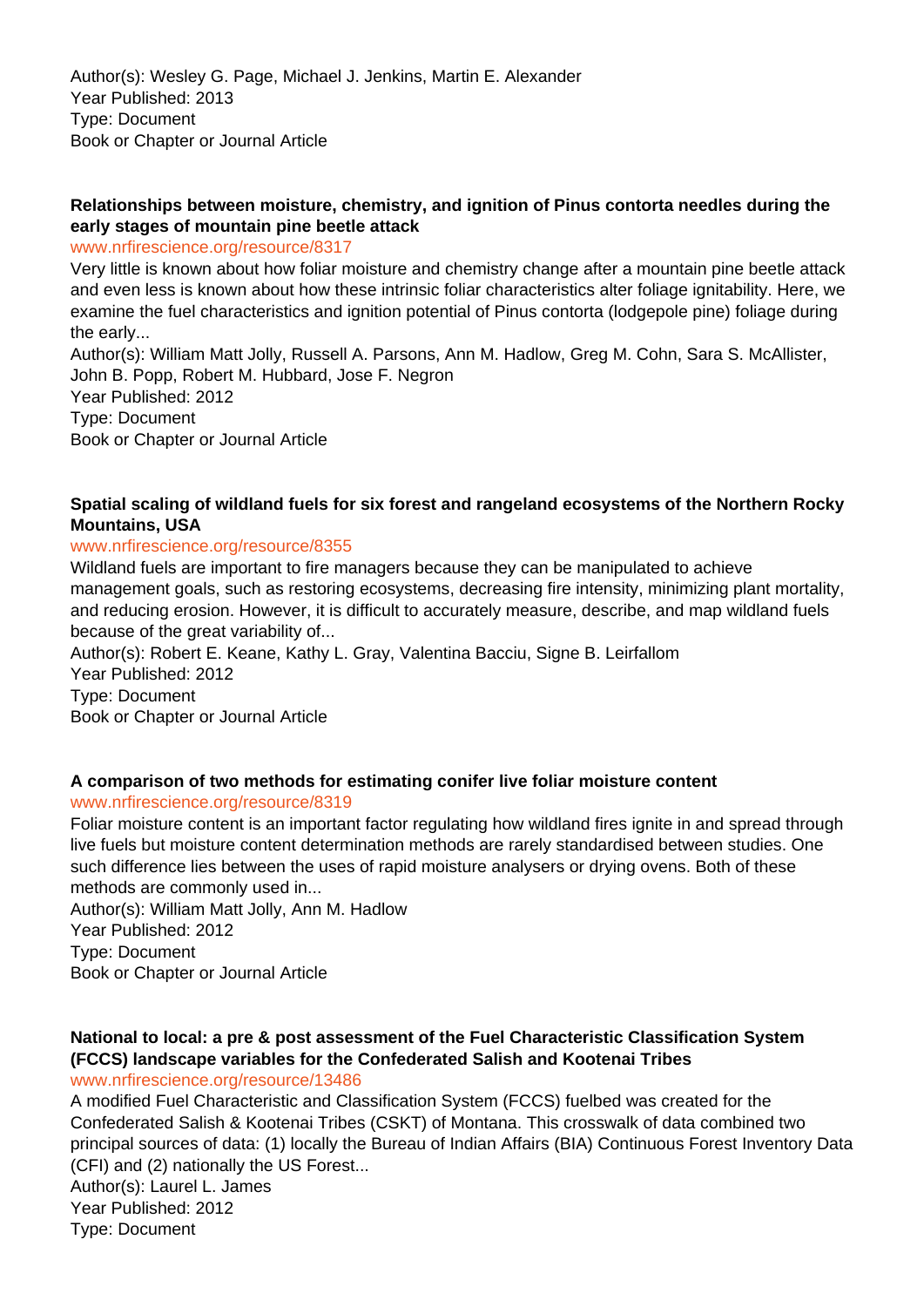## **Deriving fuel mass by size class in Douglas-fir (Pseudotsuga menziesii) using terrestrial laser scanning**

#### www.nrfirescience.org/resource/13152

Requirements for describing coniferous forests are changing in response to wildfire concerns, bioenergy needs, and climate change interests. At the same time, technology advancements are transforming how forest properties can be measured. Terrestrial Laser Scanning (TLS) is yielding promising results for measuring tree biomass...

Author(s): Carl A. Seielstad, Crystal S. Stonesifer, Eric Rowell, Lloyd P. Queen

Year Published: 2011

Type: Document

Book or Chapter or Journal Article

#### **Guide for quantifying post-treatment fuels in the sagebrush steppe and juniper woodlands of the Great Basin**

#### www.nrfirescience.org/resource/11108

Invasive species and woodland encroachment have caused extensive changes in the fire regimes of sagebrush steppe over the past 150 years. Land managers and resource specialists of the Great Basin are increasingly required to implement vegetation treatments to maintain habitat, reduce fire risk and restore landscapes to a more...

Author(s): Andrea Bourne, Stephen C. Bunting Year Published: 2011 Type: Document Research Brief or Fact Sheet

## **Critique of Sikkink and Keane's comparison of surface fuel sampling techniques**

#### www.nrfirescience.org/resource/8370

The 2008 paper of Sikkink and Keane compared several methods to estimate surface fuel loading in western Montana: two widely used inventory techniques (planar intersect and fixed-area plot) and three methods that employ photographs as visual guides (photoload, photoload macroplot and photo series). We feel, however, that their study...

Author(s): Clinton S. Wright, Roger D. Ottmar, Robert E. Vihnanek Year Published: 2010 Type: Document Book or Chapter or Journal Article

## **Mapping and estimating forest fuel with radar remote sensing**

www.nrfirescience.org/resource/11084

With an increase in the risk of large fires across much of the Western United States, along with a growing variety of fuel types that result from changes in the landscape and management strategies, there has never been a more pressing need for accurate, cost-efficient, large scale forest fuel maps. Emerging remote sensing... Author(s): Rachel Clark Year Published: 2009 Type: Document Research Brief or Fact Sheet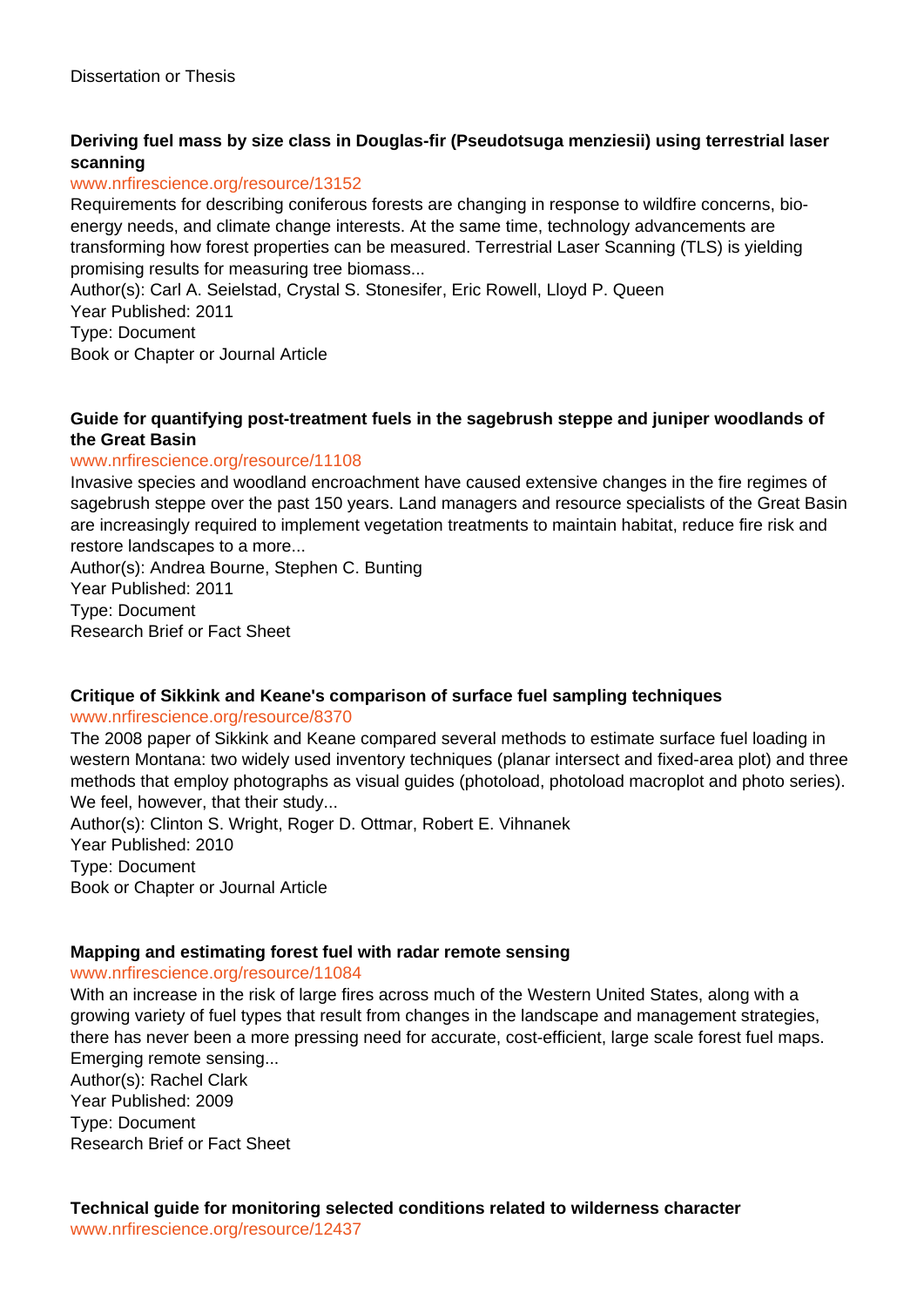The purpose of monitoring wilderness character is to improve wilderness stewardship by providing managers a tool to assess how selected actions and conditions related to wilderness character are changing over time. Wilderness character monitoring provides information to help answer two key questions about wilderness character and...

Author(s): Peter Landres, Steve Boutcher, Liese Dean, Troy E. Hall, Tamara Blett, Terry Carlson, Ann Mebane, Carol Hardy, Susan Rinehart, Linda Merigliano, David N. Cole, andy leach, Pam Wright, Deb **Bumpus** 

Year Published: 2009 Type: Document Technical Report or White Paper

#### **Assessing the performance of sampling designs for measuring abundance of understory plants after forest restoration**

#### www.nrfirescience.org/resource/13353

Accurate estimation of the responses of understory plants to natural and anthropogenic disturbance is essential for understanding efficacy and non-target effects of management and restoration activities. However, ability to assess changes in abundance of understory plants that result from disturbance may be hampered...

Author(s): Ilana L. Abrahamson Year Published: 2009 Type: Document Dissertation or Thesis

## **Analysing Designed Experiments In Distance Sampling**

#### www.nrfirescience.org/resource/17472

Distance sampling is a survey technique for estimating the abundance or density of wild animal populations. Detection probabilities of animals inherently differ by species, age class, habitats, or sex. By incorporating the change in an observer's ability to detect a particular class of animals as a function of distance, distance...

Author(s): Stephen T. Buckland, Robin E. Russell, Brett G. Dickson, Victoria A. Saab, Donal N. Gorman, William M. Block Year Published: 2009 Type: Document Book or Chapter or Journal Article

#### **Lubrecht State Experimental Forest prescribed fire effects study 1973-2006**

#### www.nrfirescience.org/resource/11134

This data product contains pre and post fires stand and fuels data collected over a 33 year period. Rod Norum as part of his PhD dissertation work, began this study in 1973. He laid out 32 small (25 by 25 meter) plots in a Douglas fir/western larch stand on the University of Montana's Lubrecht Experimental Forest. Twenty of the...

Author(s): Elizabeth D. Reinhardt Year Published: 2009 Type: Document Technical Report or White Paper

## **Surface fuel litterfall and decomposition in the Northern Rocky Mountains, U.S.A.**

#### www.nrfirescience.org/resource/11125

Surface fuel deposition and decomposition rates are important to fire management and research because they can define the longevity of fuel treatments in time and space and they can be used to design, build, test, and validate complex fire and ecosystem models useful in evaluating management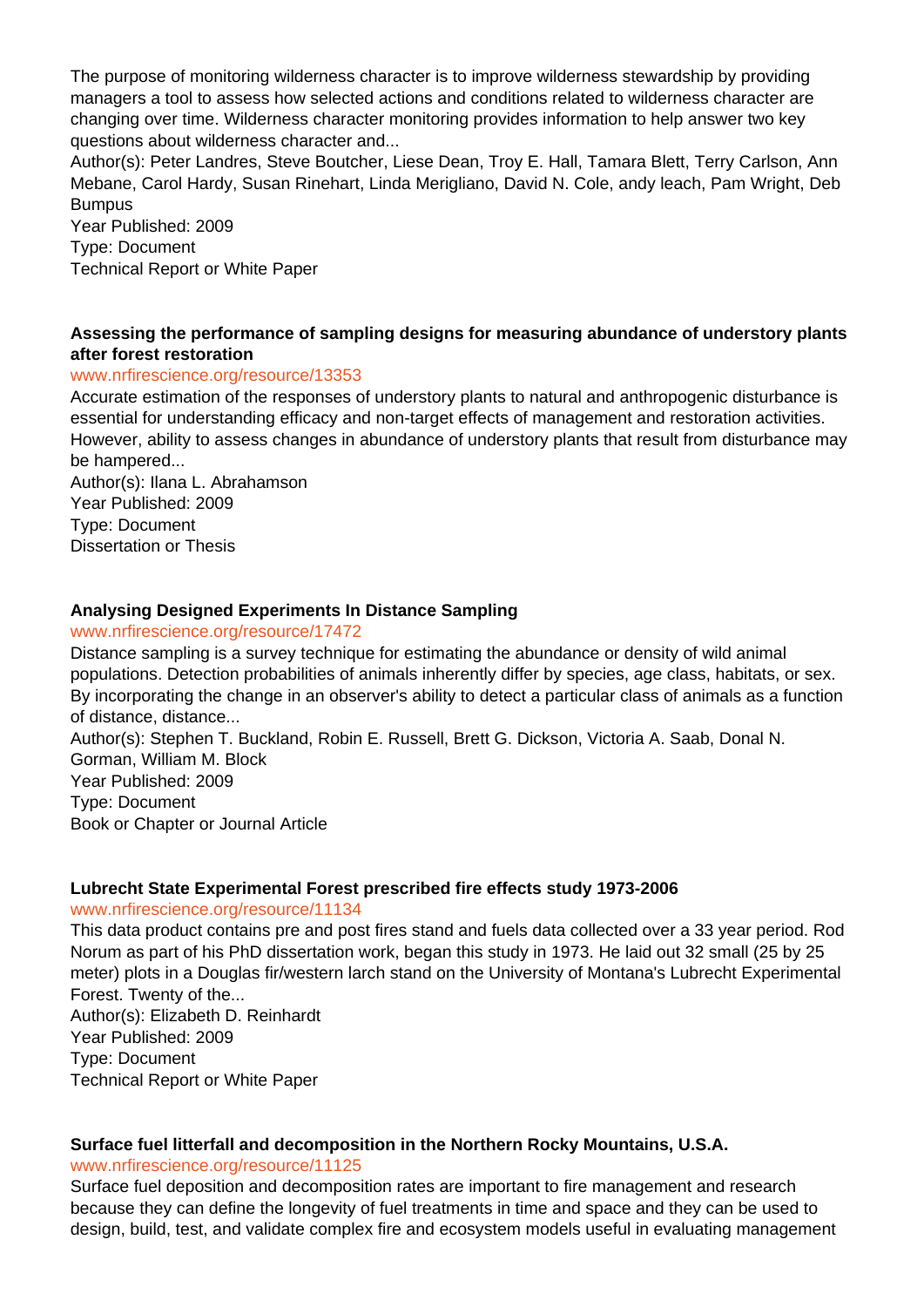alternatives. We determined rates of... Author(s): Robert E. Keane Year Published: 2008 Type: Document Technical Report or White Paper

#### **Bark beetles, fuels, fires, and implications for forest management in the Intermountain West** www.nrfirescience.org/resource/8239

Bark beetle-caused tree mortality in conifer forests affects the quantity and quality of forest fuels and has long been assumed to increase fire hazard and potential fire behavior. In reality, bark beetles, and their effects on fuel accumulation, and subsequent fire hazard, are poorly understood. We extensively sampled fuels in...

Author(s): Michael J. Jenkins, Elizabeth G. Hebertson, Wesley G. Page, C. Arik Jorgensen Year Published: 2008 Type: Document Book or Chapter or Journal Article, Synthesis

#### **Using bark char codes to predict post-fire cambium mortality**

#### www.nrfirescience.org/resource/8171

Cambium injury is an important factor in post-fire tree survival. Measurements that quantify the degree of bark charring on tree stems after fire are often used as surrogates for direct cambium injury because they are relatively easy to assign and are non-destructive. However, bark char codes based on these measurements have been...

Author(s): Sharon M. Hood, Danny R. Cluck, Sheri L. Smith, Kevin C. Ryan Year Published: 2008 Type: Document Book or Chapter or Journal Article

#### **Biophysical controls on surface fuel litterfall and decomposition in the Northern Rocky Mountains, USA**

#### www.nrfirescience.org/resource/8161

Litterfall and decomposition rates of the organic matter that comprise forest fuels are important to fire management, because they define fuel treatment longevity and provide parameters to design, test, and validate ecosystem models. This study explores the environmental factors that control litterfall and decomposition in the...

Author(s): Robert E. Keane Year Published: 2008 Type: Document Book or Chapter or Journal Article

#### **A comparison of five sampling techniques to estimate surface fuel loading in montane forests** www.nrfirescience.org/resource/8164

Designing a fuel-sampling program that accurately and efficiently assesses fuel load at relevant spatial scales requires knowledge of each sample method's strengths and weaknesses. We obtained loading values for six fuel components using five fuel load sampling techniques at five locations in western Montana, USA. The techniques... Author(s): Pamela G. Sikkink, Robert E. Keane Year Published: 2008

Type: Document Book or Chapter or Journal Article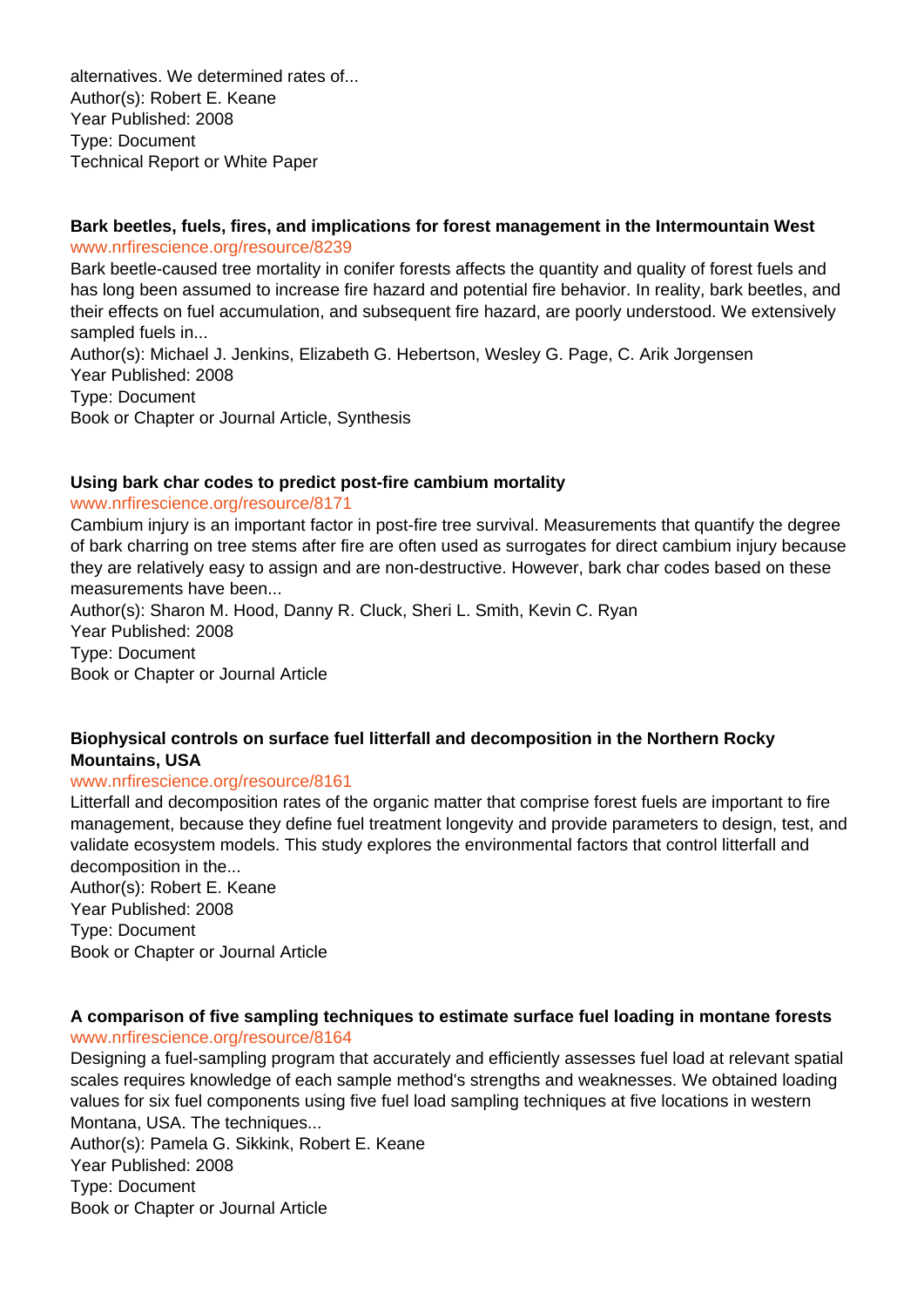#### **Assessing accuracy of point fire intervals across landscapes with simulation modeling** www.nrfirescience.org/resource/16896

We assessed accuracy in point fire intervals using a simulation model that sampled four spatially explicit simulated fire histories. These histories varied in fire frequency and size and were simulated on a flat landscape with two forest types (dry versus mesic). We used three sampling designs (random, systematic grids, and...

Author(s): Russell A. Parsons, Emily K. Heyerdahl, Robert E. Keane, Brigitte Dorner, Joseph Fall Year Published: 2007 Type: Document

Book or Chapter or Journal Article

## **Fuel consumption and flammability thresholds in shrub-dominated ecosystems - Final Report to the Joint Fire Science Program**

## www.nrfirescience.org/resource/11164

Research to quantify fuel consumption and flammability in shrub-dominated ecosystems has received little attention despite the widespread occurrence of fire-influenced, shrub-dominated landscapes across the arid lands of the western United States. While some research has addressed issues relating to fire behavior in some shrub-...

Author(s): Clinton S. Wright, Roger D. Ottmar, Sue A. Ferguson, Robert E. Vihnanek Year Published: 2007

Type: Document

Technical Report or White Paper

## **Stereo photo series for quantifying natural fuels. Volume X: sagebrush with grass and ponderosa pine-juniper types in central Montana**

## www.nrfirescience.org/resource/11191

A series of single and stereo photographs displaying a range of natural conditions and fuel loadings in sagebrush with grass and ponderosa pine-juniper types in central Montana. Each group of photos includes inventory data summarizing vegetation composition, structure, and loading: woody material loading and density by size class;...

Author(s): Roger D. Ottmar, Robert E. Vihnanek, Clinton S. Wright

Year Published: 2007 Type: Document

Technical Report or White Paper

## **The photoload sampling technique: estimating surface fuel loadings from downward-looking photographs of synthetic fuelbeds**

## www.nrfirescience.org/resource/11128

Fire managers need better estimates of fuel loading so they can more accurately predict the potential fire behavior and effects of alternative fuel and ecosystem restoration treatments. This report presents a new fuel sampling method, called the photoload sampling technique, to quickly and accurately estimate loadings for six common...

Author(s): Robert E. Keane, Laura J. Dickinson Year Published: 2007 Type: Document Technical Report or White Paper

## **Development and evaluation of the photoload sampling technique**

www.nrfirescience.org/resource/11204

Wildland fire managers need better estimates of fuel loading so they can accurately predict potential fire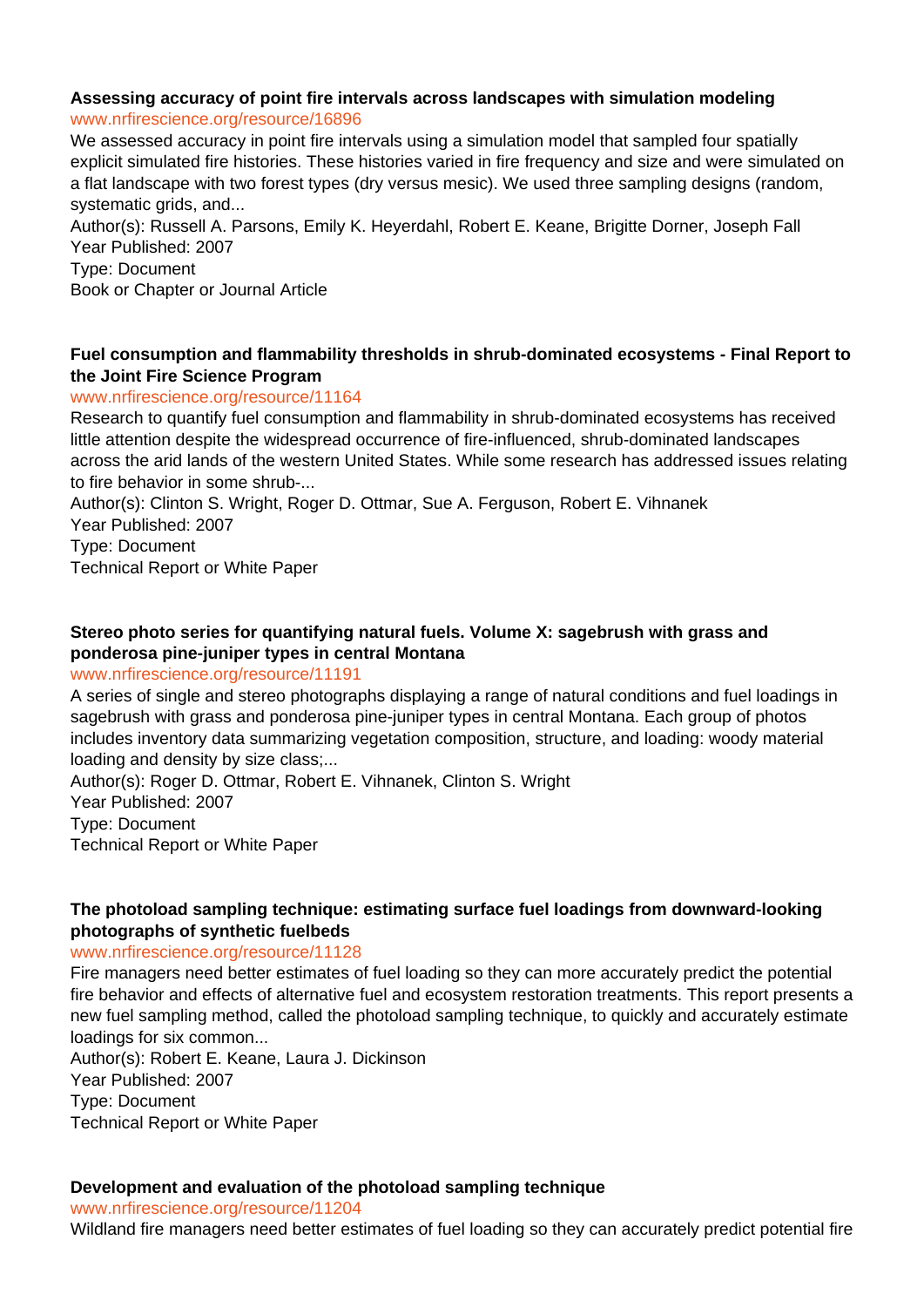behavior and effects of alternative fuel and ecosystem restoration treatments. This report presents the development and evaluation of a new fuel sampling method, called the photoload sampling technique, to quickly and... Author(s): Robert E. Keane, Laura J. Dickinson Year Published: 2007 Type: Document

Technical Report or White Paper

## **Delayed Conifer Tree Mortality Following Fire in California**

www.nrfirescience.org/resource/16311

Fire injury was characterized and survival monitored for 5,246 trees from five wildfires in California that occurred between 1999 and 2002. Logistic regression models for predicting the probability of mortality were developed for incense-cedar, Jeffrey pine, ponderosa pine, red fir and white fir. Two-year post-fire preliminary...

Author(s): Sharon M. Hood, Sheri L. Smith, Danny R. Cluck Year Published: 2007 Type: Document Technical Report or White Paper

#### **Design and objectives of FTM-West model**

#### www.nrfirescience.org/resource/10975

The FTM-West ('fuel treatment market' model for U.S. West) is a dynamic partial market equilibrium model of regional softwood timber and wood product markets, designed to project future market impacts of expanded fuel treatment programs that remove trees to reduce fire hazard on forestlands in the U.S. West. The model solves...

Author(s): Peter J. Ince, Henry Spelter Year Published: 2006 Type: Document Conference Proceedings

## **Regression modeling and mapping of coniferous forest basal area and tree density from discrete-return lidar and multispectral satellite data**

#### www.nrfirescience.org/resource/13131

We compared the utility of discrete-return light detection and ranging (lidar) data and multispectral satellite imagery, and their integration, for modeling and mapping basal area and tree density across two diverse coniferous forest landscapes in north-central Idaho. We applied multiple linear regression models subset from a suite...

Author(s): Andrew T. Hudak, Nicholas L. Crookston, Jeffrey S. Evans, Michael J. Falkowski, Alistair M. S. Smith, Paul E. Gessler, Penelope Morgan

Year Published: 2006

Type: Document Book or Chapter or Journal Article

## **Biomass consumption during prescribed fires in big sagebrush ecosystems**

#### www.nrfirescience.org/resource/11419

Big sagebrush (Artemisia tridentata) ecosystems typically experience stand replacing fires during which some or all of the ignited biomass is consumed. Biomass consumption is directly related to the energy released during a fire, and is an important factor that determines smoke production and the effects of fire on other resources....

Author(s): Clinton S. Wright, Susan J. Prichard Year Published: 2006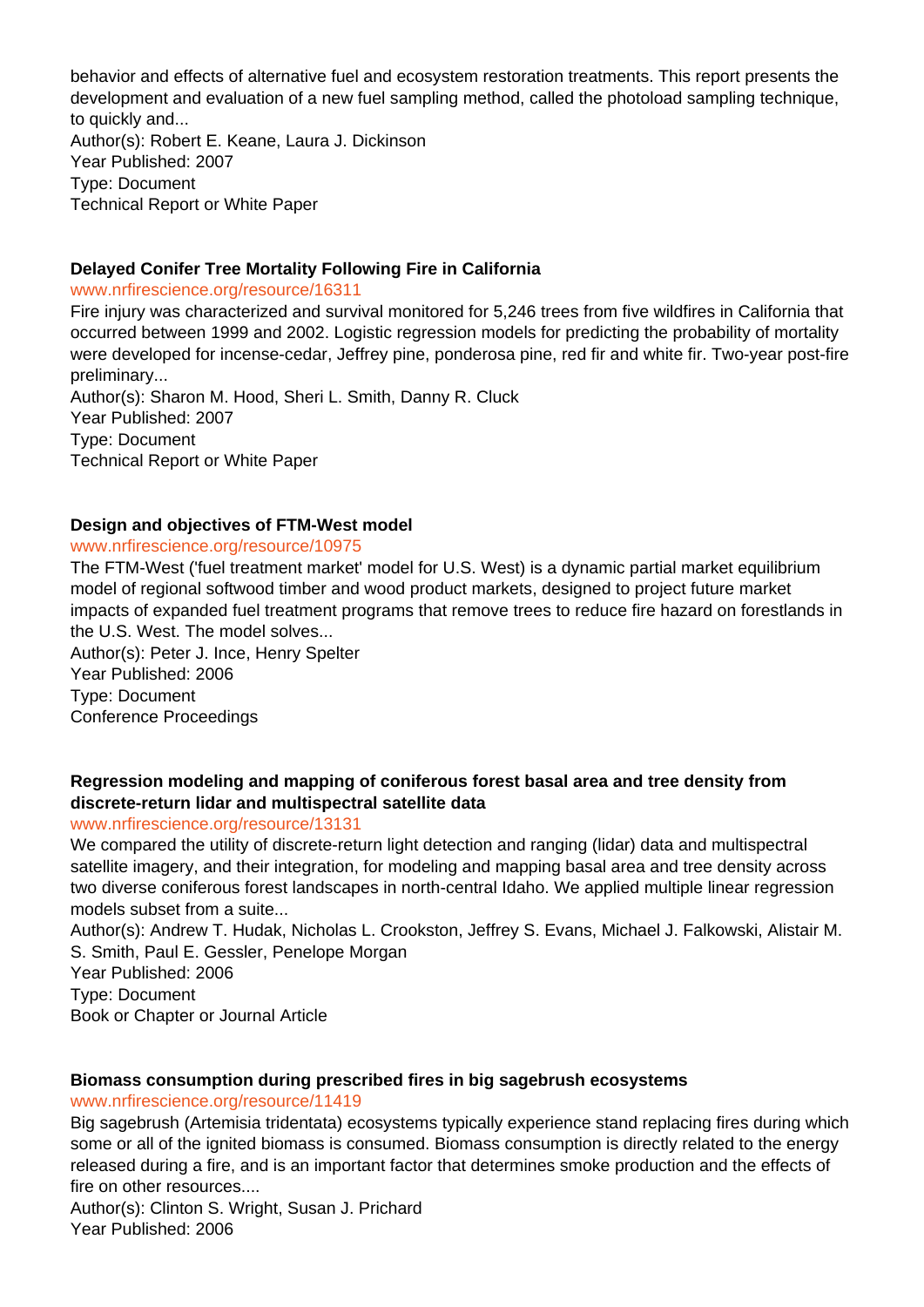## **Accuracy and precision of two indirect methods for estimating canopy fuels**

www.nrfirescience.org/resource/11036

We compared the accuracy and precision of digital hemispherical photography and the LI-COR LAI-2000 plant canopy analyzer as predictors of canopy fuels. We collected data on 12 plots in western Montana under a variety of lighting and sky conditions, and used a variety of processing methods to compute estimates. Repeated measurements...

Author(s): Abran Steele-Feldman, Elizabeth D. Reinhardt, Russell A. Parsons Year Published: 2006 Type: Document Conference Proceedings

## **Biomass utilization modeling on the Bitterroot National Forest**

#### www.nrfirescience.org/resource/11008

ANNOTATION: The potential for biomass utilization to enhance the economics of treating hazardous forest fuels was examined on the Bitterroot National Forest and surrounding areas. Initial forest stand conditions were identified from Forest Inventory and Analysis (FIA) data and the Forest Vegetation Simulator (FVS) was used to...

Author(s): Robin P. Silverstein, Dan R. Loeffler, J. Greg Jones, David E. Calkin, Hans R. Zuuring, Martin Twer Year Published: 2006 Type: Document

Conference Proceedings

## **FTM-West: fuel treatment market model for US West**

#### www.nrfirescience.org/resource/10974

This paper presents FTM-West, a partial market equilibrium model designed to project future wood market impacts of significantly expanded fuel treatment programs that could remove trees to reduce fire hazard on forestlands in the U.S. West. FTM-West was designed to account for structural complexities in marketing and utilization...

Author(s): Peter J. Ince, Andrew Kramp, Henry Spelter, Kenneth E. Skog, Dennis P. Dykstra Year Published: 2006 Type: Document

Conference Proceedings

## **Estimation of biophysical characteristics for highly variable mixed-conifer stands using smallfootprint lidar**

## www.nrfirescience.org/resource/8254

Although lidar data are widely available from commercial contractors, operational use in North America is still limited by both cost and the uncertainty of large-scale application and associated model accuracy issues. We analyzed whether small-footprint lidar data obtained from five noncontiguous geographic areas with varying...

Author(s): Jennifer L. Rooker Jensen, Karen S. Humes, Tamara Conner, Christopher Jason Williams, John DeGroot Year Published: 2006 Type: Document Book or Chapter or Journal Article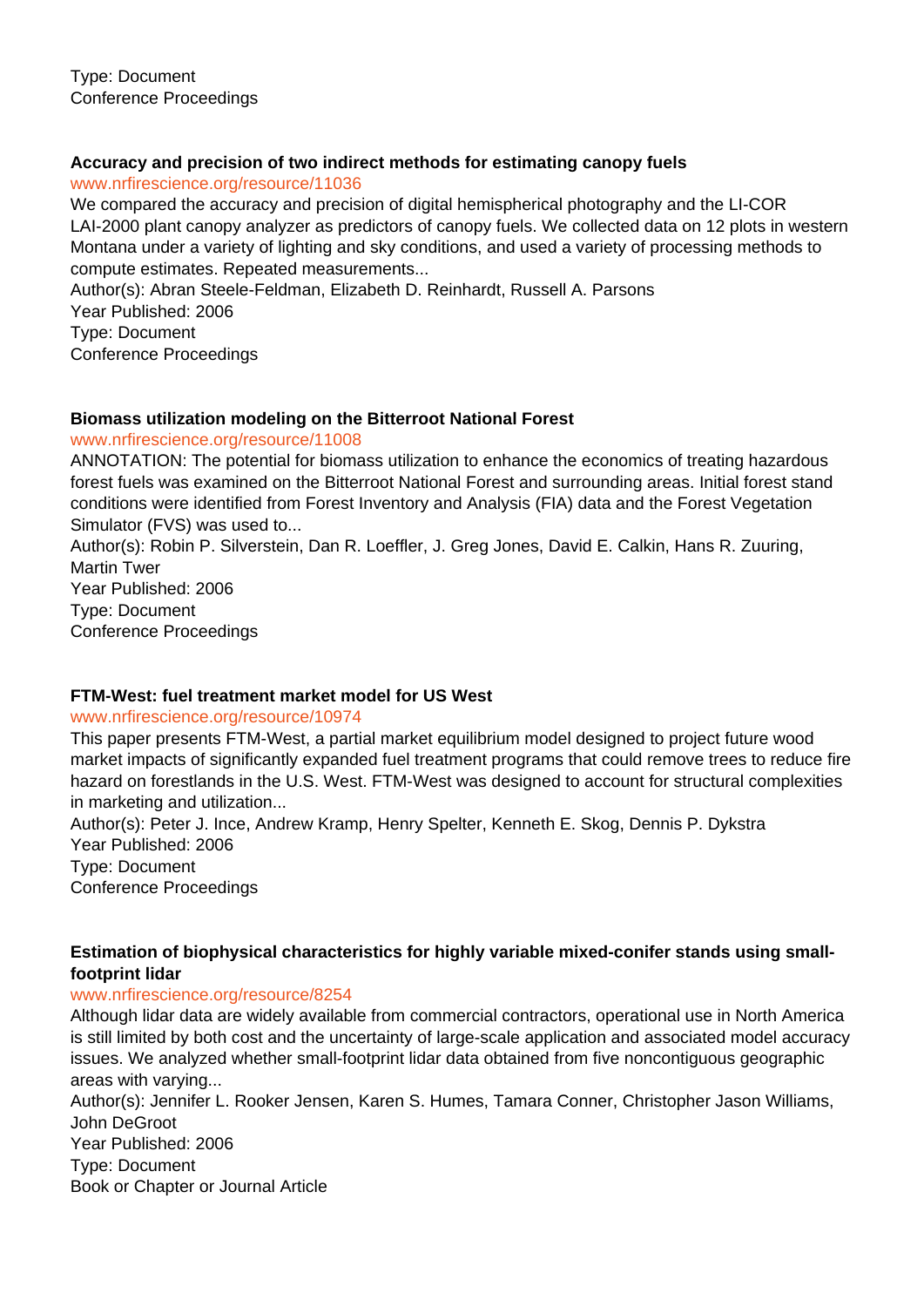## **An analytical framework for quantifying wildland fire risk and fuel treatment benefit**

#### www.nrfirescience.org/resource/12720

Federal wildland fire management programs have readily embraced the practice of fuel treatment. Wildland fire risk is quantified as expected annual loss (\$ yr-1 or \$ yr-1 ac-1). Fire risk at a point on the landscape is a function of the probability of burning at that point, the relative frequency of fire behaviors expected if the...

Author(s): Joe H. Scott Year Published: 2006 Type: Document Conference Proceedings

#### **Broad-scale assessment of fuel treatment opportunities**

#### www.nrfirescience.org/resource/10992

The Forest Inventory and Analysis (FIA) program has produced estimates of the extent and composition of the Nation's forests for several decades. FIA data have been used with a flexible silvicultural thinning option, a fire hazard model for preharvest and postharvest fire hazard assessment, a harvest economics model, and geospatial...

Author(s): Patrick D. Miles, Kenneth E. Skog, Wayne D. Shepperd, Elizabeth D. Reinhardt, Roger D. Fight

Year Published: 2006

Type: Document

Conference Proceedings, Technical Report or White Paper

#### **Photo series for major natural fuel types of the United States - Phase II -- Progress Report** www.nrfirescience.org/resource/11170

The natural fuels stereo photo series is a collection of geo-referenced data and photographs that display a range of natural conditions, fuel loadings, and other fuelbed characteristics in a wide variety of forest-, woodland-, shrub-, and grass-dominated ecosystem types. The photo series are useful tools for quickly and...

Author(s): Roger D. Ottmar Year Published: 2005 Type: Document Technical Report or White Paper

#### **Land-base changes in the United States: long-term assessments of forest land condition** www.nrfirescience.org/resource/126

Forest land conditions affect the potential of U.S. forests to sustain a wide array of forest goods and environmental services (e.g., biodiversity) that society demands. Forest survey data collected by U.S. Department of Agriculture Forest Service Forest Inventory and Analysis (FIA) units are being used in long-term assessments of U...

Author(s): Ralph J. Alig Year Published: 2005 Type: Document Technical Report or White Paper

#### **Stereo photo guide for estimating canopy fuel characteristics in conifer stands** www.nrfirescience.org/resource/11199

Stereo photographs, hemispherical photographs, and stand data are presented with associated biomass and canopy fuel characteristics for five Interior West conifer stands. Canopy bulk density, canopy base height, canopy biomass by component, available canopy fuel load, and vertical distribution of canopy fuel are presented for each...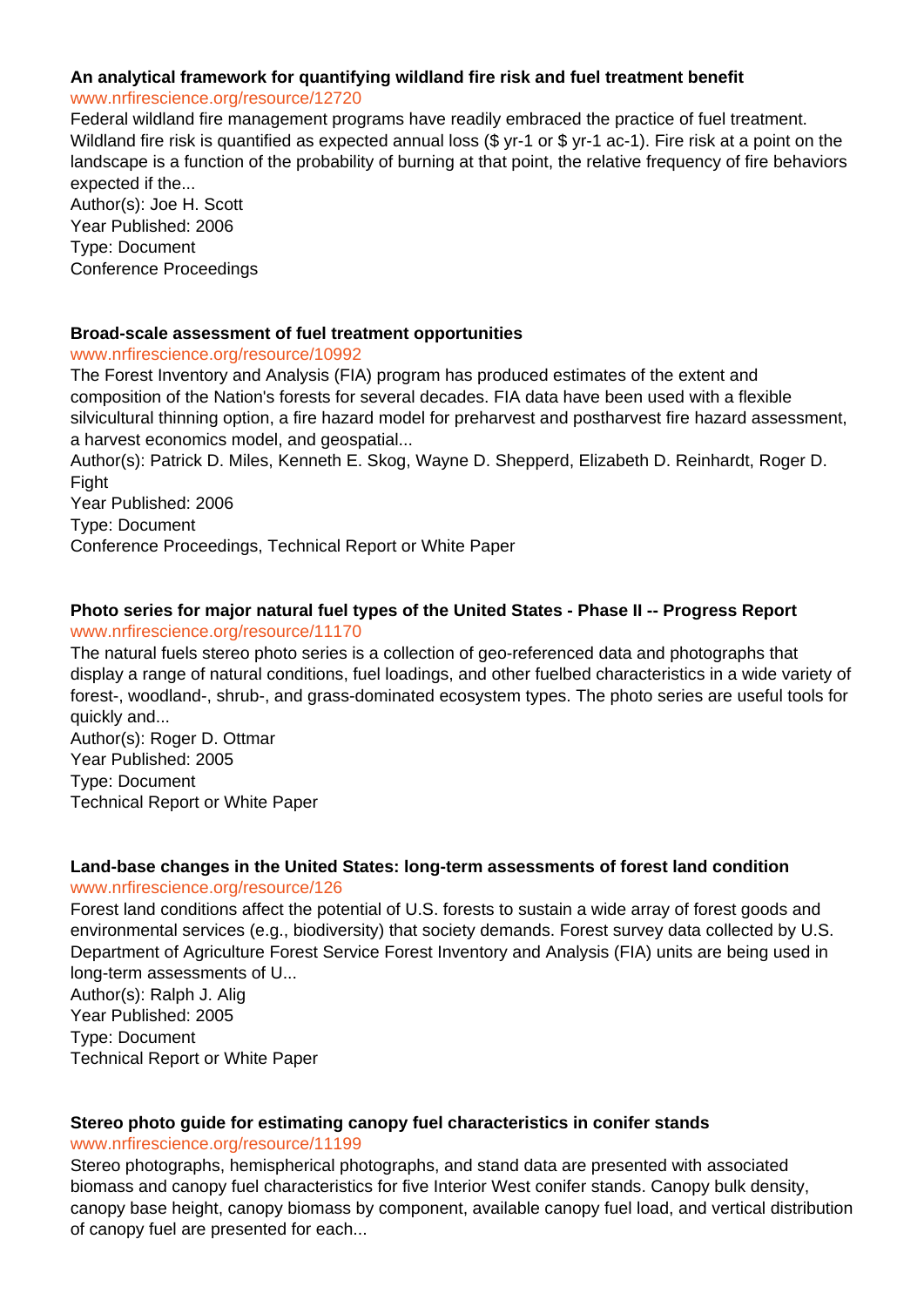Author(s): Joe H. Scott, Elizabeth D. Reinhardt Year Published: 2005 Type: Document Technical Report or White Paper

## **The use of Landsat 7 (ETM+) and AVIRIS data to map fuel characteristic classes in western ecosystems - Final Report to the Joint Fire Science Program**

www.nrfirescience.org/resource/11174

Summary of Findings: (1) Satellite imagery has the potential to map fuel models at the national and local levels: (a) Landsat. The Landfire project has shown that Landsat 7 (ETM+) data are useful for mapping fuels at the national level. Critical to developing accurate maps are data collected in the field on fuels and vegetation. At...

Author(s): Jan W. van Wagtendonk, Ralph Root, Carl H. Key Year Published: 2005 Type: Document Technical Report or White Paper

#### **Estimating forest canopy bulk density using six indirect methods**

www.nrfirescience.org/resource/7952

Canopy bulk density (CBD) is an important crown characteristic needed to predict crown fire spread, yet it is difficult to measure in the field. Presented here is a comprehensive research effort to evaluate six indirect sampling techniques for estimating CBD. As reference data, detailed crown fuel biomass measurements were taken on...

Author(s): Robert E. Keane, Elizabeth D. Reinhardt, Joe H. Scott, Kathy L. Gray, James J. Reardon Year Published: 2005 Type: Document

Book or Chapter or Journal Article

#### **A strategic assessment of forest biomass and fuel reduction treatments in Western States** www.nrfirescience.org/resource/11197

This assessment characterizes, at a regional scale, forest biomass that can potentially be removed to implement the fuel reduction and ecosystem restoration objectives of the National Fire Plan for the Western United States. The assessment area covers forests on both public and private ownerships in the region and describes all...

Author(s): Robert B. Rummer, Jeffrey P. Prestemon, Dennis May, Patrick D. Miles, John Vissage, Ronald E. McRoberts, Greg C. Liknes, Wayne D. Shepperd, Dennis E. Ferguson, William J. Elliot, I. Sue Miller, Stephen E. Reutebuch, R. James Barbour, Jeremy S. Fried, Bryce J. Stokes, Edward M. Bilek, Kenneth E. Skog Year Published: 2005

Type: Document

Technical Report or White Paper

## **Characterizing and mapping forest fire fuels using ASTER imagery and gradient modeling**

www.nrfirescience.org/resource/7925

Land managers need cost-effective methods for mapping and characterizing forest fuels quickly and accurately. The launch of satellite sensors with increased spatial resolution may improve the accuracy and reduce the cost of fuels mapping. The objective of this research is to evaluate the accuracy and utility of imagery from the...

Author(s): Michael J. Falkowski, Paul E. Gessler, Penelope Morgan, Andrew T. Hudak, Alistair M. S. Smith

Year Published: 2005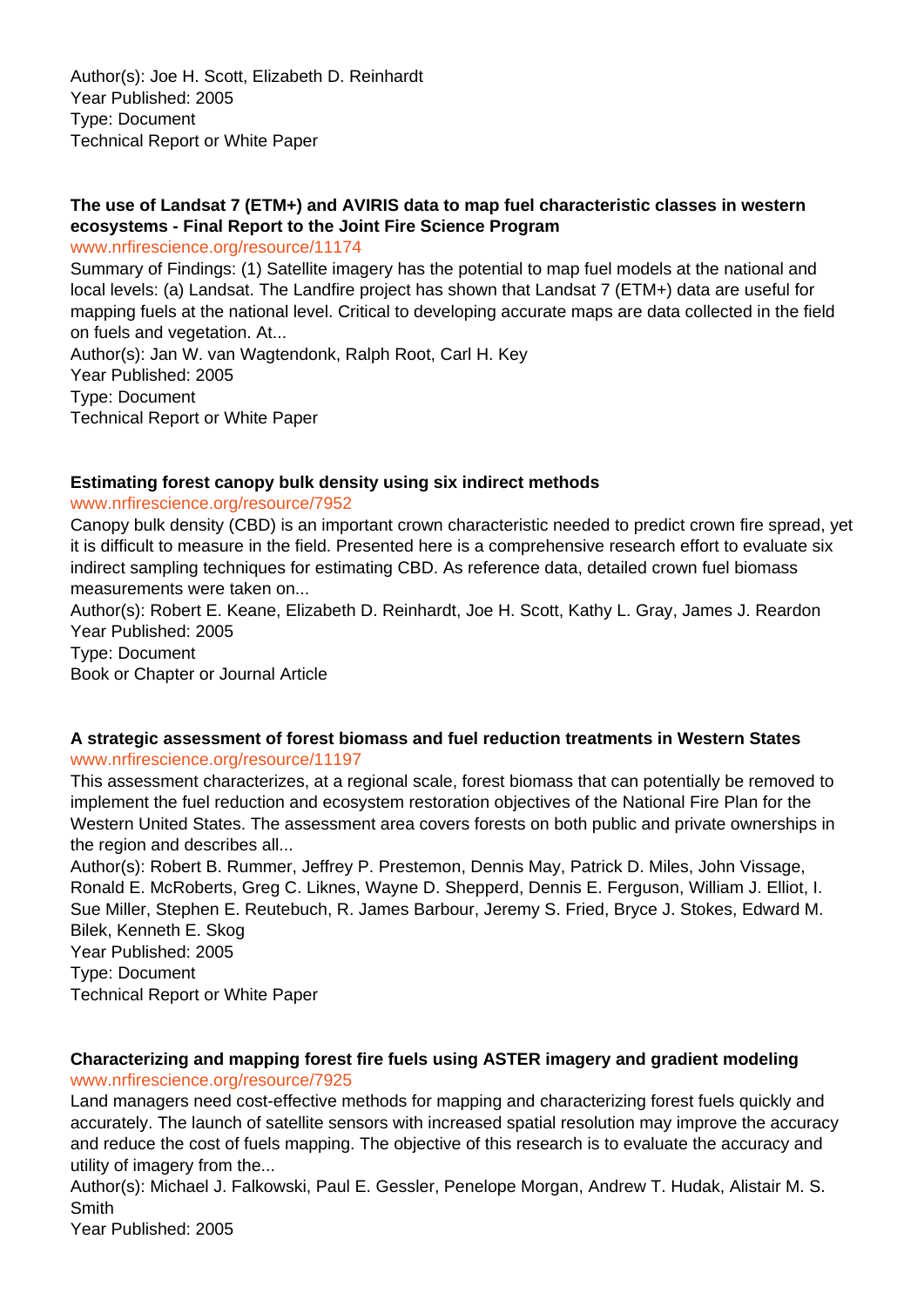Type: Document Book or Chapter or Journal Article

#### **Analysis of algorithms for predicting canopy fuel**

www.nrfirescience.org/resource/10958

We compared observed canopy fuel characteristics with those predicted by existing biomass algorithms. We specifically examined the accuracy of the biomass equations developed by Brown (1978. We used destructively sampled data obtained at 5 different study areas. We compared predicted and observed quantities of foliage and crown... Author(s): Kathy L. Gray, Elizabeth D. Reinhardt Year Published: 2004 Type: Document

Conference Proceedings

#### **Fuels planning: science synthesis and integration; forest structure and fire hazard fact sheet 4: role of silviculture in fuel treatments**

#### www.nrfirescience.org/resource/14955

The principal goals of fuel treatments are to reduce fireline intensities, reduce the potential for crown fires, improve opportunities for successful fire suppression, and improve forest resilience to forest fires. This fact sheet discusses thinning, and surface fuel treatments, as well as challenges associated with those treatments...

Author(s): Morris C. Johnson Year Published: 2004 Type: Document Research Brief or Fact Sheet

**Fuels planning: science synthesis and integration; social issues fact sheet 2: developing personal responsibility for fuels reduction: types of information to encourage proactive behavior**

www.nrfirescience.org/resource/14949

Fuels management responsibilities may include providing local property owners with the information for taking responsibility for reducing fuels on their land. This fact sheet discusses three different types of information that may be useful in programs to engage property owners in fuel reduction activities. Author(s): Martha C. Monroe, Lisa Pennisi Year Published: 2004 Type: Document

Research Brief or Fact Sheet

#### **Mapping relative fire regime condition class for the western United States**

www.nrfirescience.org/resource/10991

In 1999, a coarse-scale map of Fire Regime Condition Classes (FRCC) was developed for the conterminous United States (US) to help address contemporary fire management issues and to quantify changes in fuels from historical conditions. This map and its associated data have been incorporated into national policies (National Fire Plan...

Author(s): James P. Menakis, Melanie Miller, Thomas Thompson

Year Published: 2004

Type: Document

Conference Proceedings

**Evaluating the ASTER sensor for mapping and characterizing forest fire fuels in northern Idaho**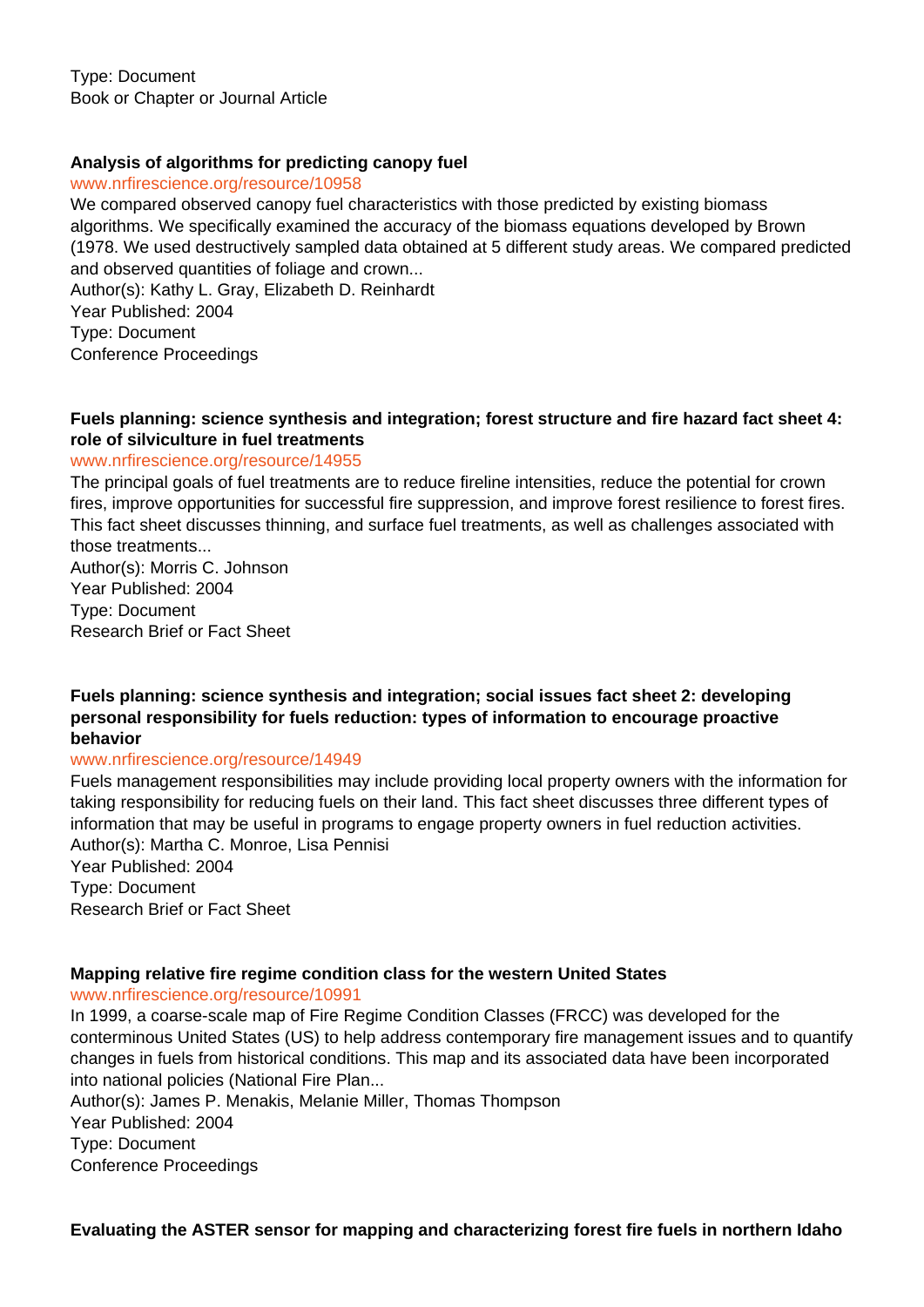#### www.nrfirescience.org/resource/8437

Land managers need cost-effective methods for mapping and characterizing fire fuels quickly and accurately. The advent of sensors with increased spatial resolution may improve the accuracy and reduce the cost of fuels mapping. The objective of this research is to evaluate the accuracy and utility of imagery from the Advanced...

Author(s): Michael J. Falkowski, Paul E. Gessler, Penelope Morgan, Alistair M. S. Smith, Andrew T. Hudak

Year Published: 2004 Type: Document Conference Proceedings

#### **Fuels planning: science synthesis and integration; forest structure and fire hazard fact sheet 5: fuel treatment principles for complex landscapes**

www.nrfirescience.org/resource/14956

Appropriate types of thinning and surface fuel treatments are clearly useful in reducing surface and crown fire hazards under a wide range of fuels and topographic situations. This paper provides wellestablished scientific principles and simulation tools that can be used to adjust fuel treatments to attain specific risk levels.

Author(s): David L. Peterson, Sarah M. McCaffrey Year Published: 2004 Type: Document Research Brief or Fact Sheet

#### **Fuels planning: science synthesis and integration; social issues fact sheet 4: three critical topics to cover when talking about hazards**

#### www.nrfirescience.org/resource/14952

The amount of science applicable to the management of wildfire hazards is increasing daily. In addition, the attitudes of landowners and policymakers about fire and fuels management are changing. This fact sheet discusses three critical keys to communicating about wildfire hazards.

Author(s): Dennis Mileti Year Published: 2004 Type: Document Research Brief or Fact Sheet

## **Mountains, fire, fire suppression, and the carbon cycle in the western United States**

www.nrfirescience.org/resource/11044

Most mountain regions in the western United States are covered by forests, which are for the most part recovering from historical harvesting and have been experiencing active fire suppression over approximately the past 100 years (Tilman and others 2000). Whereas many western landscapes are currently perceived as pristine natural...

Author(s): David S. Schimel Year Published: 2004 Type: Document Technical Report or White Paper

#### **Estimating live fuels for shrubs and herbs with BIOPAK**

#### www.nrfirescience.org/resource/8175

ABSTRACT: This paper describes use of BIOPAK to calculate size classes of live fuels for shrubs and herbs. A library of equations to estimate such fuels in the Pacific Northwest and northern Rocky Mountains is presented and used in an example. These methods can be used in other regions if the user first enters fuel size-class...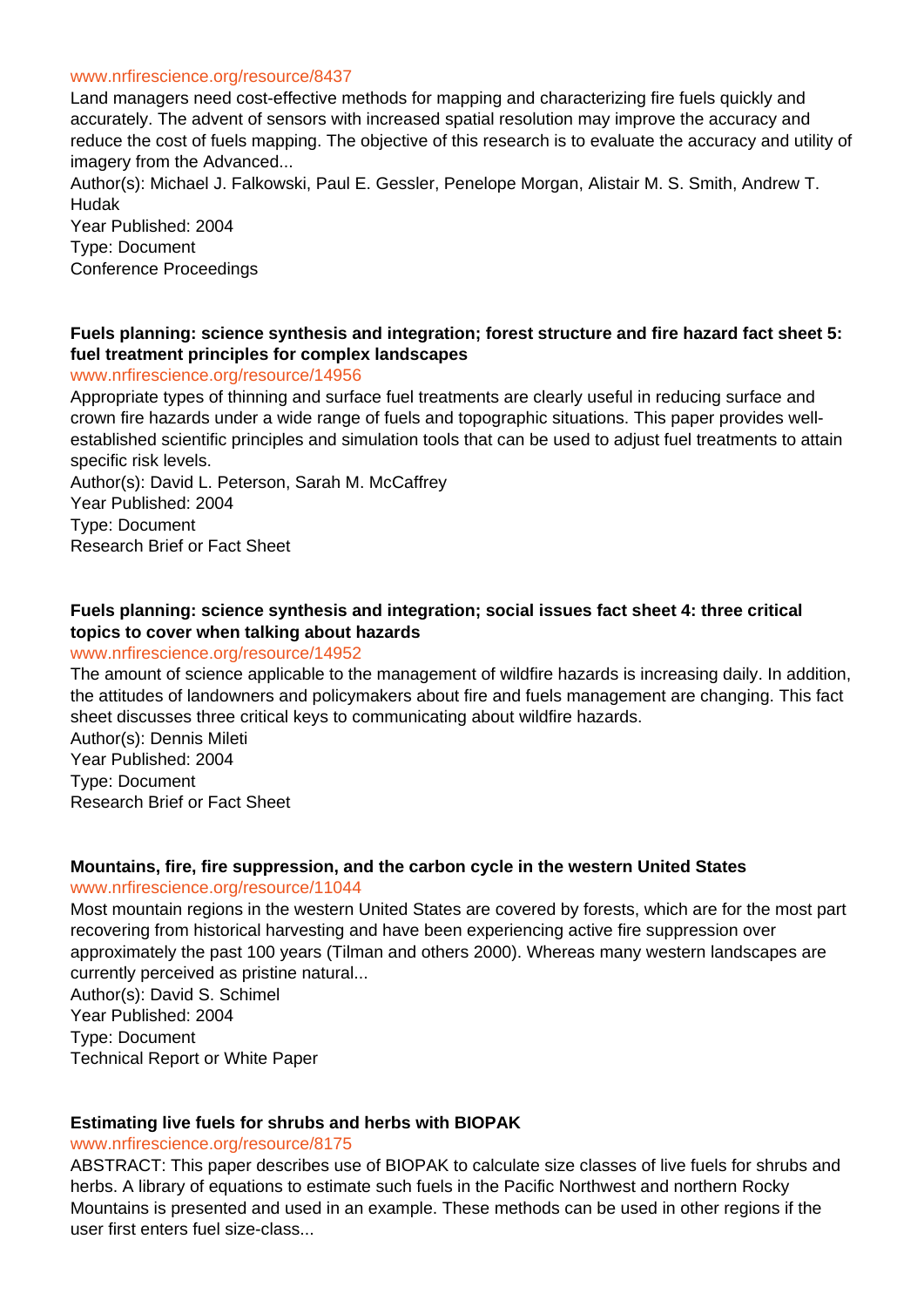Author(s): Carl E. Fiedler, Charles E. Keegan, Todd A. Morgan, Christopher W. Woodall Year Published: 2003 Type: Document Book or Chapter or Journal Article

## **Assessment of the line transect method: an examination of the spatial patterns of down and standing dead wood**

#### www.nrfirescience.org/resource/13159

The line transect method, its underlying assumptions, and the spatial patterning of down and standing pieces of dead wood were examined at the Tenderfoot Creek Experimental Forest in central Montana. The accuracy of the line transect method was not determined due to conflicting results of t-tests and ordinary least squares...

Author(s): Duncan C. Lutes Year Published: 2002 Type: Document Conference Proceedings

#### **Alternative ponderosa pine restoration treatments in the western United States**

#### www.nrfirescience.org/resource/8409

Compared to presettlement times, many ponderosa pine forest of the United States are now more dense and have greater quantities of fuels. Widespread treatments are needed in these forests to restore ecological integrity and to reduce the risk of uncharacteristically severe fires. Among possible restorative treatments, however, the...

Author(s): James D. McIver, Charles P. Weatherspoon, Carleton B. Edminster Year Published: 2001 Type: Document Conference Proceedings

# **Methods for the quantification of coarse woody debris and an examination of its spatial patterning: a study from the Tenderfoot Creek Experimental Forest, MT.**

www.nrfirescience.org/resource/13157

Methods for the quantification of coarse woody debris volume and the description of spatial patterning were studied in the Tenderfoot Creek Experimental Forest, Montana. The line transect method was found to be an accurate, unbiased estimator of down debris volume (>10cm diameter) on ½ hectare fixed area plots, when...

Author(s): Paul B. Alaback, Duncan C. Lutes Year Published: 1997 Type: Document Technical Report or White Paper

#### **Germination and establishment ecology of big sagebrush: Implications for community restoration**

#### www.nrfirescience.org/resource/15421

Big sagebrush (Artemisia tridentata) seedling recruitment is limited by seed production and dispersal in space and time, by genetic constraints of specific ecotypes, and by environmental factors that include weather, microsite attributes, soil microbiota, herbivory, and inter- and intraspecific competition. Establishing this species... Author(s): Susan E. Meyer Year Published: 1994 Type: Document Conference Proceedings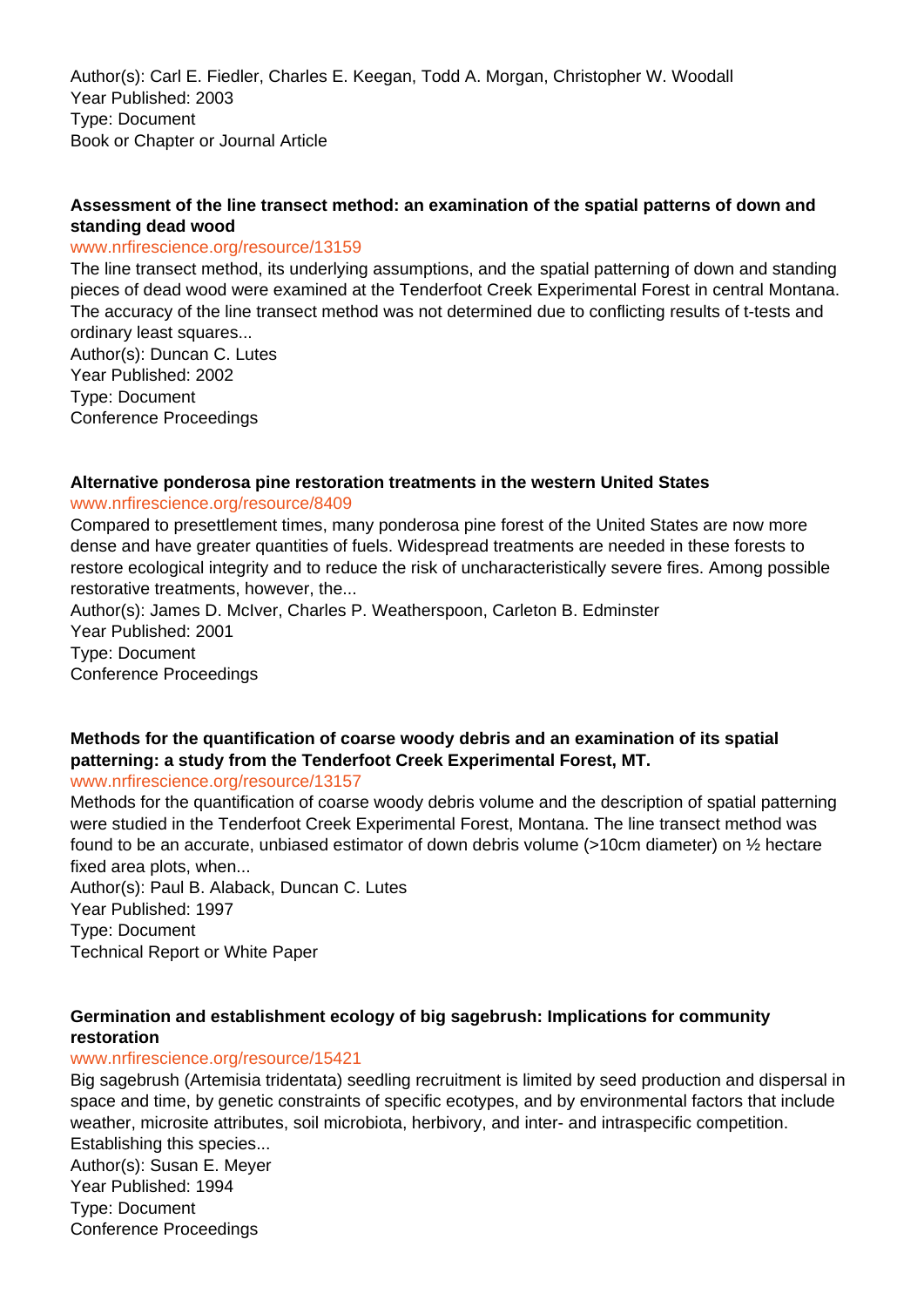#### **Predicting equilibrium moisture content of some foliar forest litter in the northern Rocky Mountains**

#### www.nrfirescience.org/resource/11964

Forest foliage that comprises much of the forest floor litter has higher equilibrium moisture content, EMC, than woody components. The EMC's at 300 °K were found to increase as follows: grasses... Author(s): Hal E. Anderson Year Published: 1990 Type: Document

Technical Report or White Paper

#### **Guidelines for prescribed burning sagebrush-grass rangelands in the northern Great Basin** www.nrfirescience.org/resource/11256

Summarizes recent literature on the effects of fire on sagebrush-grass vegetation. Also outlines procedures and considerations for planning and conducting prescribed fires and monitoring effects. Includes a comprehensive annotated bibliography of the fire-sagebrush-grass literature published since 1980.

Author(s): Stephen C. Bunting, Bruce M. Kilgore, Charles L. Bushey Year Published: 1987 Type: Document Technical Report or White Paper

## **A summary of ponderosa pine (Pinus ponderosa) management activities in the Lick Creek Drainage of the Bitterroot National Forest**

#### www.nrfirescience.org/resource/13371

The objective of thesis was to summarize 80 years of changes associated with several cutting regimes in the Lick Creek Drainage. The Lick Creek Drainage was first selectively cut in 1906, followed by several commercial and precommercial thinnings occurring in the late 1950's through the early 1980's. Permanent... Author(s): James P. Menakis

Year Published: 1985 Type: Document Dissertation or Thesis

## **Photo guide for appraising downed woody fuels in Montana forests: lodgepole pine and Engelmann spruce - subalpine fir cover types**

#### www.nrfirescience.org/resource/11262

Two series of color photographs show different levels of downed woody material resulting from natural processes in two forest cover types in Montana. Each photo is supplemented by fuel inventory data and potential fire· behavior ratings. Author(s): William C. Fischer

Year Published: 1981

Type: Document

Technical Report or White Paper

## **Downed and dead woody fuel and biomass in the northern Rocky Mountains**

www.nrfirescience.org/resource/11881

Weights and volumes of downed woody material in diameter classes of one-fourth to 1, 1 to 3, and greater than 3 inches and forest floor duff depths were summarized from extensive inventories in nothern Idaho and Montana. Biomass loadings are shown by cover types and habitat types within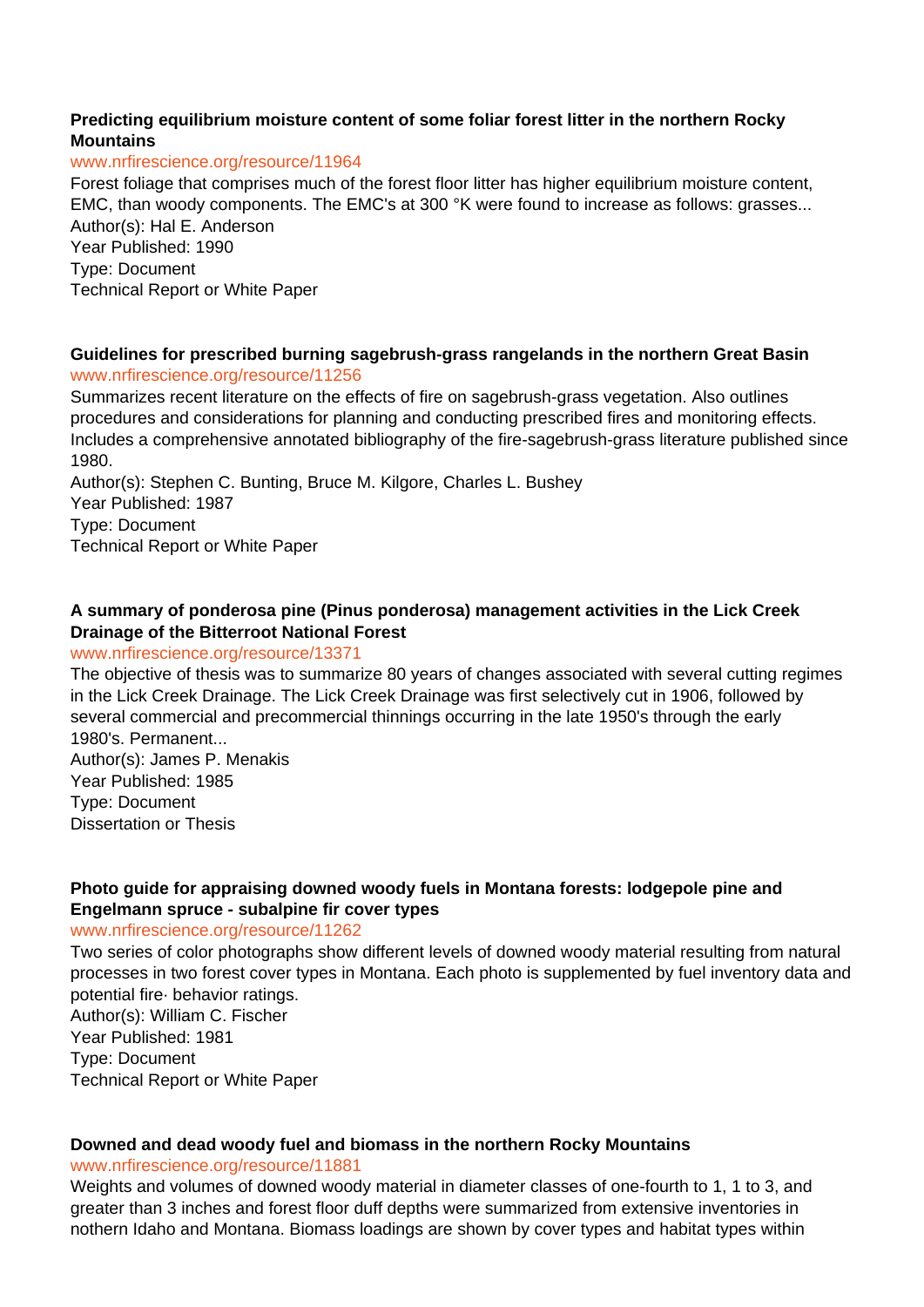National Forests. Total downed woody biomass... Author(s): James K. Brown, Thomas E. See Year Published: 1981 Type: Document Technical Report or White Paper

#### **Photo guides for appraising downed woody fuels in Montana forests: how they were made** www.nrfirescience.org/resource/11101

Eight series of color photographs have been published as three separate photo guides for appraising downed woody fuels in Montana forests. This note tells how these photo guides were constructed. The techniques used to determine the weight and size class distribution of downed woody fuels are given. The procedure used to rate...

Author(s): William C. Fischer Year Published: 1981 Type: Document Research Brief or Fact Sheet

#### **Photo guide for appraising downed woody fuels in Montana forests: Interior ponderosa pine, ponderosa pine - larch - Douglas-fir, larch - Douglas-fir, and interior Douglas-fir cover types** www.nrfirescience.org/resource/11263

Four series of color photographs show different levels of downed woody material resulting from natural processes in four forest cover types in Montana. Each photo is supplemented by fuel inventory data and potential fire behavior ratings.

Author(s): William C. Fischer Year Published: 1981 Type: Document Technical Report or White Paper

#### **Fire frequency in subalpine forests of Yellowstone National Park**

#### www.nrfirescience.org/resource/12042

Dead woody fuels were sampled in 16 upland forest stands representing a chronosequence of forest successional stages. Different fuel components show different temporal patterns, but adequate levels of all components necessary for an intense crown fire are not present simultaneously until stand age 300-400 yr. Therefore, the average...

Author(s): William H. Romme Year Published: 1980 Type: Document Conference Proceedings, Technical Report or White Paper

## **Influence of harvesting and residues on fuels and fire management**

www.nrfirescience.org/resource/13134

Fuel and fire behavior potential in clearcut lodgepole pine and in Douglas-fir/larch under clearcutting, group selection, and shelterwood silvicultural systems were compared after logging to near-complete and conventional utilization standards. Fuels and fire behavior potentials were unaffected by silvicultural...

Author(s): James K. Brown Year Published: 1980 Type: Document Technical Report or White Paper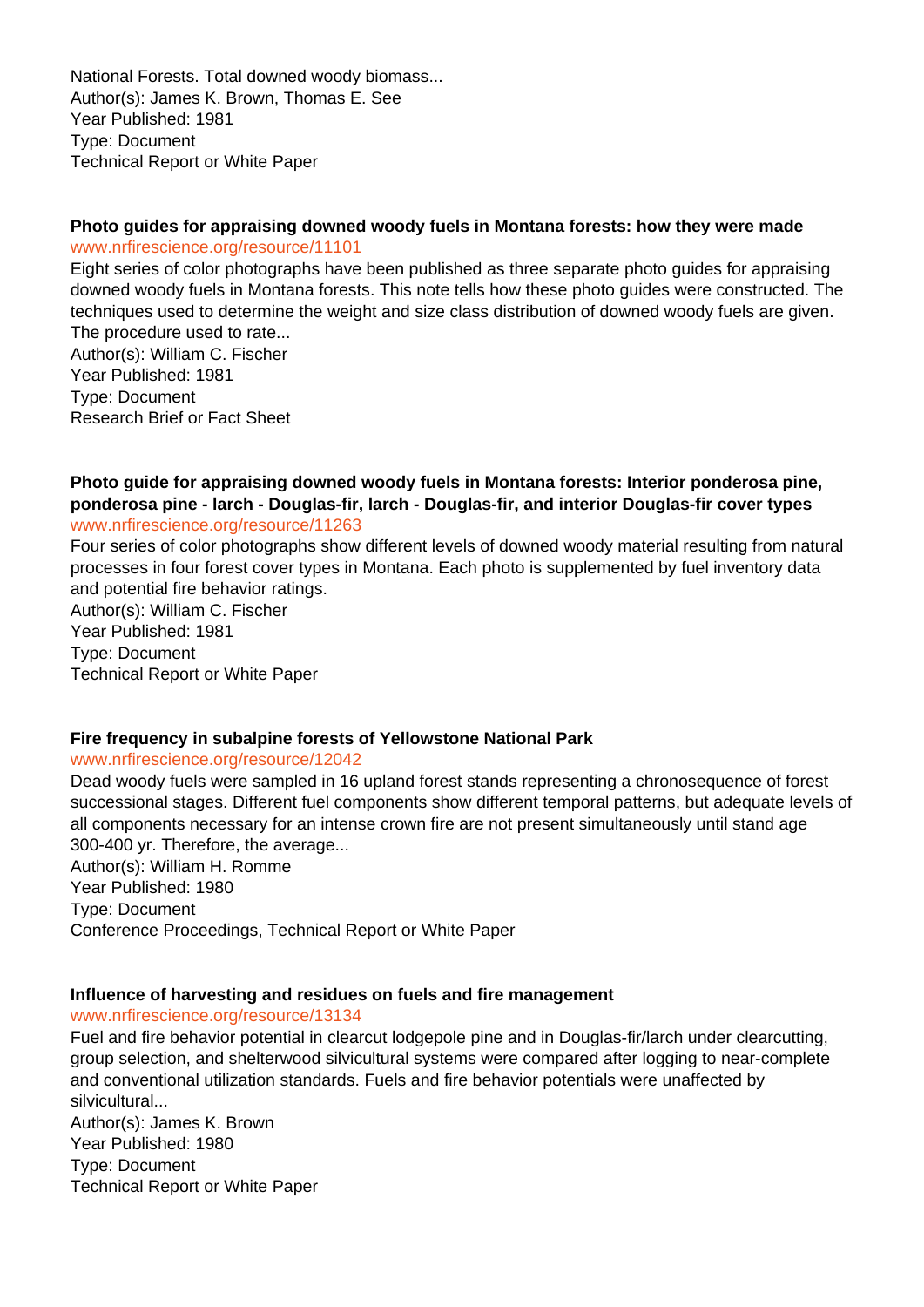# **Determining the moisture content of some dead forest fuels using a microwave oven**

www.nrfirescience.org/resource/11926 This note describes tests conducted to evaluate performance of a standard kitchen-type microwave oven for determining moisture content of dead woody fuels. Procedures are suggested for using the microwave oven to obtain fuel moisture information. Examples are also provided of field use. Author(s): Rodney A. Norum, William C. Fischer Year Published: 1980

Type: Document Research Brief or Fact Sheet

#### **A method for determining fire history in coniferous forests in the Mountain West**

#### www.nrfirescience.org/resource/11176

An improved version is presented of a method previously used [see FA 40, 169]. Instructions are given for: laying out transects; gathering stand data, including documenting fire-scarred trees; sampling firescarred trees; laboratory analysis of tree cross-sections; correlating fire chronologies; and calculating fire frequency. The...

Author(s): Stephen F. Arno, Kathy M. Sneck Year Published: 1977 Type: Document Technical Report or White Paper

## **Vegetal development on the Sleeping Child burn in western Montana, 1961 to 1973**

www.nrfirescience.org/resource/11951

In the year following the 1961 Sleeping Child forest fire on the Bitterroot National Forest, Montana, 11 permanent transects were established within the burn. Vegetation development was recorded through 1973, but only four transects were considered indicative of seral forest succession independent of superimposed management...

Author(s): L. Jack Lyon Year Published: 1976 Type: Document Technical Report or White Paper

## **Inventory of slash fuels using 3P subsampling**

#### www.nrfirescience.org/resource/11906

A recent large-scale study of prescribed broadcast burning in western Montana required the development of a system for inventory of clearcut logging slash furls before and after fire treatment. The system is best suited for inventorying material which tends to be oriented parallel to the ground. The inventory system uses line...

Author(s): William R. Beaufait, Michael A. Marsden, Rodney A. Norum Year Published: 1974 Type: Document Technical Report or White Paper

#### **Lodgepole pine logging residues: management alternatives**

#### www.nrfirescience.org/resource/12125

The dollar and nondollar effects of alternative levels of residue utilization in mature lodgepole pine are compared. Net dollar returns were greater in conventional logging (removal of green sawlogs to a 6-inch top, with slash piled and burned) than in near-complete harvesting (sawlog removal followed by field chipping of remaining... Author(s): Robert E. Benson Year Published: 1974